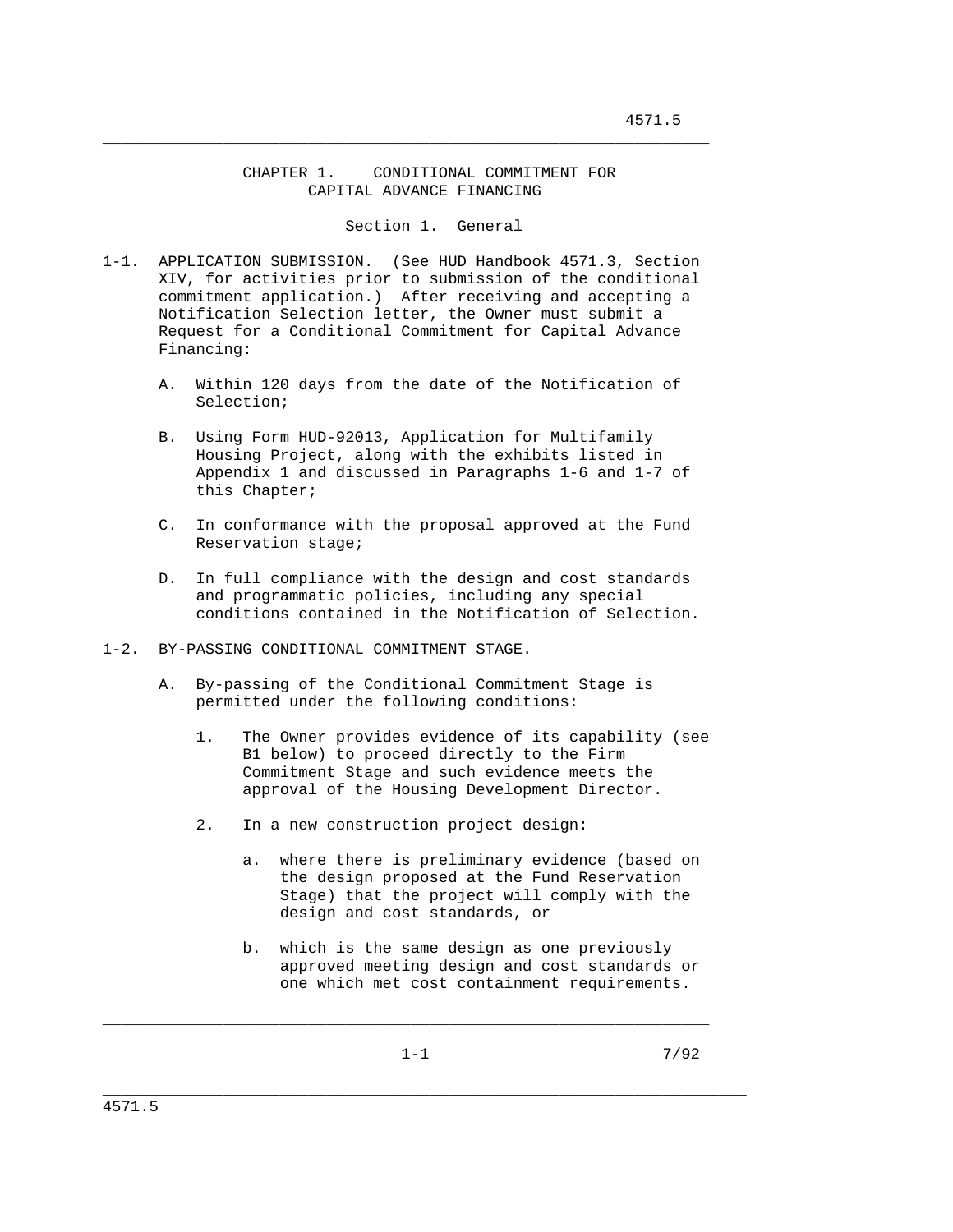3. In a project involving rehabilitation or acquisition without rehabilitation from the Resolution Trust Corporation (RTC) for which:

\_\_\_\_\_\_\_\_\_\_\_\_\_\_\_\_\_\_\_\_\_\_\_\_\_\_\_\_\_\_\_\_\_\_\_\_\_\_\_\_\_\_\_\_\_\_\_\_\_\_\_\_\_\_\_\_\_\_\_\_\_\_\_\_\_

- a. a joint walk-through and work write-up have been completed and agreed upon by HUD and the Owner, AND
- b. any proposed rehabilitation complies with the design and cost standards.
- 4. All requests must include the following draft exhibits:
	- a. A site plan showing topography, site improvements and building(s).
	- b. A front elevation.
	- c. The first floor plan with dimensions.
	- d. A typical floor plan with dimensions.
	- e. Outline specifications reflective of the current proposal.
	- f. Calculation of common areas and any special purpose areas.
- B. Approval to By-Pass Conditional Commitment Processing.
	- 1. Prior to approval, the Housing Development Director shall meet with the Chief Architect, Chief Appraiser, Design Representative and a senior Cost Analyst to review the draft Form HUD-92013 and exhibits described in A4 above to assure that the project's design will:
		- a. comply with HUD's design and cost standards (unless the owner has agreed to pay for any prohibited amenities) and
		- b. result in costs that do not exceed the supportable high cost percentage for the area involved unless:
			- (1) the owner has agreed to pay for excess costs or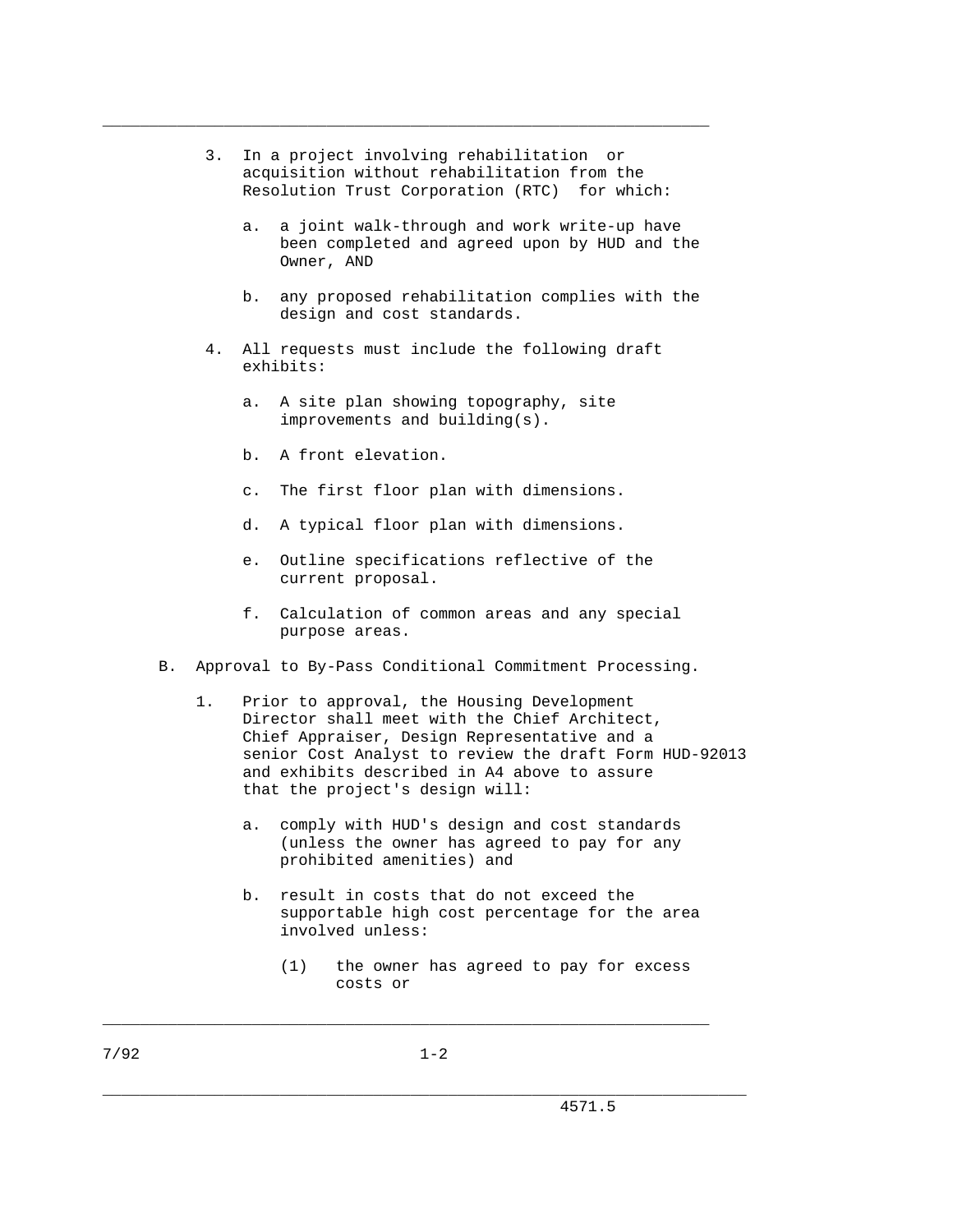(2) the Regional/Field Office is able to demonstrate the need for a high cost percentage in excess of its approved high cost percentage.

\_\_\_\_\_\_\_\_\_\_\_\_\_\_\_\_\_\_\_\_\_\_\_\_\_\_\_\_\_\_\_\_\_\_\_\_\_\_\_\_\_\_\_\_\_\_\_\_\_\_\_\_\_\_\_\_\_\_\_\_\_\_\_\_\_

 In such cases, the higher percentage may be used for the purposes of this review. However, Headquarters approval is required prior to issuing a Conditional (Form HUD-90174-CA) or Firm Commitment (Form HUD-92432-CA).

- 2. If this determination cannot be made with some reasonable assurance, the project may not by-pass the Conditional Commitment Stage.
- 3. Projects involving rehabilitation (or acquisitions without rehabilitation from the RTC) cannot by-pass conditional commitment processing if a joint walk-through and work write-up have not been completed and agreed upon. The joint work write-up should be made as soon as possible after the initial fund reservation.
- C. Target Dates: By-passing conditional Commitment Processing Stage.
	- 1. The Owner is required to submit its Request for a Firm Commitment for Capital Advance Financing within 180 days from the date it notifies HUD that it accepts the fund reservation.
	- 2. The target date for issuance of the Firm Commitment is 90 days after receipt of a complete Request.
- 1-3. DESCRIPTION OF CONDITIONAL COMMITMENT PROCESSING STAGE - NEW CONSTRUCTION.
	- A. All technical decisions are made to determine:
		- 1. Acceptable design and MPS compliance
		- 2. The estimated cost of the project
		- 3. The as-is and fully-improved values of the site
		- 4. The detailed estimates of operating expenses

 $\_$  ,  $\_$  ,  $\_$  ,  $\_$  ,  $\_$  ,  $\_$  ,  $\_$  ,  $\_$  ,  $\_$  ,  $\_$  ,  $\_$  ,  $\_$  ,  $\_$  ,  $\_$  ,  $\_$  ,  $\_$  ,  $\_$  ,  $\_$  ,  $\_$  ,  $\_$  ,  $\_$  ,  $\_$  ,  $\_$  ,  $\_$  ,  $\_$  ,  $\_$  ,  $\_$  ,  $\_$  ,  $\_$  ,  $\_$  ,  $\_$  ,  $\_$  ,  $\_$  ,  $\_$  ,  $\_$  ,  $\_$  ,  $\_$  ,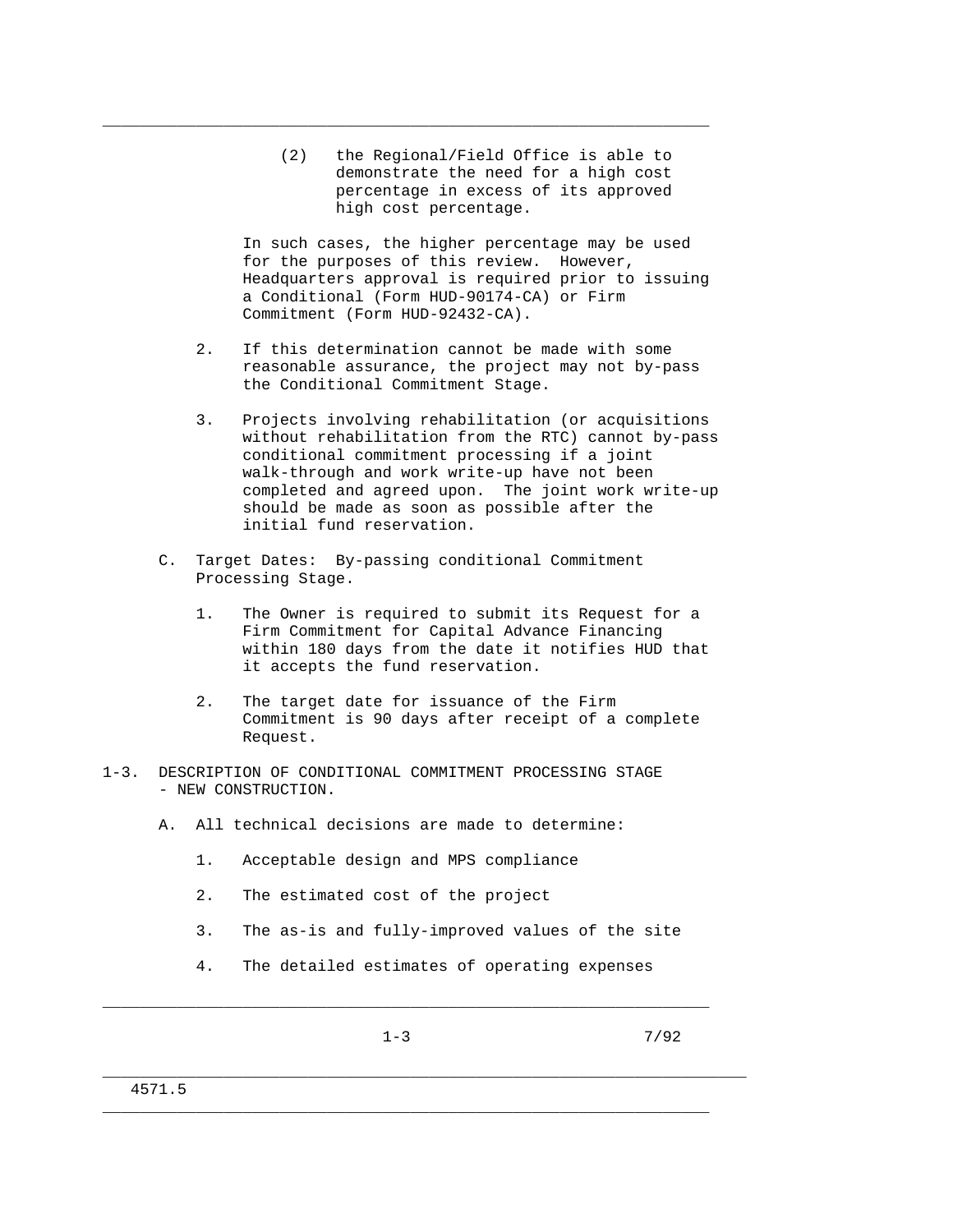- 5. The supportable cost
- 6. The financial and credit acceptability of the general contractor based on a specific design
- B. The following exhibits are reviewed:
	- 1. Management exhibits
	- 2. Affirmative Fair Housing marketing Plan (Form HUD-935.2) and other Fair Housing and Equal opportunity exhibits
- C. All applicable processing data and documentation forms are completed in their entirety at this time.
- 1-4. DESCRIPTION OF CONDITIONAL COMMITMENT PROCESSING STAGE - REHABILITATION. In addition to the technical decisions described in Paragraph 1-3 above, the analysis of a rehabilitation project includes a project feasibility determination which involves:
	- A. A physical inspection to establish the condition of the buildings, including any major structural defects or other signs of advanced deterioration or obsolescence;
	- B. The extent and nature of work needed to attain the level of rehabilitation considered appropriate;
	- C. Project operating costs;
	- D. Continued marketability of the project;
	- E. The economics of demolition versus the cost of rehabilitation; and
	- F. Suitability of the rehabilitation to accommodate the needs of the elderly (including the frail and physically disabled elderly).
- 1-5. DESCRIPTION OF CONDITIONAL COMMITMENT PROCESSING STAGE ACQUISITIONS FROM THE RTC WITHOUT REHABILITATION.
	- A. Acquisitions of existing housing from the RTC proposed without rehabilitation require:
		- 1. A joint inspection of the housing and related facilities to establish their physical condition.

 $7/92$  1-4

 $\_$  ,  $\_$  ,  $\_$  ,  $\_$  ,  $\_$  ,  $\_$  ,  $\_$  ,  $\_$  ,  $\_$  ,  $\_$  ,  $\_$  ,  $\_$  ,  $\_$  ,  $\_$  ,  $\_$  ,  $\_$  ,  $\_$  ,  $\_$  ,  $\_$  ,  $\_$  ,  $\_$  ,  $\_$  ,  $\_$  ,  $\_$  ,  $\_$  ,  $\_$  ,  $\_$  ,  $\_$  ,  $\_$  ,  $\_$  ,  $\_$  ,  $\_$  ,  $\_$  ,  $\_$  ,  $\_$  ,  $\_$  ,  $\_$  ,

\_\_\_\_\_\_\_\_\_\_\_\_\_\_\_\_\_\_\_\_\_\_\_\_\_\_\_\_\_\_\_\_\_\_\_\_\_\_\_\_\_\_\_\_\_\_\_\_\_\_\_\_\_\_\_\_\_\_\_\_\_\_\_\_\_\_\_\_\_

 $\_$  ,  $\_$  ,  $\_$  ,  $\_$  ,  $\_$  ,  $\_$  ,  $\_$  ,  $\_$  ,  $\_$  ,  $\_$  ,  $\_$  ,  $\_$  ,  $\_$  ,  $\_$  ,  $\_$  ,  $\_$  ,  $\_$  ,  $\_$  ,  $\_$  ,  $\_$  ,  $\_$  ,  $\_$  ,  $\_$  ,  $\_$  ,  $\_$  ,  $\_$  ,  $\_$  ,  $\_$  ,  $\_$  ,  $\_$  ,  $\_$  ,  $\_$  ,  $\_$  ,  $\_$  ,  $\_$  ,  $\_$  ,  $\_$  ,

4571.5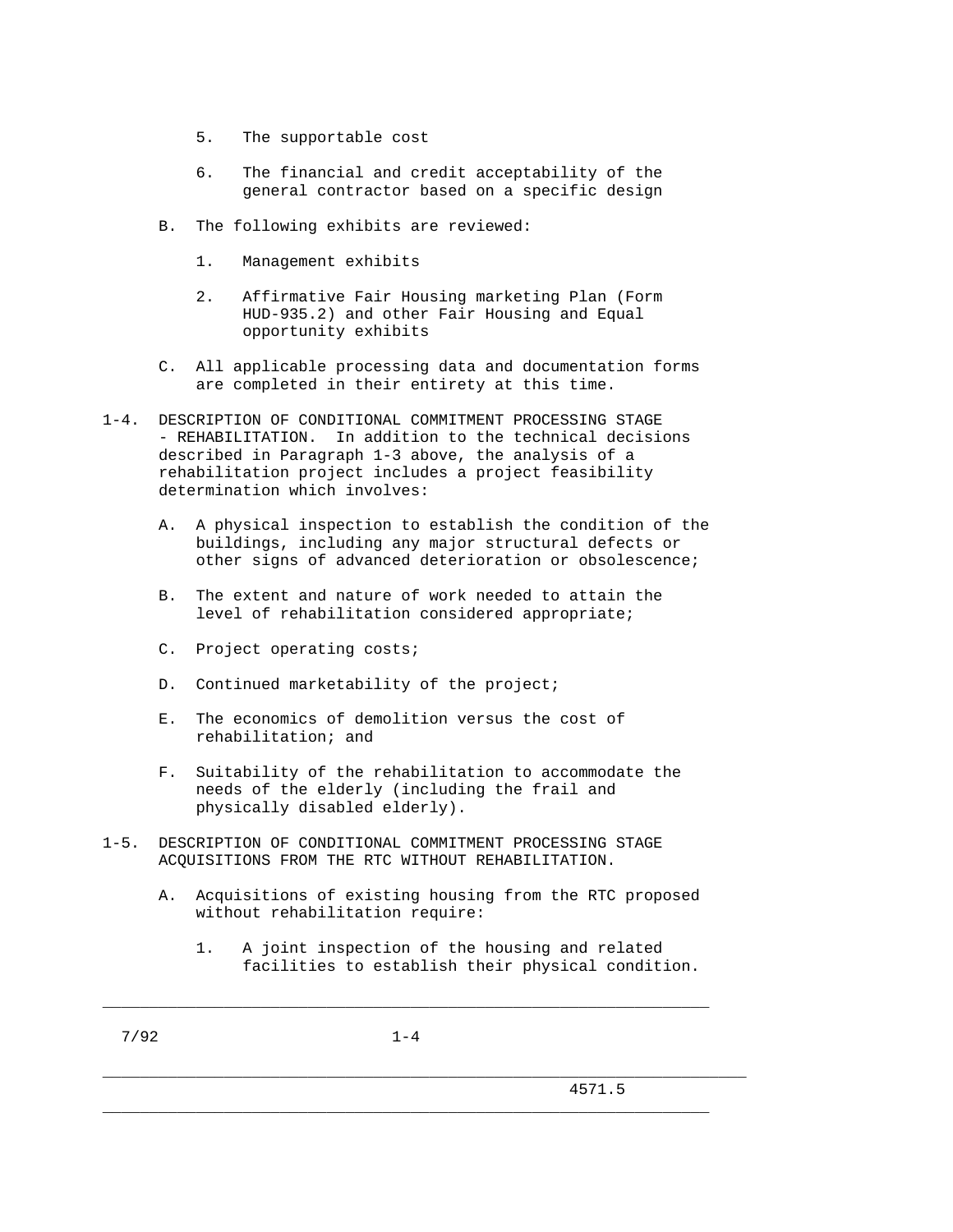- 2. An analysis of the extent and nature of any repairs or alterations that may be required.
- B. If it is determined that the repairs or alterations will exceed 15 percent of the capital advance amount:
	- 1. Process as a rehabilitation project in accordance with Paragraphs 1-3 and 1-4 above.
	- 2. Recalculate the capital advance amount based on 100 percent of the development cost limits identified in Subparagraph 1-6A of HUD Handbook 4571.3 for purposes of determining the maximum capital advance amount.
	- 3. Notify Headquarters, Attention: Development Branch, HMEED, by memorandum, of the change in production method.
- 1-6. REQUEST FOR CONDITIONAL COMMITMENT.
	- A. Target Dates.
		- 1. The owner is required to submit its Request for a Conditional Commitment for Capital Advance Financing within 120 days from the date it notifies HUD that it accepts the Fund Reservation.
		- 2. The target date for issuance of the Conditional Commitment is 60 days after receipt of a complete Request.
	- B. Description of Required Exhibits New Construction. The exhibits required to be submitted at the Conditional Commitment stage are described below (see Appendix 1 for a list of the required submissions and number of copies).
		- 1. Form HUD-92013, Application for Multifamily Housing Project, completed in its entirety. If the owner plans to contribute all or a portion of its land draw to meet the minimum capital investment, it should so indicate on this form under Source of Cash to Meet Requirements.
		- 2. Form HUD-92013-E, Supplemental Application and Processing Form - Housing for the Elderly/Disabled completed in its entirety and including any

 $\_$  ,  $\_$  ,  $\_$  ,  $\_$  ,  $\_$  ,  $\_$  ,  $\_$  ,  $\_$  ,  $\_$  ,  $\_$  ,  $\_$  ,  $\_$  ,  $\_$  ,  $\_$  ,  $\_$  ,  $\_$  ,  $\_$  ,  $\_$  ,  $\_$  ,  $\_$  ,  $\_$  ,  $\_$  ,  $\_$  ,  $\_$  ,  $\_$  ,  $\_$  ,  $\_$  ,  $\_$  ,  $\_$  ,  $\_$  ,  $\_$  ,  $\_$  ,  $\_$  ,  $\_$  ,  $\_$  ,  $\_$  ,  $\_$  ,

 $\_$  ,  $\_$  ,  $\_$  ,  $\_$  ,  $\_$  ,  $\_$  ,  $\_$  ,  $\_$  ,  $\_$  ,  $\_$  ,  $\_$  ,  $\_$  ,  $\_$  ,  $\_$  ,  $\_$  ,  $\_$  ,  $\_$  ,  $\_$  ,  $\_$  ,  $\_$  ,  $\_$  ,  $\_$  ,  $\_$  ,  $\_$  ,  $\_$  ,  $\_$  ,  $\_$  ,  $\_$  ,  $\_$  ,  $\_$  ,  $\_$  ,  $\_$  ,  $\_$  ,  $\_$  ,  $\_$  ,  $\_$  ,  $\_$  ,

 $1-5$  7/92

4571.5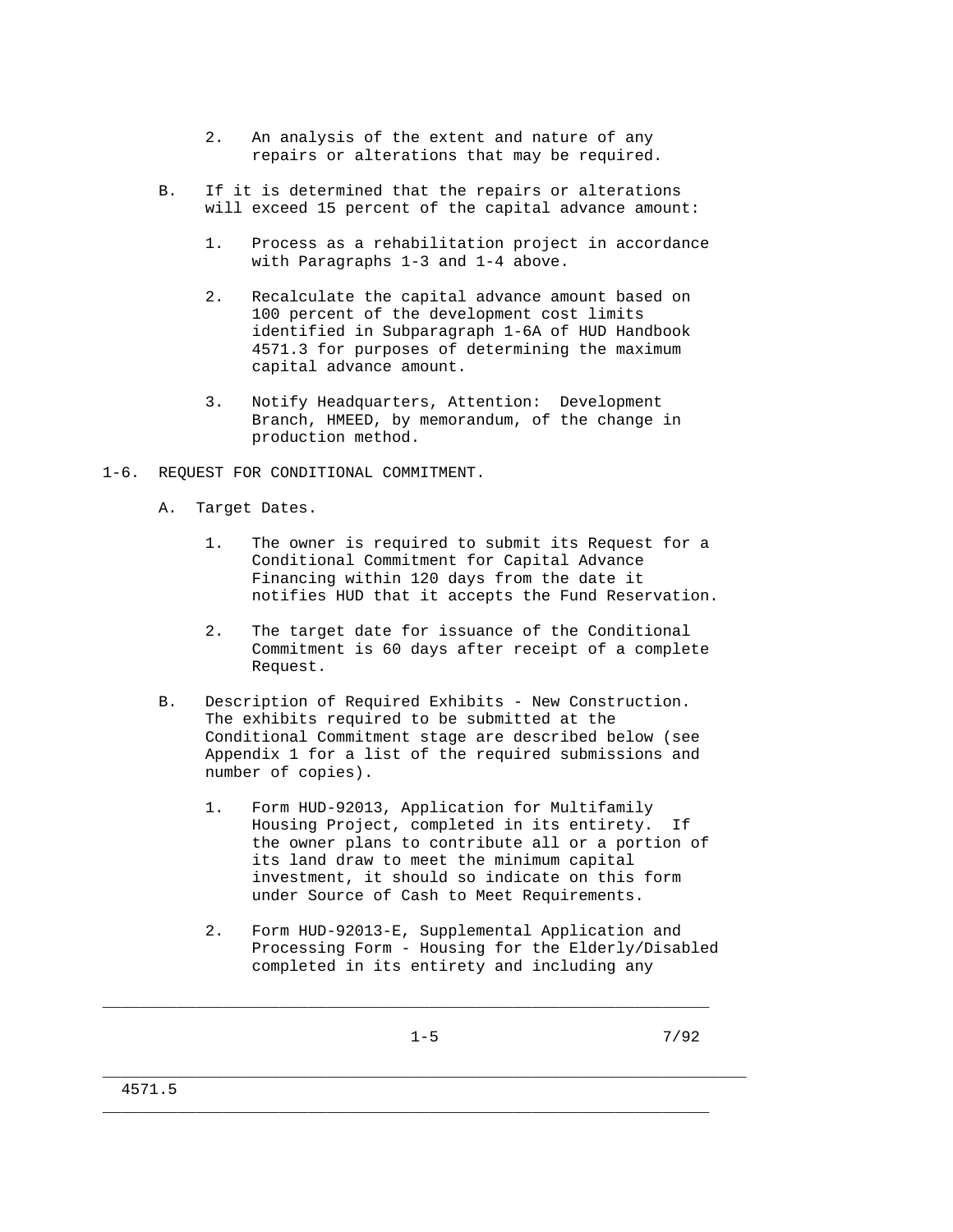estimates for the operation of any support services (e.g., transportation services, recreational facilities, etc.).

 3. Form HUD-92013.Supp-Supplement to Application for Multifamily Housing Project, on the Sponsor and Owner corporations, officers of the Sponsor and Owner and the general contractor (if appropriate).

 NOTE: If the Owner elects to select a general contractor by competitive bidding rather than negotiation, submit all exhibits required with respect to the general contractor immediately after selection of the contractor, but in no event later than 30 days prior to initial closing.

- 4. Owner-Architect Agreement (AIA Document B181) with HUD Amendment (Form HUD-90169-CA).
	- a. Agreement Format. An agreement between the licensed professional architect and the Owner for architectural services shall be submitted as soon as the appropriate form has been executed, but no later than at the time of submitting an application for conditional Commitment (or Firm Commitment if the former stage is being by-passed). Design should not begin until an agreement has been executed. The executed agreement shall be AIA Document B181, Standard Form of Agreement Between Owner and Architect for Housing Services. It shall include the HUD Amendment to AIA Document B181, Form HUD-90169-CA.
		- (1) The scope of services shall include all architectural, structural, mechanical, electrical, civil, landscape, and interior design and consulting services necessary to prepare drawings, specifications and other documents setting forth in detail the requirements for construction of the project. The scope of services shall also provide for administration of the construction contract.

 $7/92$  1-6

\_\_\_\_\_\_\_\_\_\_\_\_\_\_\_\_\_\_\_\_\_\_\_\_\_\_\_\_\_\_\_\_\_\_\_\_\_\_\_\_\_\_\_\_\_\_\_\_\_\_\_\_\_\_\_\_\_\_\_\_\_\_\_\_\_\_\_\_\_

\_\_\_\_\_\_\_\_\_\_\_\_\_\_\_\_\_\_\_\_\_\_\_\_\_\_\_\_\_\_\_\_\_\_\_\_\_\_\_\_\_\_\_\_\_\_\_\_\_\_\_\_\_\_\_\_\_\_\_\_\_\_\_\_\_

\_\_\_\_\_\_\_\_\_\_\_\_\_\_\_\_\_\_\_\_\_\_\_\_\_\_\_\_\_\_\_\_\_\_\_\_\_\_\_\_\_\_\_\_\_\_\_\_\_\_\_\_\_\_\_\_\_\_\_\_\_\_\_\_\_

4571.5

 (2) The scope of services shall designate the responsibility for the services to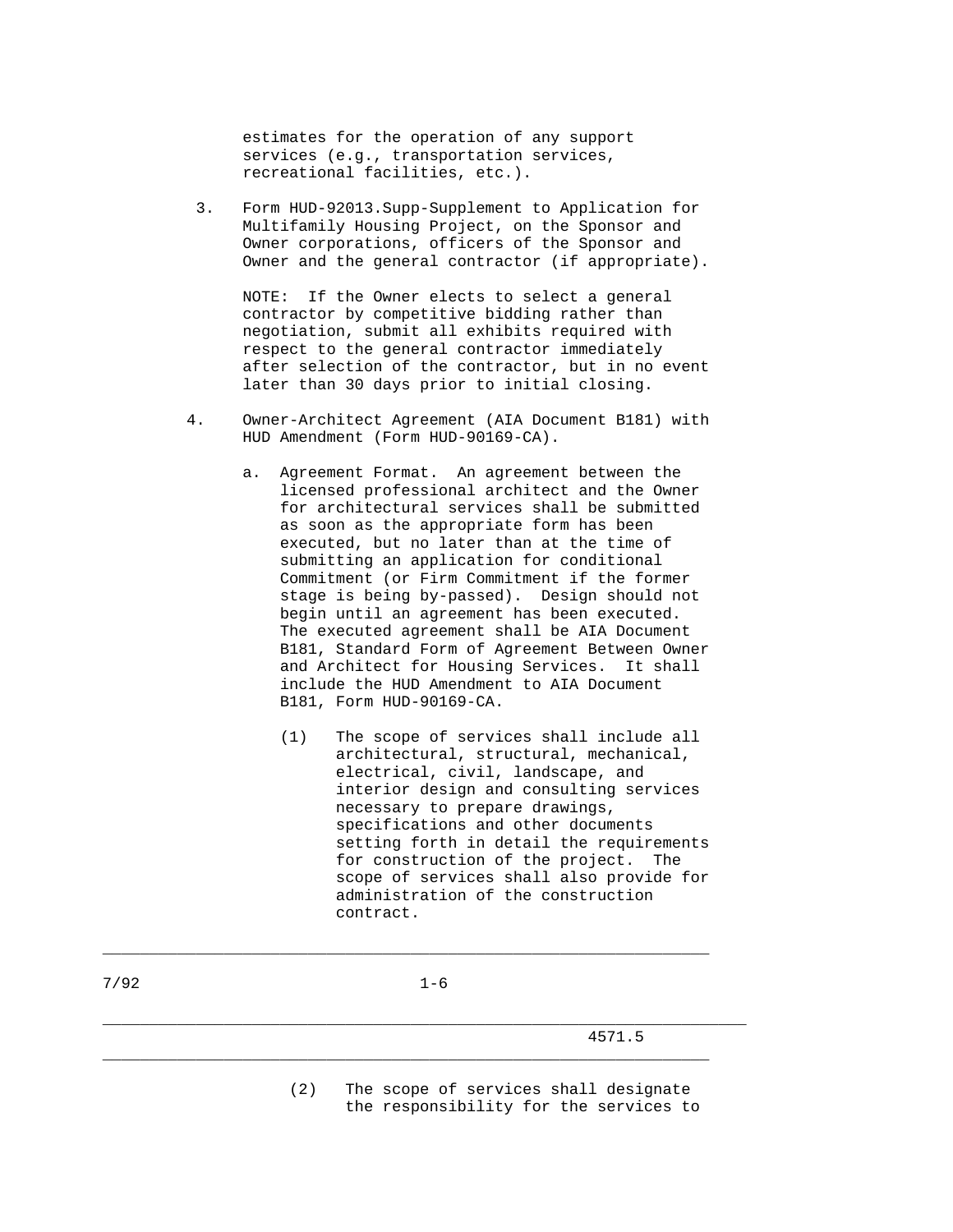be provided, whether by the Architect, Owner or others.

- (3) There may be separate agreements for design and construction services if the same architect is not employed for both. Where there is a separate agreement for construction contract administration, it must be submitted not later than initial closing. Where separate agreements are made, inapplicable sections shall be deleted.
- b. Architects' Fees.
	- (1) Capital advance disbursements for architect's fees at the time of initial closing and subsequent disbursements shall be in accordance with procedures as set forth in Handbook 4470.1 REV.
	- (2) In the event the request for first capital advance disbursement (Form HUD-92403-CA, Request for Disbursement of Capital Advance Funds) includes an amount for payment(s) to the architect, a Form HUD-92403-1, Mortgagor's and Architect's Certificate, must be submitted. The amount requested in the draw may not exceed the amounts shown on Form HUD-92403-1.
	- (3) If no funds will be disbursed for the architect in the first draw, Form HUD-92403-1 is not required. The first request which does include an amount for architect's fees must be accompanied or preceded by submission of the Form HUD-92403-1.
- C. Termination of Architectural Services. Inadequate performance, undue delay, misrepresentation, conflict of interest, or failure to act on the part of the architect or associates and employees shall be reason for

 $\_$  ,  $\_$  ,  $\_$  ,  $\_$  ,  $\_$  ,  $\_$  ,  $\_$  ,  $\_$  ,  $\_$  ,  $\_$  ,  $\_$  ,  $\_$  ,  $\_$  ,  $\_$  ,  $\_$  ,  $\_$  ,  $\_$  ,  $\_$  ,  $\_$  ,  $\_$  ,  $\_$  ,  $\_$  ,  $\_$  ,  $\_$  ,  $\_$  ,  $\_$  ,  $\_$  ,  $\_$  ,  $\_$  ,  $\_$  ,  $\_$  ,  $\_$  ,  $\_$  ,  $\_$  ,  $\_$  ,  $\_$  ,  $\_$  ,

\_\_\_\_\_\_\_\_\_\_\_\_\_\_\_\_\_\_\_\_\_\_\_\_\_\_\_\_\_\_\_\_\_\_\_\_\_\_\_\_\_\_\_\_\_\_\_\_\_\_\_\_\_\_\_\_\_\_\_\_\_\_\_\_\_

\_\_\_\_\_\_\_\_\_\_\_\_\_\_\_\_\_\_\_\_\_\_\_\_\_\_\_\_\_\_\_\_\_\_\_\_\_\_\_\_\_\_\_\_\_\_\_\_\_\_\_\_\_\_\_\_\_\_\_\_\_\_\_\_\_\_\_\_\_

 $1-7$  7/92

4571.5

 the termination of the architect's services on the project and may adversely affect the firm's acceptability on future projects. The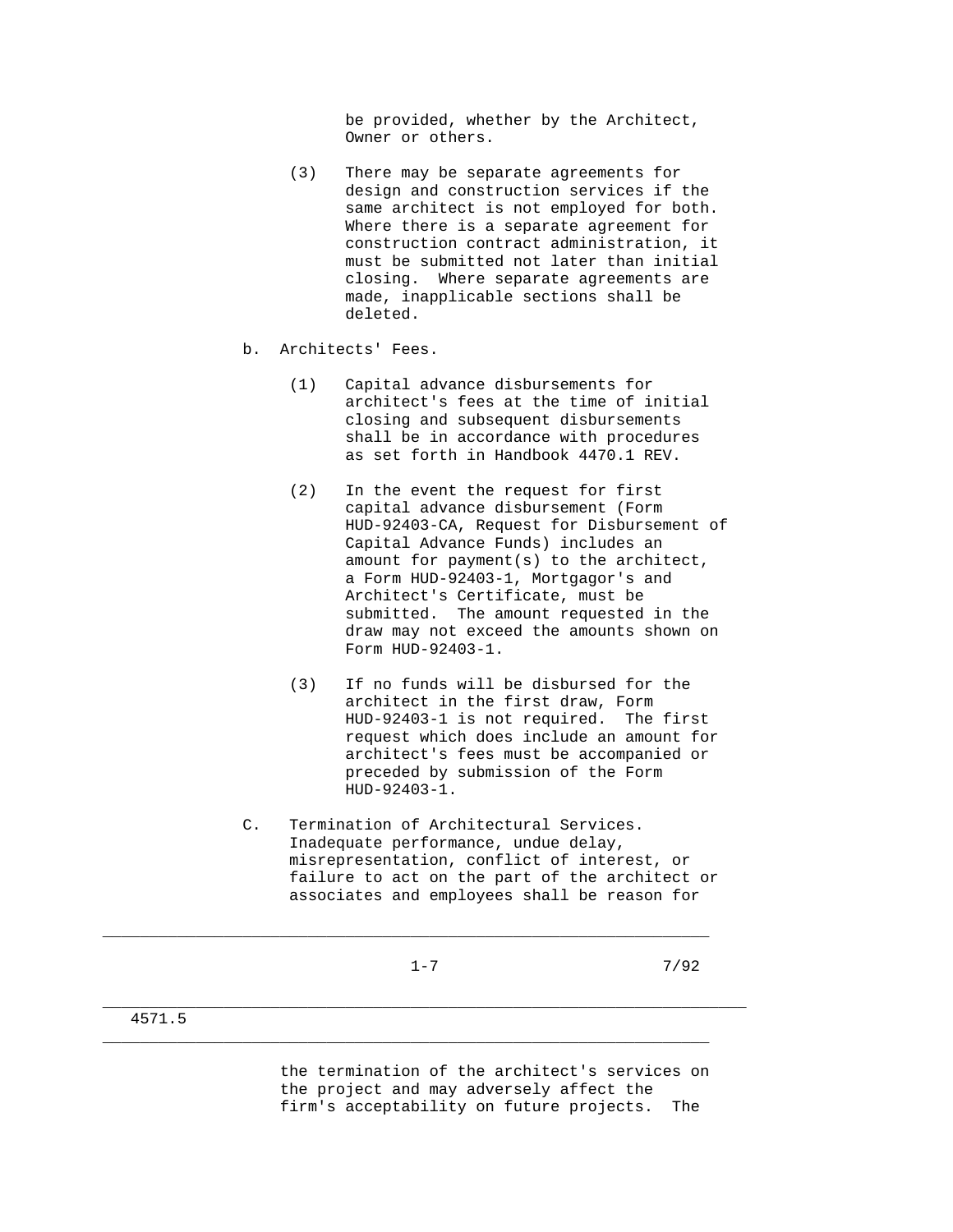Field Office responsibility and actions to be taken with respect to this matter are discussed further in Handbook 4460.1 REV-1, Architectural Analysis and Inspections for Project Mortgage Insurance.

- d. Identity of Interest. See Paragraph 1-9 of Handbook 4571.3.
- 5. Form HUD-5087 Outline Specifications.
- 6. Preliminary drawings drawn to scale which include:
	- a. Site plan showing:
		- (1) Lot lines and dimensions;
		- (2) Adjacent buildings (show outline and number of floors);
		- (3) Proposed buildings, outline and overall dimensions;
		- (4) Parking areas and total number of cars that can be parked;
		- (5) Driveways;
		- (6) Adjacent streets and utilities and their sizes. If public facilities are not available to the site, the architect shall specify the manner in which sewer and water facilities are to be provided and include the on-site and off-site locations.
		- (7) Patios, recreation, and other areas;
		- (8) Living unit types, composition, and total;
		- (9) Contours when topography of drainage is a design factor;
		- (10) North arrow, and

 $7/92$  1-8

\_\_\_\_\_\_\_\_\_\_\_\_\_\_\_\_\_\_\_\_\_\_\_\_\_\_\_\_\_\_\_\_\_\_\_\_\_\_\_\_\_\_\_\_\_\_\_\_\_\_\_\_\_\_\_\_\_\_\_\_\_\_\_\_\_\_\_\_\_

 $\_$  ,  $\_$  ,  $\_$  ,  $\_$  ,  $\_$  ,  $\_$  ,  $\_$  ,  $\_$  ,  $\_$  ,  $\_$  ,  $\_$  ,  $\_$  ,  $\_$  ,  $\_$  ,  $\_$  ,  $\_$  ,  $\_$  ,  $\_$  ,  $\_$  ,  $\_$  ,  $\_$  ,  $\_$  ,  $\_$  ,  $\_$  ,  $\_$  ,  $\_$  ,  $\_$  ,  $\_$  ,  $\_$  ,  $\_$  ,  $\_$  ,  $\_$  ,  $\_$  ,  $\_$  ,  $\_$  ,  $\_$  ,  $\_$  ,

\_\_\_\_\_\_\_\_\_\_\_\_\_\_\_\_\_\_\_\_\_\_\_\_\_\_\_\_\_\_\_\_\_\_\_\_\_\_\_\_\_\_\_\_\_\_\_\_\_\_\_\_\_\_\_\_\_\_\_\_\_\_\_\_\_

- 4571.5
- (11) Site and gross floor areas.

b. Basement plans or foundation plans where no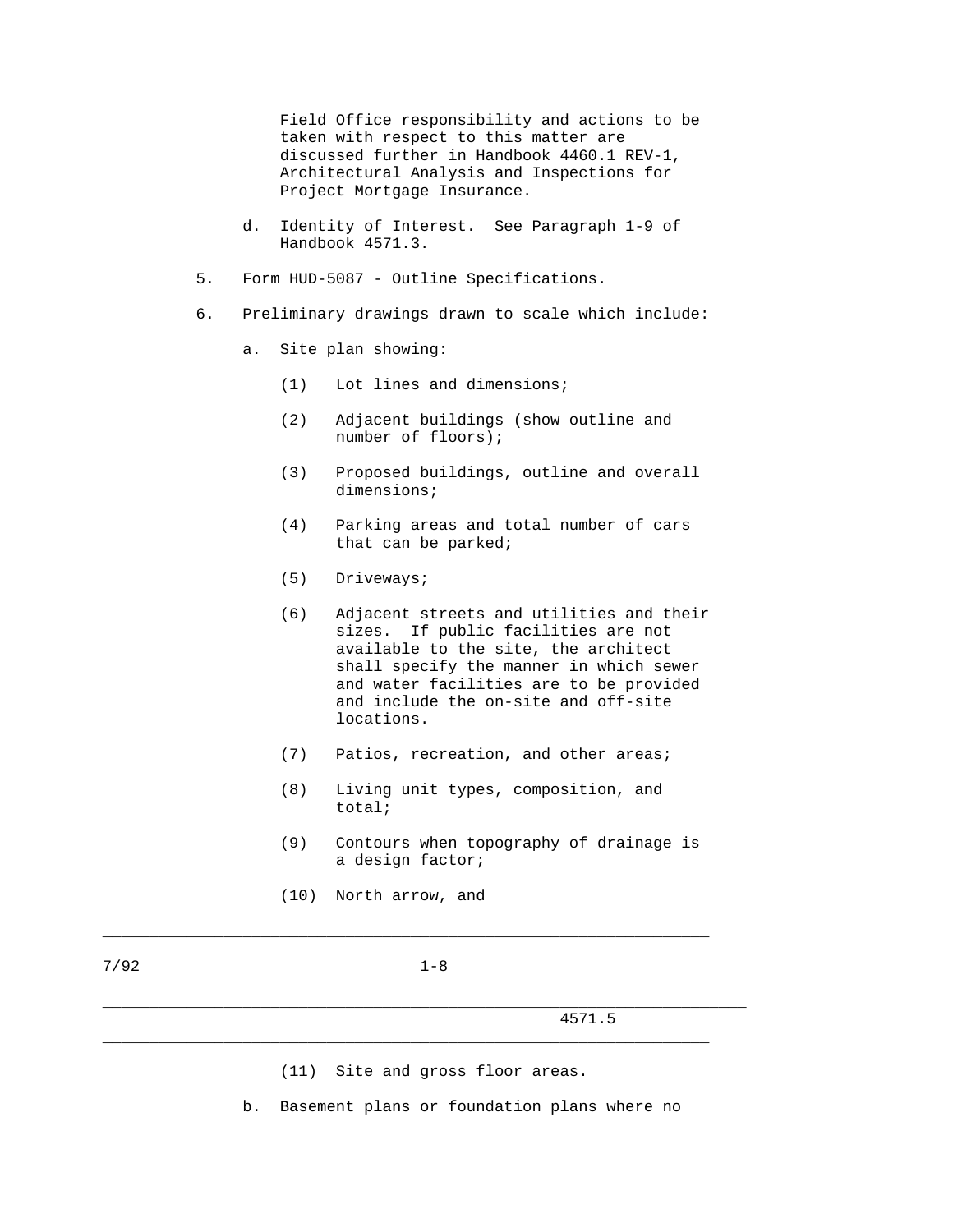basements are provided - minimum 1/8 inch scale;

- c. A dimensional plan of each typical living unit 1/4 inch scale;
- d. Elevations of each typical building minimum 1/8 inch scale;
- e. Typical floor plans minimum 1/8 inch scale;
- f. For elevator and complex construction types, the following plans also will be included:
	- (1) Lobby floor;
	- (2) Floor showing mechanical, service, storage, and other non-shelter facilities;
	- (3) Typical wall section for each building type.
- 7. Topographic survey.
- 8. Soil test borings.
- 9. Form HUD-51994, Life Cycle Cost Analysis of Utility Combinations. If the prototype utility analyses are not available from the Field Office or if the owner desires to vary from the prototype furnished by the Field Office, the Owner's architect shall prepare an analysis of utility costs in accordance with instructions contained in Handbook 7418.1, Life Cycle Utility Analysis. The Owner's architect shall recommend the best combination, complete Form HUD-51994 and submit them together with the required exhibits.
- 10. Form HUD-2530, Previous Participation certificate, on the general contractor (if identified), management agent, Owner, Sponsor, and consultant, if not previously submitted.

 $\_$  ,  $\_$  ,  $\_$  ,  $\_$  ,  $\_$  ,  $\_$  ,  $\_$  ,  $\_$  ,  $\_$  ,  $\_$  ,  $\_$  ,  $\_$  ,  $\_$  ,  $\_$  ,  $\_$  ,  $\_$  ,  $\_$  ,  $\_$  ,  $\_$  ,  $\_$  ,  $\_$  ,  $\_$  ,  $\_$  ,  $\_$  ,  $\_$  ,  $\_$  ,  $\_$  ,  $\_$  ,  $\_$  ,  $\_$  ,  $\_$  ,  $\_$  ,  $\_$  ,  $\_$  ,  $\_$  ,  $\_$  ,  $\_$  ,

\_\_\_\_\_\_\_\_\_\_\_\_\_\_\_\_\_\_\_\_\_\_\_\_\_\_\_\_\_\_\_\_\_\_\_\_\_\_\_\_\_\_\_\_\_\_\_\_\_\_\_\_\_\_\_\_\_\_\_\_\_\_\_\_\_\_\_\_\_

\_\_\_\_\_\_\_\_\_\_\_\_\_\_\_\_\_\_\_\_\_\_\_\_\_\_\_\_\_\_\_\_\_\_\_\_\_\_\_\_\_\_\_\_\_\_\_\_\_\_\_\_\_\_\_\_\_\_\_\_\_\_\_\_\_

 $1-9$  7/92

#### 4571.5

 11. Current resume of general contractor's construction experience (if applicable), including type, size, and location of buildings constructed, geographic areas of contractor's construction business involvement, length of time contractor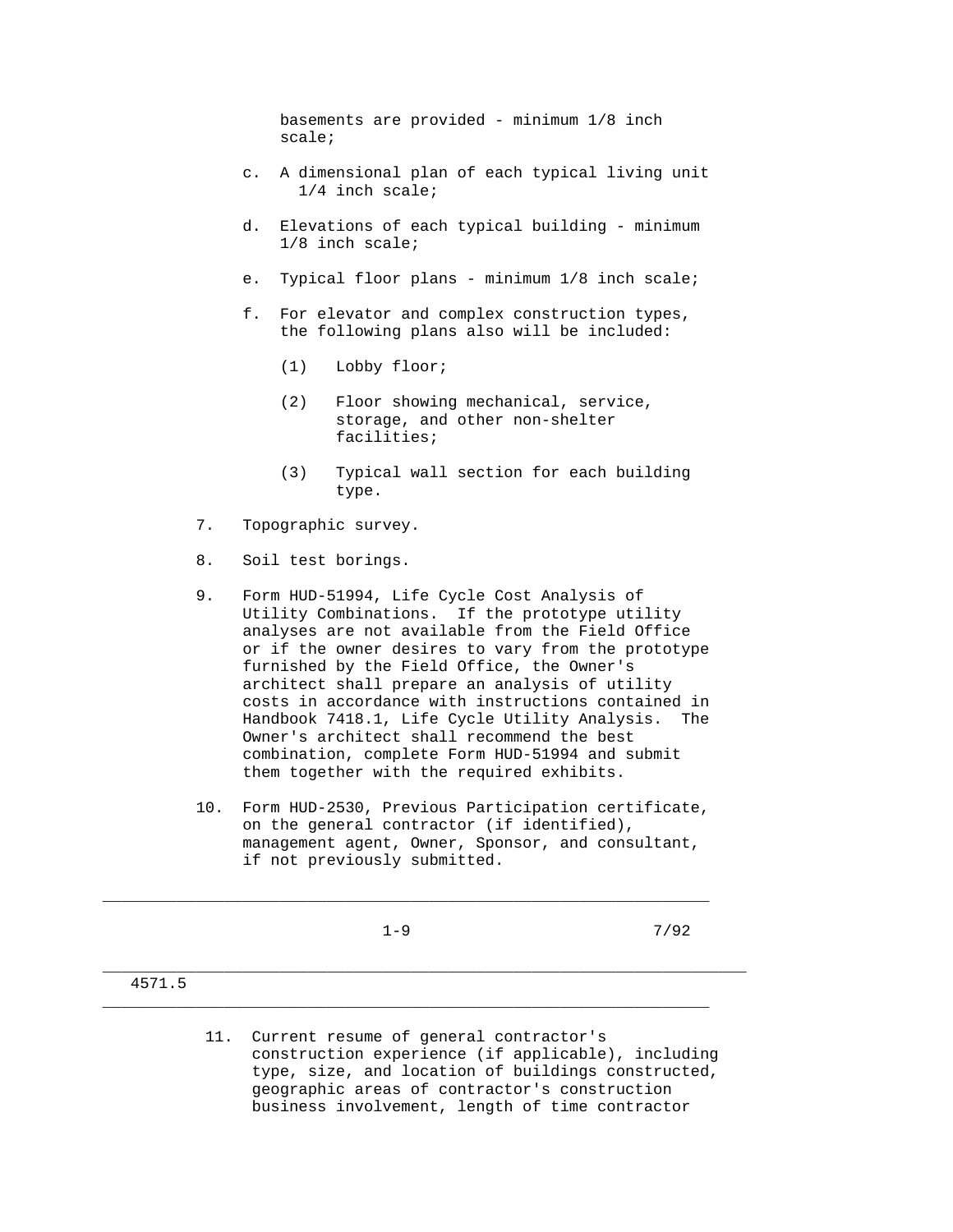has acted in that capacity, and contractor's use of minority and women-owned businesses.

- 12. Financial statements on the general contractor (if applicable) for the last three years, the latest of which is not more than three months old.
	- a. An exception would be an audited financial statement, not more than 12 months old, containing an unqualified opinion of an Independent CPA or Public Accountant.
	- b. The exception applies, provided the audited statement is supplemented with updated interim statements if more than three months have expired since the closing date of the audited statement.
	- c. If the financial statement is not submitted on Form HUD-92417, Personal Financial and Credit Statement (for use by individuals -not companies), it must contain original signatures and the following certification:

 I HEREBY CERTIFY that the foregoing figures and the statements contained herein, submitted by me as an agent of the Owner for the purpose of obtaining Capital Advances under Section 202 of the Housing Act of 1959, as amended, are true and give a correct showing of the financial condition as of this date: Signed this \_\_\_\_ day of \_\_\_\_\_\_\_\_\_\_\_\_, 19 \_\_\_\_.

(Name/Authorized Agent) \_

 13. Current financial statements on the Owner and Sponsor. (If the most current financial statement submitted by the Sponsor at the Fund Reservation Stage meets the definition of "current financial statement" as stated in Subparagraph 12 above, new statements on the Sponsor are not required.)

7/92 1-10

\_\_\_\_\_\_\_\_\_\_\_\_\_\_\_\_\_\_\_\_\_\_\_\_\_\_\_\_\_\_\_\_\_\_\_\_\_\_\_\_\_\_\_\_\_\_\_\_\_\_\_\_\_\_\_\_\_\_\_\_\_\_\_\_\_\_\_\_\_

 $\_$  ,  $\_$  ,  $\_$  ,  $\_$  ,  $\_$  ,  $\_$  ,  $\_$  ,  $\_$  ,  $\_$  ,  $\_$  ,  $\_$  ,  $\_$  ,  $\_$  ,  $\_$  ,  $\_$  ,  $\_$  ,  $\_$  ,  $\_$  ,  $\_$  ,  $\_$  ,  $\_$  ,  $\_$  ,  $\_$  ,  $\_$  ,  $\_$  ,  $\_$  ,  $\_$  ,  $\_$  ,  $\_$  ,  $\_$  ,  $\_$  ,  $\_$  ,  $\_$  ,  $\_$  ,  $\_$  ,  $\_$  ,  $\_$  ,

4571.5

- 14. Form HUD-935.2, Affirmative Fair Housing Marketing Plan.
- 15. Form HUD-9832, Management Entity Profile.

\_\_\_\_\_\_\_\_\_\_\_\_\_\_\_\_\_\_\_\_\_\_\_\_\_\_\_\_\_\_\_\_\_\_\_\_\_\_\_\_\_\_\_\_\_\_\_\_\_\_\_\_\_\_\_\_\_\_\_\_\_\_\_\_\_

 16. Form HUD-9839-A, Project Owner's Certification for Owner-Managed Multifamily Housing Projects OR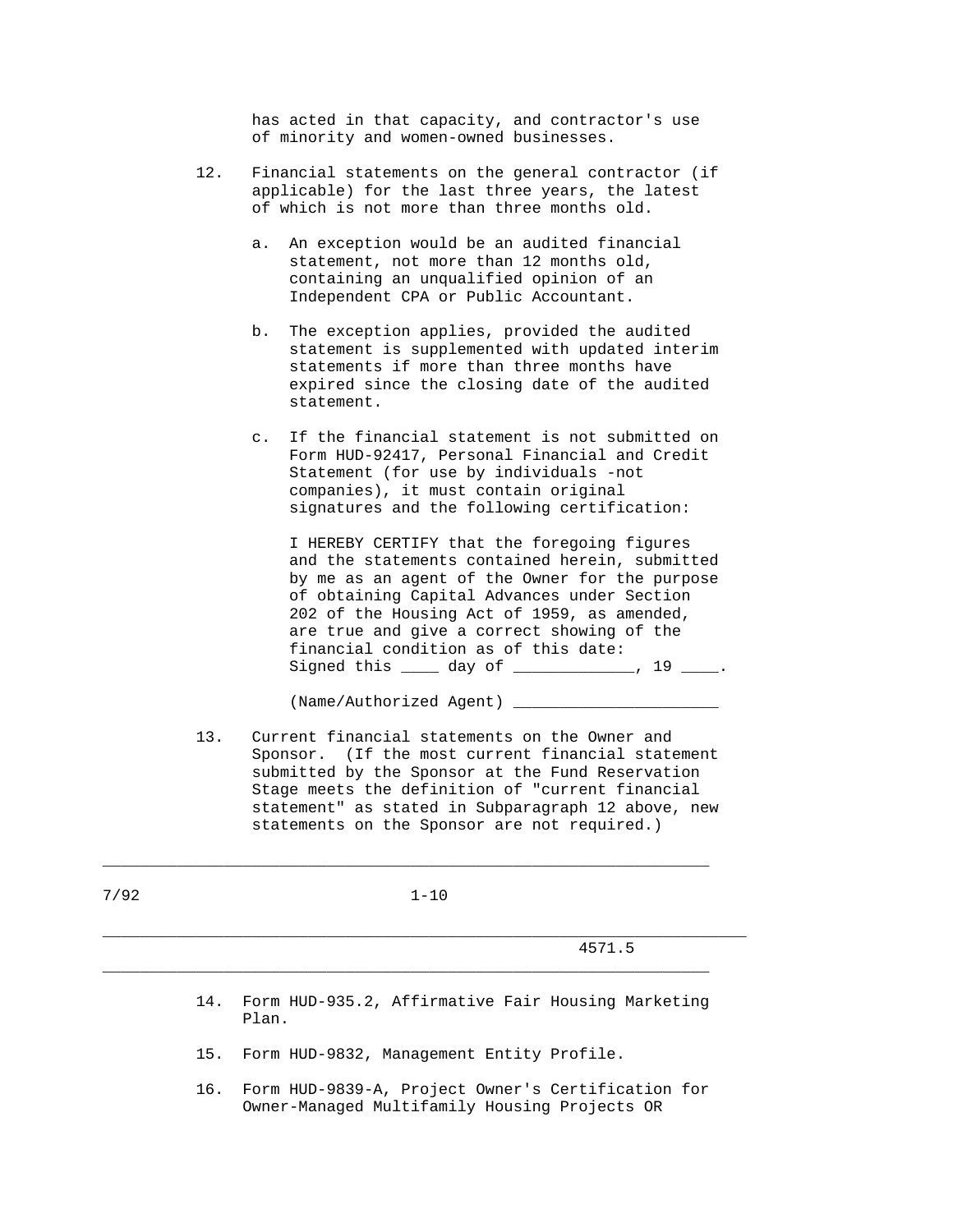Form HUD-9839-B, Project Owner's and Management Agent's Certification for Multifamily Housing Projects for Identity-of-Interest or Independent Management Agents OR Form HUD-9839-C, Project Owner's/Borrower's Certification for Elderly Housing Projects Managed by Administrators.

- 17. Resume on the Resident Manager or Management Agent which includes qualifications and experience.
- 18. An unqualified certification from Resident Manager or Management Agent that the project is feasible from a management standpoint.
- 19. Statement by Owner that it will provide the proposed management and maintenance services typically provided for the type of housing.
- 20. The form of lease the owner proposes to use which must be in accordance with the Model Lease, which will be issued as Appendix 2 at a later date.
- 21. Proposed operating expenses per unit/per month, by size and building type.
- 22. List the equipment, utilities, and services to be included in the Operating Expenses Estimate. Specify the utilities and services not included and provide for each an estimate of the average monthly cost (for the first year of occupancy) to the occupants by unit size and structure type.
- 23. a. Evidence of an attempt to obtain exemption from State and/or local real and/or personal property taxes in one of the following forms:
	- (1) Tax Exemption
	- (2) Tax Abatement
		-

\_\_\_\_\_\_\_\_\_\_\_\_\_\_\_\_\_\_\_\_\_\_\_\_\_\_\_\_\_\_\_\_\_\_\_\_\_\_\_\_\_\_\_\_\_\_\_\_\_\_\_\_\_\_\_\_\_\_\_\_\_\_\_\_\_\_\_\_\_

 $\_$  ,  $\_$  ,  $\_$  ,  $\_$  ,  $\_$  ,  $\_$  ,  $\_$  ,  $\_$  ,  $\_$  ,  $\_$  ,  $\_$  ,  $\_$  ,  $\_$  ,  $\_$  ,  $\_$  ,  $\_$  ,  $\_$  ,  $\_$  ,  $\_$  ,  $\_$  ,  $\_$  ,  $\_$  ,  $\_$  ,  $\_$  ,  $\_$  ,  $\_$  ,  $\_$  ,  $\_$  ,  $\_$  ,  $\_$  ,  $\_$  ,  $\_$  ,  $\_$  ,  $\_$  ,  $\_$  ,  $\_$  ,  $\_$  ,

 $\_$  ,  $\_$  ,  $\_$  ,  $\_$  ,  $\_$  ,  $\_$  ,  $\_$  ,  $\_$  ,  $\_$  ,  $\_$  ,  $\_$  ,  $\_$  ,  $\_$  ,  $\_$  ,  $\_$  ,  $\_$  ,  $\_$  ,  $\_$  ,  $\_$  ,  $\_$  ,  $\_$  ,  $\_$  ,  $\_$  ,  $\_$  ,  $\_$  ,  $\_$  ,  $\_$  ,  $\_$  ,  $\_$  ,  $\_$  ,  $\_$  ,  $\_$  ,  $\_$  ,  $\_$  ,  $\_$  ,  $\_$  ,  $\_$  ,

1-11 7/92

## 4571.5

- (3) Payment in Lieu of Taxes (PILOT)
- (4) Ineligibility for any tax relief
- b. Submit evidence of filing, together with any response received from the taxing authority. If exemption is being claimed, also include:
	- (1) Supporting statements which describe the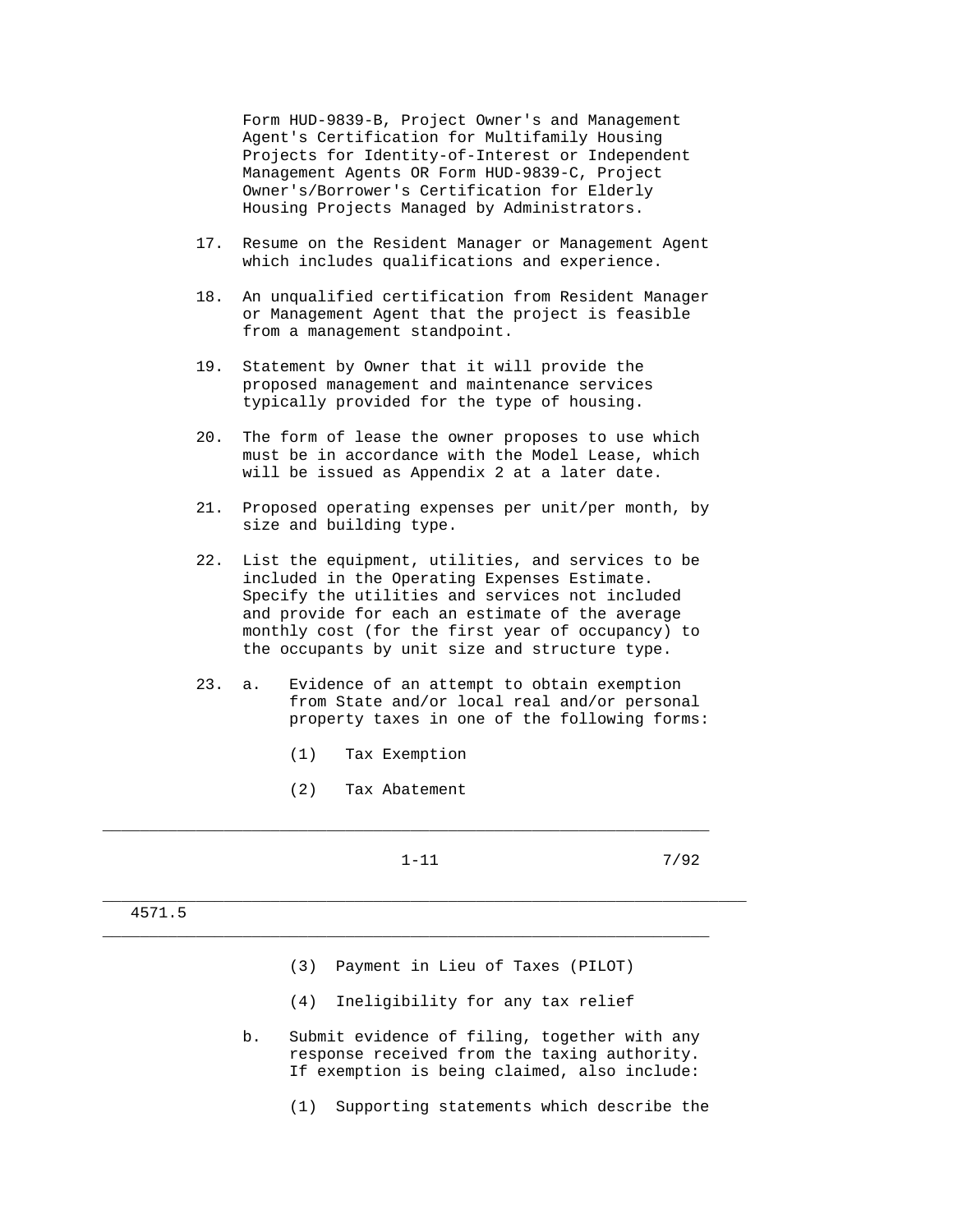project and the proposed method of operation on which the claim for exemption is based.

- (2) The Owner's attorney's opinion setting forth the basis on which exemption or abatement is claimed and stating that except for future changes in the statute or material change in the operation, the project will be entitled to exemption or abatement and whether a statutory exemption based on a direct loan also would apply to capital advances. The opinion must cite the State statute involved and include as attachments, any other material supporting the claim, i.e., local administrative rulings or court decisions, opinions of local, private or public counsel or the State's Attorney General.
- (3) Evidence of tax abatement or exemption and the owner's attorney's opinion must be current within one year of the filing of the Request for a Conditional Commitment.
- (4) Documents supporting tax exemption regarding similar projects in jurisdiction where abatement or exemption was requested or granted.
- agreement(s), contract(s) of sale, or other documents(s) which evidences the owner's effective control of the site(s). If the Sponsor had site control at the Fund Reservation Stage and such control is still in effect at the time of submission of the Request for a Conditional Commitment, new evidence of site control need not

24. Evidence of site control site option

 be submitted. However, if an option were furnished as evidence of site control at the Fund Reservation Stage and the option has since expired, the Owner must furnish updated evidence of site control.

 a. If the sale evidenced above is not an arms-length transaction, submit similar evidence of

7/92 1-12

 $\_$  ,  $\_$  ,  $\_$  ,  $\_$  ,  $\_$  ,  $\_$  ,  $\_$  ,  $\_$  ,  $\_$  ,  $\_$  ,  $\_$  ,  $\_$  ,  $\_$  ,  $\_$  ,  $\_$  ,  $\_$  ,  $\_$  ,  $\_$  ,  $\_$  ,  $\_$  ,  $\_$  ,  $\_$  ,  $\_$  ,  $\_$  ,  $\_$  ,  $\_$  ,  $\_$  ,  $\_$  ,  $\_$  ,  $\_$  ,  $\_$  ,  $\_$  ,  $\_$  ,  $\_$  ,  $\_$  ,  $\_$  ,  $\_$  ,

\_\_\_\_\_\_\_\_\_\_\_\_\_\_\_\_\_\_\_\_\_\_\_\_\_\_\_\_\_\_\_\_\_\_\_\_\_\_\_\_\_\_\_\_\_\_\_\_\_\_\_\_\_\_\_\_\_\_\_\_\_\_\_\_\_

## \_\_\_\_\_\_\_\_\_\_\_\_\_\_\_\_\_\_\_\_\_\_\_\_\_\_\_\_\_\_\_\_\_\_\_\_\_\_\_\_\_\_\_\_\_\_\_\_\_\_\_\_\_\_\_\_\_\_\_\_\_\_\_\_\_\_\_\_\_ 4571.5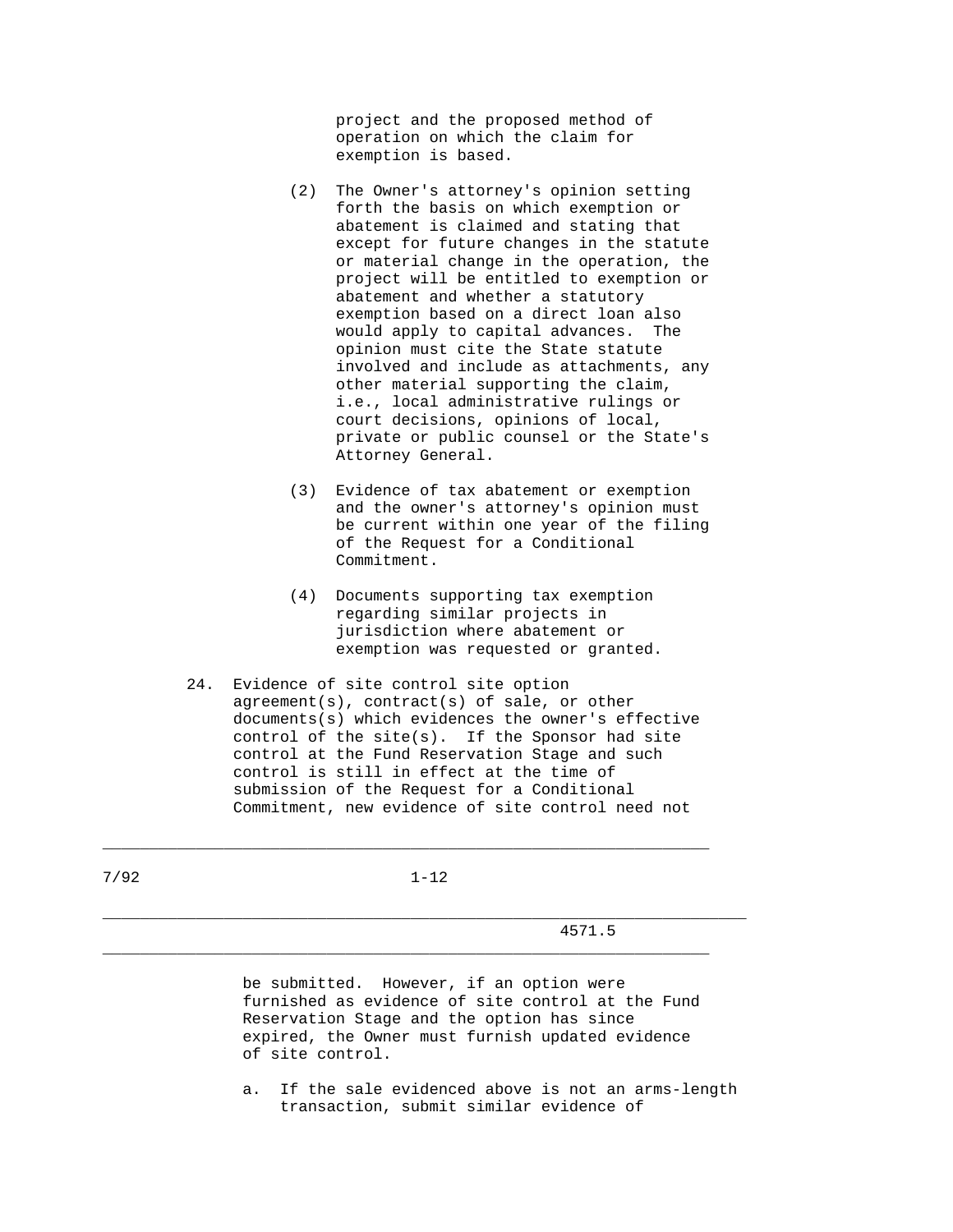the previous arms-length sale - price, date, etc.

- b. In the event other costs are shown on Form HUD-92013, Section D-3, submit a full explanation.
- C. If the project involves rehabilitation of property owned or being purchased, which purchase is not an arms-length transaction, submit evidence of the existing indebtedness.
- 25. Evidence of Permissive Zoning.
	- a. Provide a statement from the local zoning board indicating that the proposed project complies with existing zoning, unless such statement were submitted at the Fund Reservation Stage.
	- b. Any rezoning which may have been necessary as indicated in the application submitted at the Fund Reservation Stage must have been accomplished prior to submission of the Request for a Conditional Commitment.
- 26. Any amendments to relocation plan, if site occupants are to be displaced.
- 27. A schedule covering the cost of all capital expenditures such as furniture, supplies, equipment, and other items necessary to the basic operation of the project and not covered by the proceeds of the Capital Advance. The schedule should include the Owner's plan on how it will meet these costs -- through donations, cash outlays, etc. If the Project Contingency has not been depleted during the construction phase, the Owner may use a portion of the Project Contingency to cover these expenses.

\_\_\_\_\_\_\_\_\_\_\_\_\_\_\_\_\_\_\_\_\_\_\_\_\_\_\_\_\_\_\_\_\_\_\_\_\_\_\_\_\_\_\_\_\_\_\_\_\_\_\_\_\_\_\_\_\_\_\_\_\_\_\_\_\_\_\_\_\_

 $\_$  ,  $\_$  ,  $\_$  ,  $\_$  ,  $\_$  ,  $\_$  ,  $\_$  ,  $\_$  ,  $\_$  ,  $\_$  ,  $\_$  ,  $\_$  ,  $\_$  ,  $\_$  ,  $\_$  ,  $\_$  ,  $\_$  ,  $\_$  ,  $\_$  ,  $\_$  ,  $\_$  ,  $\_$  ,  $\_$  ,  $\_$  ,  $\_$  ,  $\_$  ,  $\_$  ,  $\_$  ,  $\_$  ,  $\_$  ,  $\_$  ,  $\_$  ,  $\_$  ,  $\_$  ,  $\_$  ,  $\_$  ,  $\_$  ,

\_\_\_\_\_\_\_\_\_\_\_\_\_\_\_\_\_\_\_\_\_\_\_\_\_\_\_\_\_\_\_\_\_\_\_\_\_\_\_\_\_\_\_\_\_\_\_\_\_\_\_\_\_\_\_\_\_\_\_\_\_\_\_\_\_

1-13 7/92

### 4571.5

 28. Submit individual conflict of interest and disclosure certifications for all officers, directors and board members of the Owner and Sponsor and identity of interest and disclosure certifications for all known development team members. (See Subparagraph 1-9C and Appendices 3 and 4 of Handbook 4571.3.)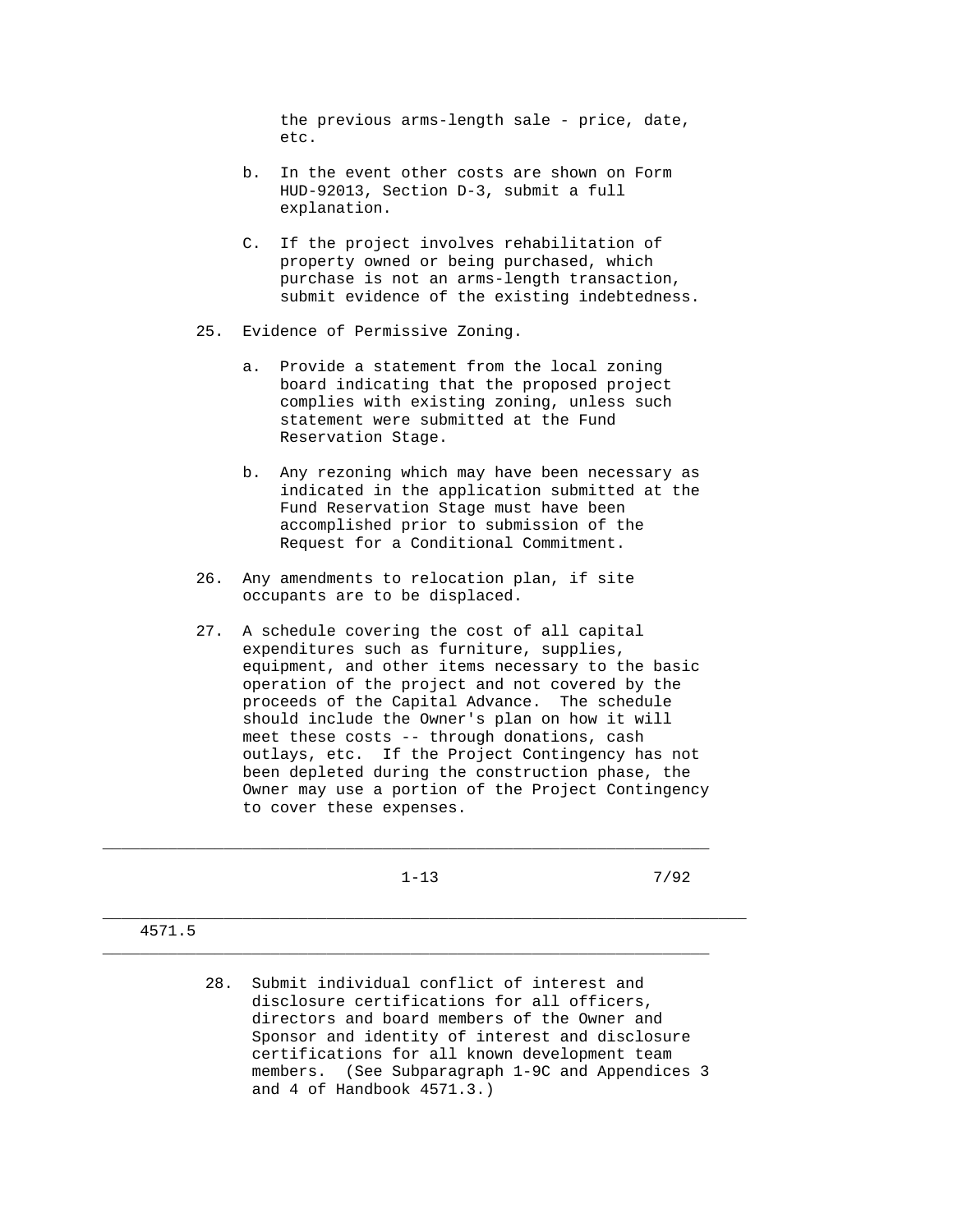NOTE: Once the fund reservation application has been filed, the conflict of interest provisions apply to officers and directors of the Sponsor and Owner for two years after resignation or final closing, whichever is later.

- 29. Owner Certifications.
	- a. OMB Circular A-129 requires a certification that the owner is not delinquent on the repayment of any Federal debt.
	- b. Form HUD-92010, Equal Employment Opportunity Certification.
	- c. Certification of Drug-Free Workplace by Owner.
	- d. Certification/Disclosure Regarding Lobbying Activities.
- 30. Form HUD-91732A-CA, Certificate of Incorporation, for Owner and its application for IRS tax exemption.
- 1-7. ADDITIONAL EXHIBITS REHABILITATION OR ACQUISITION WITHOUT REHABILITATION. In addition to the exhibits described in Paragraph 1-6, the owner shall submit the following exhibits (see Appendix 3).
	- A. Projects Involving Rehabilitation.
		- 1. Authorization to inspect the property.
		- 2. Narrative description of rehabilitation proposed.
		- 3. Sketch plans of units as proposed to be rehabilitated.
		- 4. Schematics of any structural changes or changes in floor plans or other-significant alterations.

7/92 1-14

\_\_\_\_\_\_\_\_\_\_\_\_\_\_\_\_\_\_\_\_\_\_\_\_\_\_\_\_\_\_\_\_\_\_\_\_\_\_\_\_\_\_\_\_\_\_\_\_\_\_\_\_\_\_\_\_\_\_\_\_\_\_\_\_\_\_\_\_\_

 $\_$  ,  $\_$  ,  $\_$  ,  $\_$  ,  $\_$  ,  $\_$  ,  $\_$  ,  $\_$  ,  $\_$  ,  $\_$  ,  $\_$  ,  $\_$  ,  $\_$  ,  $\_$  ,  $\_$  ,  $\_$  ,  $\_$  ,  $\_$  ,  $\_$  ,  $\_$  ,  $\_$  ,  $\_$  ,  $\_$  ,  $\_$  ,  $\_$  ,  $\_$  ,  $\_$  ,  $\_$  ,  $\_$  ,  $\_$  ,  $\_$  ,  $\_$  ,  $\_$  ,  $\_$  ,  $\_$  ,  $\_$  ,  $\_$  ,

\_\_\_\_\_\_\_\_\_\_\_\_\_\_\_\_\_\_\_\_\_\_\_\_\_\_\_\_\_\_\_\_\_\_\_\_\_\_\_\_\_\_\_\_\_\_\_\_\_\_\_\_\_\_\_\_\_\_\_\_\_\_\_\_\_

4571.5

- 5. Survey/site plan sketch, as built.
- 6. Drawings and specifications of existing facilities, if obtainable.
- B. Acquisitions without Rehabilitation from the RTC.
	- 1. Authorization to inspect the property.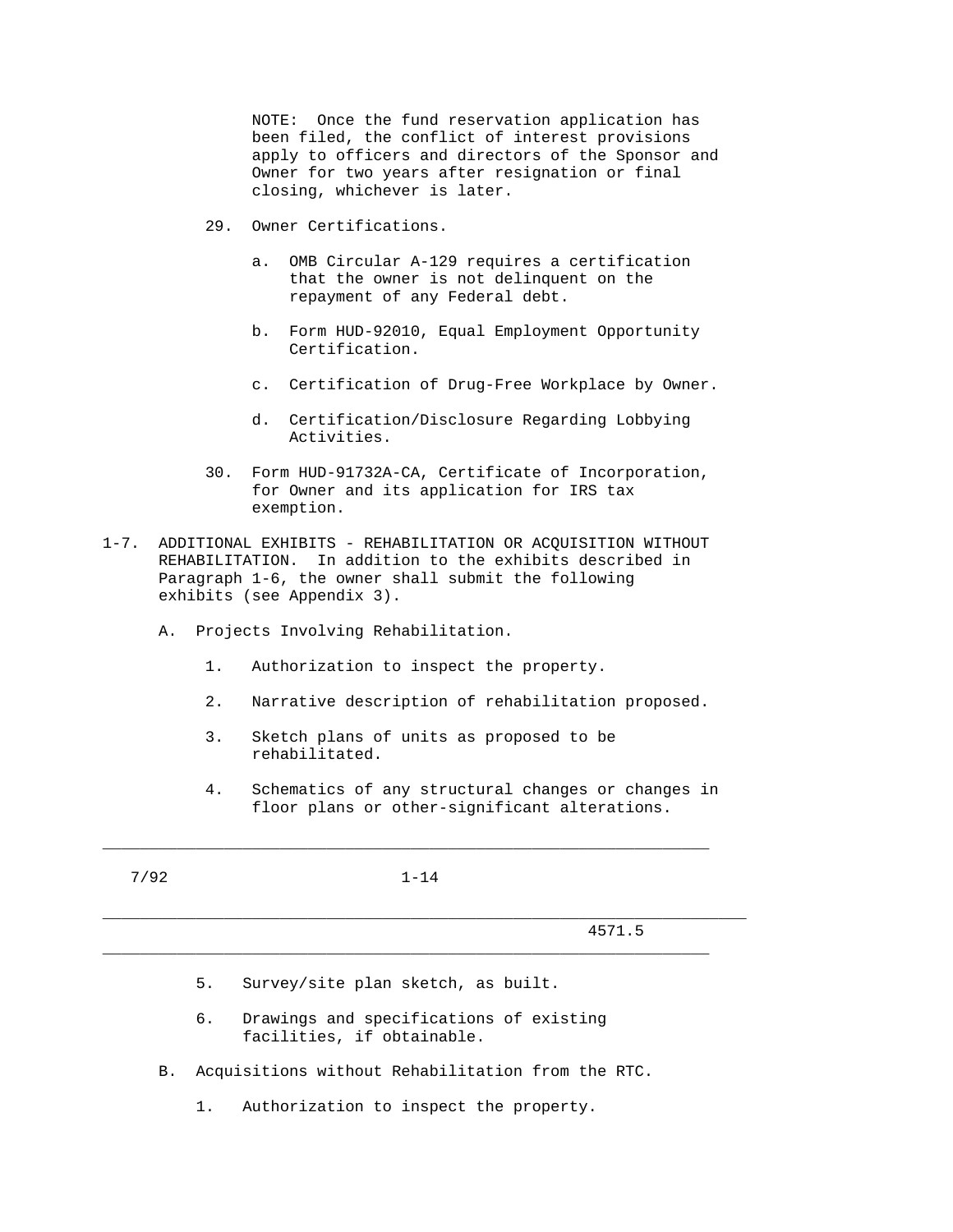- 2. Narrative description of any repair work proposed.
- 3. Survey/site plan drawing, as built.
- 4. Drawings and specifications of existing facilities, if available.

1-8. RECEIPT OF REQUESTS FOR CONDITIONAL COMMITMENT.

Processing Control and Reports (PC&R) must:

- A. Log in each Request for Conditional Commitment.
- B. Date-stamp each Request and distribute to the following technical disciplines (see Appendices 4 and 5 for distribution procedures and Appendix 6 for format for review checklist):
	- Multifamily Housing Representative (MHR)
	- Fair Housing & Equal Opportunity (FHEO)
	- Housing Management (HM)
	- Field Counsel (FC)
	- Architectural, Engineering and Cost (A&E)
	- Valuation (VAL)
	- Mortgage Credit (MC)
	- Community Planning & Development (CPD) when updated information is provided for property which is to be (or has recently been) acquired or the property is (or has recently been) occupied or if there is a proposed site change
	- Economic Market Analysis Staff (EMAS)
- C. Maintain Field Office Docket copy

## 1-9. SCREENING FOR COMPLETENESS.

- A. Program and technical disciplines must:
	- review the Request to determine whether all required

\_\_\_\_\_\_\_\_\_\_\_\_\_\_\_\_\_\_\_\_\_\_\_\_\_\_\_\_\_\_\_\_\_\_\_\_\_\_\_\_\_\_\_\_\_\_\_\_\_\_\_\_\_\_\_\_\_\_\_\_\_\_\_\_\_

\_\_\_\_\_\_\_\_\_\_\_\_\_\_\_\_\_\_\_\_\_\_\_\_\_\_\_\_\_\_\_\_\_\_\_\_\_\_\_\_\_\_\_\_\_\_\_\_\_\_\_\_\_\_\_\_\_\_\_\_\_\_\_\_\_\_\_\_\_

 $\_$  ,  $\_$  ,  $\_$  ,  $\_$  ,  $\_$  ,  $\_$  ,  $\_$  ,  $\_$  ,  $\_$  ,  $\_$  ,  $\_$  ,  $\_$  ,  $\_$  ,  $\_$  ,  $\_$  ,  $\_$  ,  $\_$  ,  $\_$  ,  $\_$  ,  $\_$  ,  $\_$  ,  $\_$  ,  $\_$  ,  $\_$  ,  $\_$  ,  $\_$  ,  $\_$  ,  $\_$  ,  $\_$  ,  $\_$  ,  $\_$  ,  $\_$  ,  $\_$  ,  $\_$  ,  $\_$  ,  $\_$  ,  $\_$  ,

1-15 7/92

### 4571.5

 exhibits pertinent to its review have been submitted and are properly completed and

- return comments to PC&R staff within one working day after receipt of the Request for review.
- B. PC&R staff must: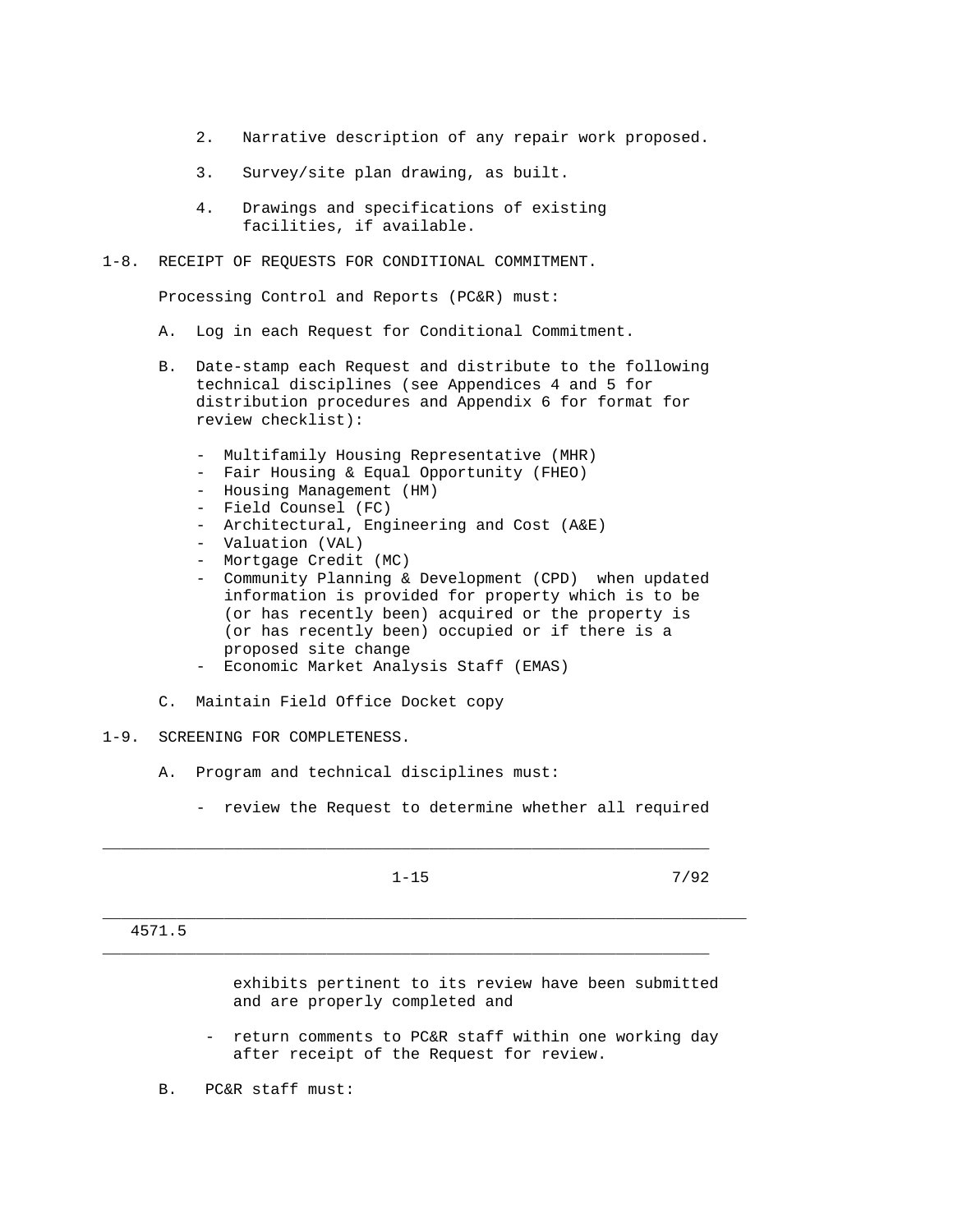- assure the timely receipt of review comments and
- compile the comments from the program and technical disciplines and forward to MHR who shall prepare the checklist summary (see Appendix 7).
- C. For projects involving construction contracts to be awarded by the formal competitive bidding procedure, exhibits required in Subparagraphs 1-6Bll and 12 need not be submitted until after bids have been received. This should be considered in the screening process.
- 1-10. ELIGIBILITY FOR TECHNICAL PROCESSING.
	- A. Acceptable Requests for Conditional Commitment.
		- 1. MHR shall:
			- a. Determine whether the Request is complete based on a review of the comments from the technical and program staffs and
			- b. Advise the PC&R staff of the determination.
		- 2. PC&R shall notify the technical and program staffs to begin the processing of the application.
			- NOTE: A description of the processing to be performed by the technical and program staffs is contained in Paragraphs 1-12 through 1-14 and sections 2 through 9 of this Chapter.
	- B. Incomplete Requests for Conditional Commitment. The MHR shall prepare a letter for the signature of the Housing Development Director which:
		- 1. Lists the deficiencies;
		- 2. Invites the Owner to correct deficiencies by a specified date (generally within 15 days);

7/92 1-16

\_\_\_\_\_\_\_\_\_\_\_\_\_\_\_\_\_\_\_\_\_\_\_\_\_\_\_\_\_\_\_\_\_\_\_\_\_\_\_\_\_\_\_\_\_\_\_\_\_\_\_\_\_\_\_\_\_\_\_\_\_\_\_\_\_\_\_\_\_

 $\_$  ,  $\_$  ,  $\_$  ,  $\_$  ,  $\_$  ,  $\_$  ,  $\_$  ,  $\_$  ,  $\_$  ,  $\_$  ,  $\_$  ,  $\_$  ,  $\_$  ,  $\_$  ,  $\_$  ,  $\_$  ,  $\_$  ,  $\_$  ,  $\_$  ,  $\_$  ,  $\_$  ,  $\_$  ,  $\_$  ,  $\_$  ,  $\_$  ,  $\_$  ,  $\_$  ,  $\_$  ,  $\_$  ,  $\_$  ,  $\_$  ,  $\_$  ,  $\_$  ,  $\_$  ,  $\_$  ,  $\_$  ,  $\_$  ,

\_\_\_\_\_\_\_\_\_\_\_\_\_\_\_\_\_\_\_\_\_\_\_\_\_\_\_\_\_\_\_\_\_\_\_\_\_\_\_\_\_\_\_\_\_\_\_\_\_\_\_\_\_\_\_\_\_\_\_\_\_\_\_\_\_

4571.5

- 3. States that if additional information is not received by the specified date, the Request will be returned and may be resubmitted when it is complete.
- C. Receipt of Additional Information.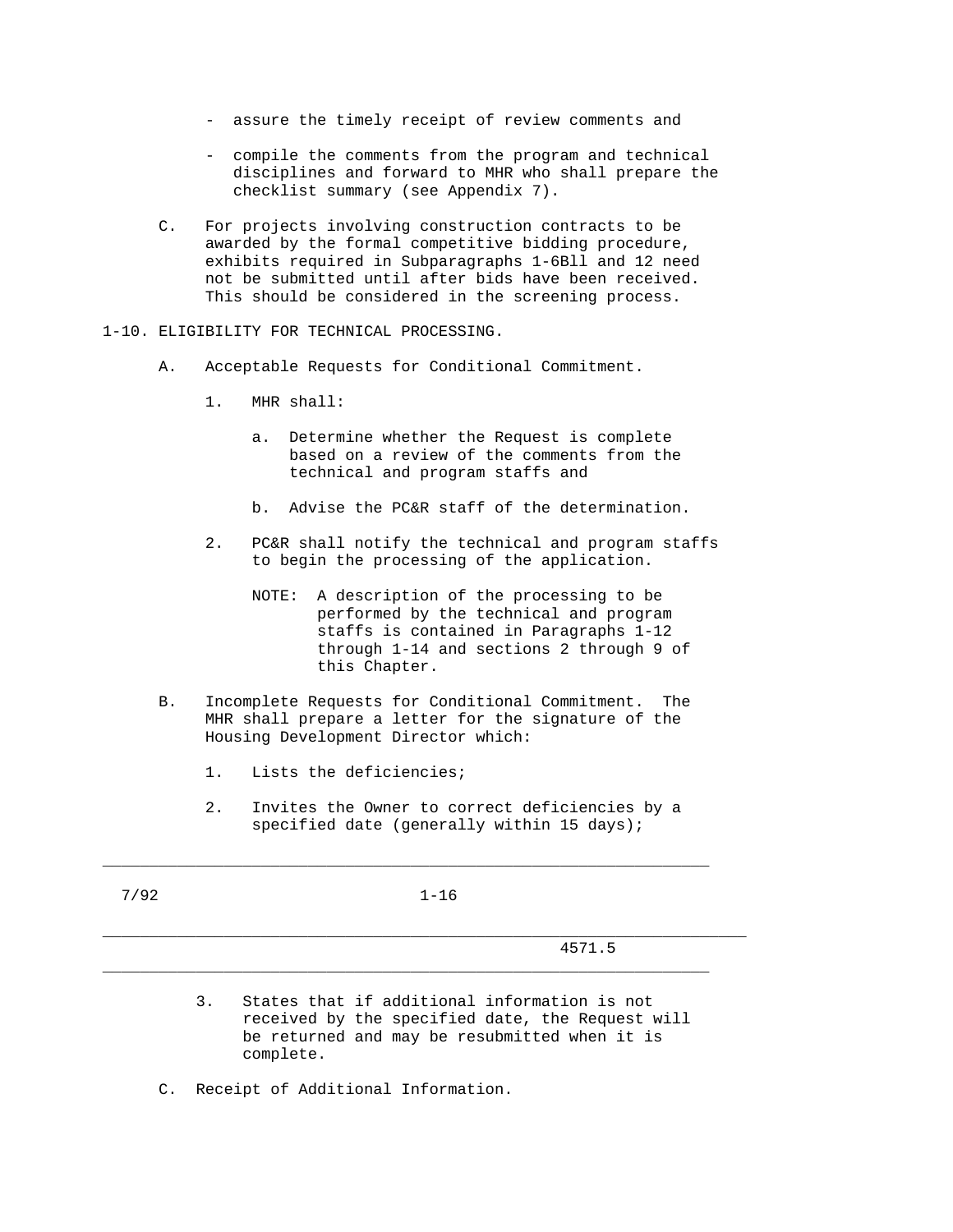- 1. PC&R staff shall log-in the additional information and forward to the MHR for review for acceptability.
- 2. For additional information which is complete, the MHR shall follow the procedures outlined in Subparagraph A above.
- 3. For incomplete information, the MHR shall prepare a letter to the Owner and;
	- a. return the application,
	- b. outline the deficiencies, and
	- c. invite a prompt resubmission of the Request when it is complete.
- 1-11. COORDINATION OF TECHNICAL AND PROGRAM REVIEWS.
	- A. The PC&R staff must:
		- 1. Keep track of the progress of a request through processing by the various technical and program staffs;
		- 2. Advise the MHR when target dates are not being met.
	- B. The MHR is responsible for:
		- 1. Monitoring the overall progress of a Request through processing to identify problem areas;
		- 2. Assisting the technical and program staffs in securing additional documentation or information needed to complete processing.

\_\_\_\_\_\_\_\_\_\_\_\_\_\_\_\_\_\_\_\_\_\_\_\_\_\_\_\_\_\_\_\_\_\_\_\_\_\_\_\_\_\_\_\_\_\_\_\_\_\_\_\_\_\_\_\_\_\_\_\_\_\_\_\_\_

\_\_\_\_\_\_\_\_\_\_\_\_\_\_\_\_\_\_\_\_\_\_\_\_\_\_\_\_\_\_\_\_\_\_\_\_\_\_\_\_\_\_\_\_\_\_\_\_\_\_\_\_\_\_\_\_\_\_\_\_\_\_\_\_\_

 $1-17$   $7/92$ 

## 4571.5

1-12. FIELD COUNSEL REVIEW. If the Owner's Request includes provisions for abatement or exemption of real property taxes, the Field Counsel's concurrence in the validity of the exemption must be obtained before the exemption can be considered in determining the feasibility of the project. The Housing Director, therefore, must receive such concurrence before approving a request for financing on the basis of the project receiving abatement or exemption. The Field Counsel shall review all documents in the Owner's submission as described in Subparagraph 1-6.B.25, as follows: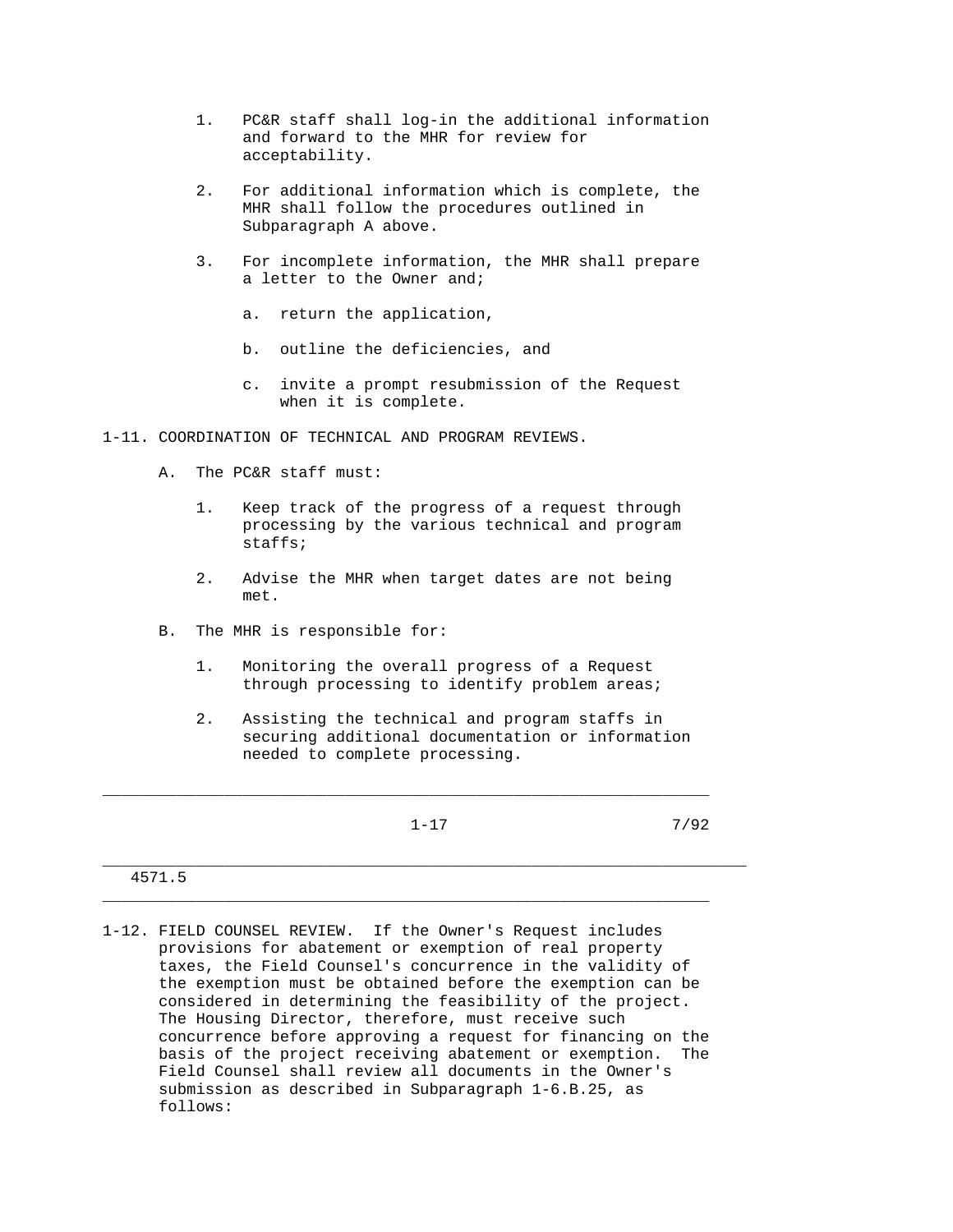- A. Exemption Based on Special Legislation. In some States, special legislation has been passed granting tax exemption to particular types of housing, e.g., housing located in urban renewal areas or housing for low and moderate income groups or for other social needs. Generally, tax exemption, pursuant to such legislation may be safely assumed. However, Counsel must determine whether statutory exemption for a direct loan extends to Section 202 capital advance projects. If, after review, the Field Counsel determines that the proposed project meets the special criteria of the legislation, he/she shall advise the Housing Director that the project may be processed on a tax exempt basis.
- B. Exemption Based on General Charitable Statutes. Exemption under a general statute exempting projects for charitable purposes may not be assumed. However, Field Counsel may determine that a proposal is eligible for processing on a tax-exempt basis if either of the following situations prevail:
	- 1. The opinion of the Owner's attorney sets forth the basis on which exemption is claimed and states that, except for future change in the statute or material change in the operation, the project will be entitled to exemption. This is further supported by Field Counsel's knowledge that the taxing jurisdiction has routinely granted exemption to a Section 202 project.
	- 2. Statement from the local taxing authority indicating that the exemption has been approved or that it will favorably consider an application for tax exemption for the Section 202 proposal.

| 7/92           | $1 - 18$                                        |
|----------------|-------------------------------------------------|
|                | 4571.5                                          |
| $\mathsf{C}$ . | Where it has been determined that a proposal is |

- C. Where it has been determined that a proposal is entitled to be processed on a tax exempt basis, Field Counsel will advise the Housing Director whether such exemption is effective during construction or after project completion so that processing may be completed accordingly.
	- D. While a taxing jurisdiction may grant tax exemption, it may impose a payment in lieu of taxes (PILOT) for improvements, facilities or services rendered by the local authority to the project. Where this situation prevails, Field Counsel's advice will address the issue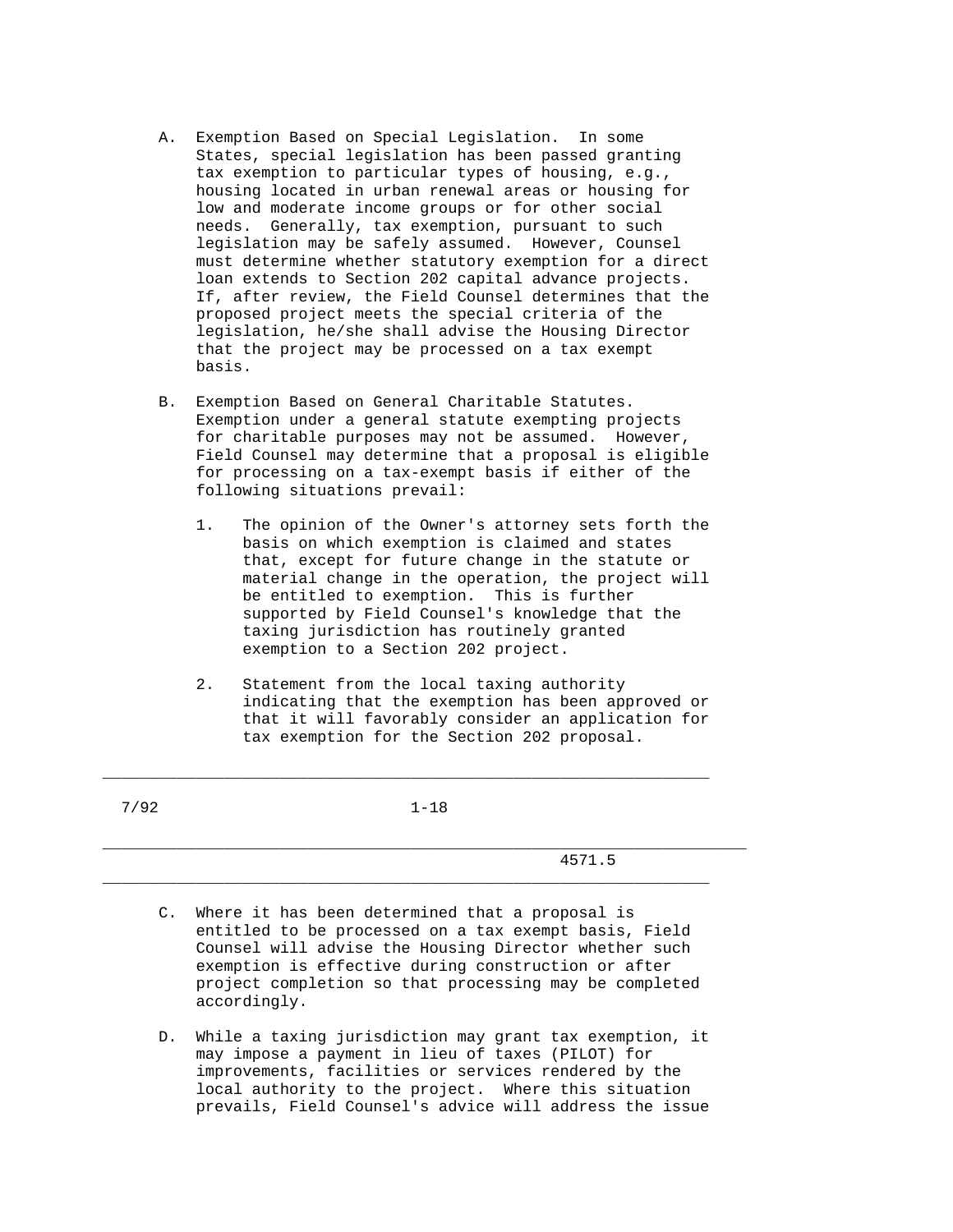so that processing will take PILOT into consideration.

- E. Should tax exemption be terminated by the local taxing authority during project operation due to statutory change or altered circumstances, the owner may submit a request for an increase in its operating budget to cover the added tax burden as provided in the Regulatory Agreement.
- F. Mandatory Filing Requirement for Tax Exemption. Whether there is existing special State legislation or a general charitable statute governing tax exemption, it shall be mandatory for the owner to file with the local taxing authority. Such evidence of filing, together with the response received therewith, must be submitted at the time of Conditional or Firm Commitment application.
- 1-13. ECONOMIC MARKET ANALYSIS STAFF (EMAS) REVIEW. Review by EMAS at the Conditional Commitment stage is limited to Requests that involve a site change as provided for in Paragraph 1-65 of this Handbook.
	- A. In reviewing the new site:
		- 1. Follow the procedures outlined in Paragraph 3-38 of Handbook 4571.3.
		- 2. Coordinate market review with Farmers Home Administration in accordance with outstanding instructions.

\_\_\_\_\_\_\_\_\_\_\_\_\_\_\_\_\_\_\_\_\_\_\_\_\_\_\_\_\_\_\_\_\_\_\_\_\_\_\_\_\_\_\_\_\_\_\_\_\_\_\_\_\_\_\_\_\_\_\_\_\_\_\_\_\_\_\_\_\_

 $\_$  ,  $\_$  ,  $\_$  ,  $\_$  ,  $\_$  ,  $\_$  ,  $\_$  ,  $\_$  ,  $\_$  ,  $\_$  ,  $\_$  ,  $\_$  ,  $\_$  ,  $\_$  ,  $\_$  ,  $\_$  ,  $\_$  ,  $\_$  ,  $\_$  ,  $\_$  ,  $\_$  ,  $\_$  ,  $\_$  ,  $\_$  ,  $\_$  ,  $\_$  ,  $\_$  ,  $\_$  ,  $\_$  ,  $\_$  ,  $\_$  ,  $\_$  ,  $\_$  ,  $\_$  ,  $\_$  ,  $\_$  ,  $\_$  ,

 $1-19$   $7/92$ 

- B. Upon completion of the analysis set forth in Subparagraph A above, EMAS shall prepare a memorandum to the Housing Development Director which sets forth its findings and states whether or not the Request is acceptable or unacceptable from a market standpoint.
- C. If 24 or more months have elapsed since the project was approved, the market must be re-analyzed to determine whether there is still sufficient sustainable demand.
- 1-14. COMMUNITY PLANNING & DEVELOPMENT (CPD) REVIEW. CPD staff participation at the Conditional Commitment stage is limited to:
	- A. Review of a Request that involves a site change to assure that there is a comprehensive Housing Affordability Strategy (CHAS) in effect covering the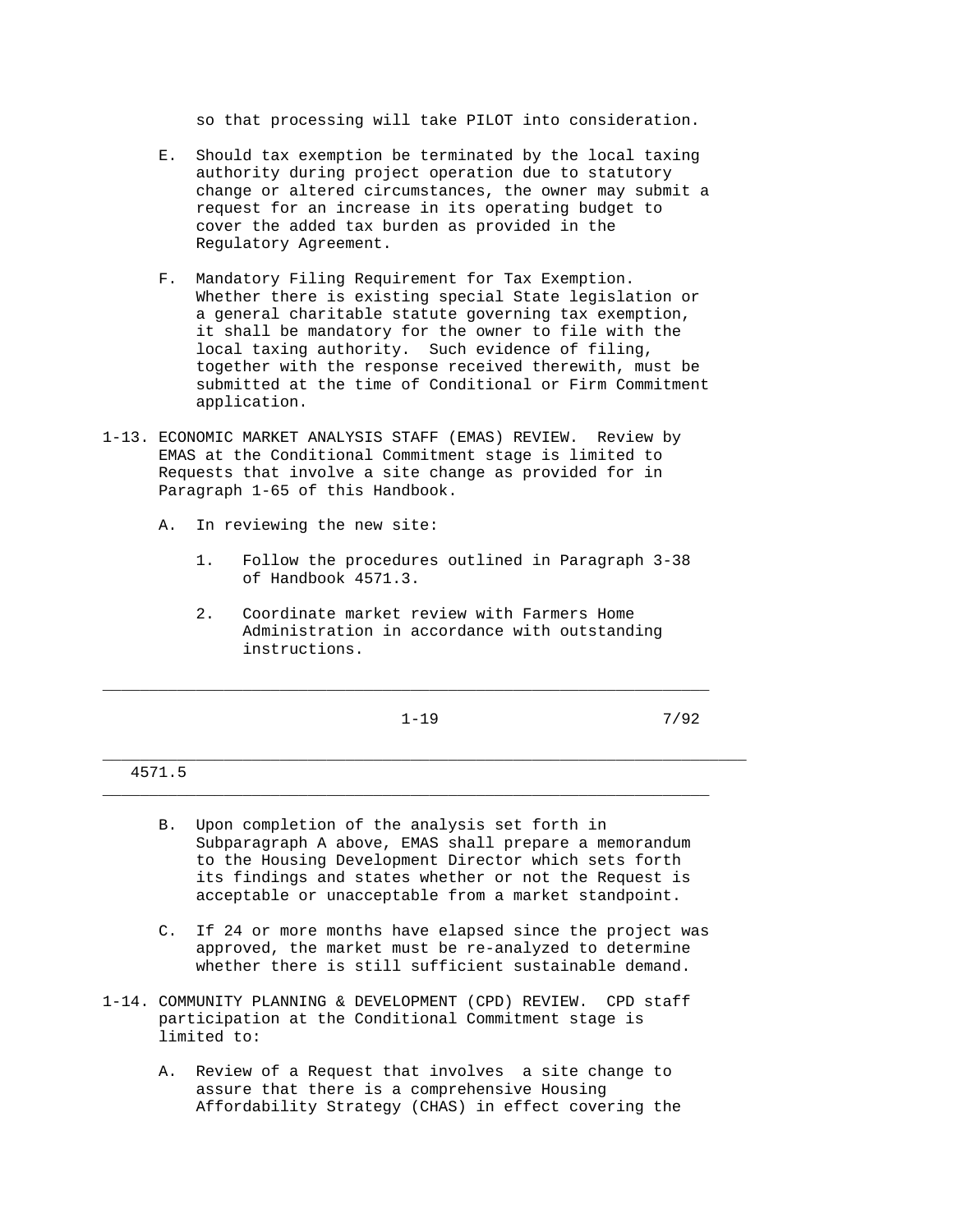jurisdiction in which the new project site is located.

 B. Review of a Request that involves relocation to assure that it meets current requirements (see Section 7 of this Chapter for full discussion of this review).

 $\_$  ,  $\_$  ,  $\_$  ,  $\_$  ,  $\_$  ,  $\_$  ,  $\_$  ,  $\_$  ,  $\_$  ,  $\_$  ,  $\_$  ,  $\_$  ,  $\_$  ,  $\_$  ,  $\_$  ,  $\_$  ,  $\_$  ,  $\_$  ,  $\_$  ,  $\_$  ,  $\_$  ,  $\_$  ,  $\_$  ,  $\_$  ,  $\_$  ,  $\_$  ,  $\_$  ,  $\_$  ,  $\_$  ,  $\_$  ,  $\_$  ,  $\_$  ,  $\_$  ,  $\_$  ,  $\_$  ,  $\_$  ,  $\_$  ,

7/92 1-20 \_\_\_\_\_\_\_\_\_\_\_\_\_\_\_\_\_\_\_\_\_\_\_\_\_\_\_\_\_\_\_\_\_\_\_\_\_\_\_\_\_\_\_\_\_\_\_\_\_\_\_\_\_\_\_\_\_\_\_\_\_\_\_\_\_\_\_\_\_ 4571.5  $\_$  ,  $\_$  ,  $\_$  ,  $\_$  ,  $\_$  ,  $\_$  ,  $\_$  ,  $\_$  ,  $\_$  ,  $\_$  ,  $\_$  ,  $\_$  ,  $\_$  ,  $\_$  ,  $\_$  ,  $\_$  ,  $\_$  ,  $\_$  ,  $\_$  ,  $\_$  ,  $\_$  ,  $\_$  ,  $\_$  ,  $\_$  ,  $\_$  ,  $\_$  ,  $\_$  ,  $\_$  ,  $\_$  ,  $\_$  ,  $\_$  ,  $\_$  ,  $\_$  ,  $\_$  ,  $\_$  ,  $\_$  ,  $\_$  ,

Section 2. Architectural and Engineering Analysis

1-15. GENERAL. Follow outstanding architectural instructions in accordance with HUD Handbook 4460.1 REV-1, Architectural Analysis and Inspections for Project Mortgage Insurance, Section 207, except as modified herein, including review for compliance with appropriate HUD Minimum Property Standards (MPS); the accessible design, construction and alteration requirements of Section 504 (see 24 CFR Part 8) and the Uniform Federal Accessibility Standards (UFAS) reprinted at 24 CFR Subtitle A, Part 40, App. A); and the accessible design and construction requirements of the Fair Housing Act (see 24 CFR 100.205 and ANSI-A117.1-1986). Where local codes and ordinances are more stringent, the local requirements shall prevail.

 It is important to note that the owner has wide latitude in designing the project within certain parameters, i.e., maximum unit sizes and prohibited amenities. If larger unit sizes or prohibited amenities are included, or if the replacement cost exceeds regulatory per unit cost limits, the sponsor must provide other funds.

- 1-16. ACCESSIBILITY REQUIREMENTS. All housing covered by the accessibility requirements imposed by the Fair Housing Act and Section 504 must comply with those requirements. The guidelines provided in A, B and C below are not intended to limit the requirements of those laws.
	- A. New Construction.
		- 1. Design 5 percent of the total dwelling units, but at least one unit (whichever is greater), all common areas and entrances to be made accessible to and useable by disabled persons (see 24 C.F.R. 8.22). Provide for an additional 2 percent (but at least one) of the units to be accessible to persons with hearing and vision impairments. This can be accomplished by using the UFAS or an equivalent standard.
		- 2. Design all buildings consisting of four or more dwelling units to meet accessibility requirements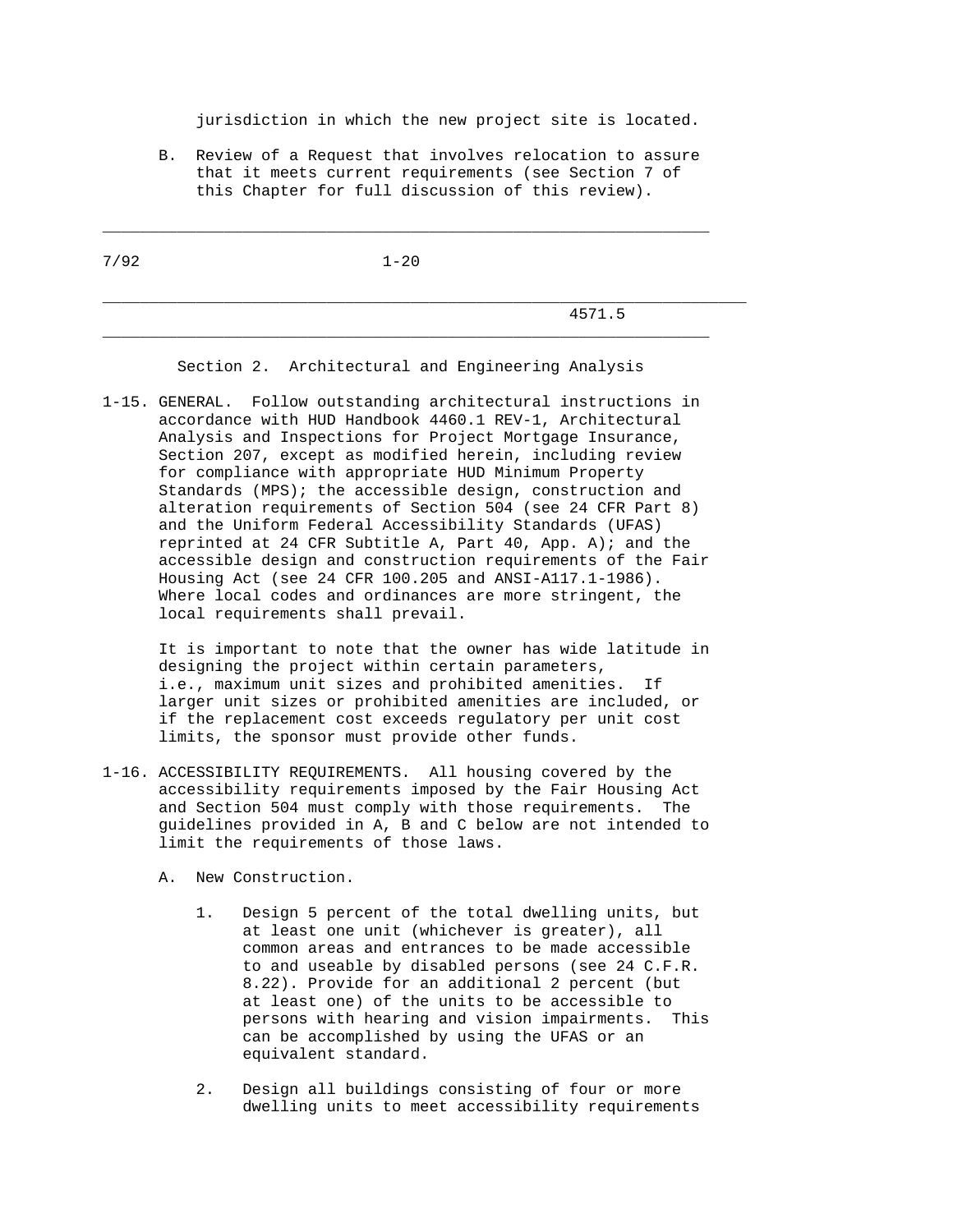of 24 CFR 100.205, Design and Construction Requirements.

 $\_$  ,  $\_$  ,  $\_$  ,  $\_$  ,  $\_$  ,  $\_$  ,  $\_$  ,  $\_$  ,  $\_$  ,  $\_$  ,  $\_$  ,  $\_$  ,  $\_$  ,  $\_$  ,  $\_$  ,  $\_$  ,  $\_$  ,  $\_$  ,  $\_$  ,  $\_$  ,  $\_$  ,  $\_$  ,  $\_$  ,  $\_$  ,  $\_$  ,  $\_$  ,  $\_$  ,  $\_$  ,  $\_$  ,  $\_$  ,  $\_$  ,  $\_$  ,  $\_$  ,  $\_$  ,  $\_$  ,  $\_$  ,  $\_$  ,

 $1-21$  7/92 \_\_\_\_\_\_\_\_\_\_\_\_\_\_\_\_\_\_\_\_\_\_\_\_\_\_\_\_\_\_\_\_\_\_\_\_\_\_\_\_\_\_\_\_\_\_\_\_\_\_\_\_\_\_\_\_\_\_\_\_\_\_\_\_\_\_\_\_\_ 4571.5 \_\_\_\_\_\_\_\_\_\_\_\_\_\_\_\_\_\_\_\_\_\_\_\_\_\_\_\_\_\_\_\_\_\_\_\_\_\_\_\_\_\_\_\_\_\_\_\_\_\_\_\_\_\_\_\_\_\_\_\_\_\_\_\_\_ NOTE: For non-elevator buildings, dwelling units which are not on a ground floor are not subject to the Fair Housing Act's accessibility requirements. B. Rehabilitation of Existing Structures. Such structures must meet the accessibility requirements of either 24 C.F.R. 8.23(a) or 8.23(b), as appropriate. C. All Structures, including Existing Structures (RTC Properties), with or without Rehabilitation or

 Alterations. Section 504 requires that Owners make reasonable modifications and accommodations to housing when such accommodations or modifications are necessary to enable a disabled person to use and enjoy the premises.

## 1-17. DESIGN CONSIDERATIONS.

- A. The Design Representative must assure that:
	- 1. Amenities are provided which are conducive to day-to-day activities of the elderly tenants.
	- 2. The design and materials specified are related to the limited physical ability of the occupants.
	- 3. Only efficiency or one-bedroom units are provided, except for the manager's unit which may be a two-bedroom unit.
	- 4. No amenities are included which were not proposed by the Sponsor at the initial fund reservation stage.
- B. Each unit must include:
	- 1. A kitchen which provides a refrigerator, cooking facilities, sink, and storage space for food and utensils.
	- 2. A complete bathroom as defined in the MPS.
- C. The project must include:
	- 1. Community space (common areas) such as multi-purpose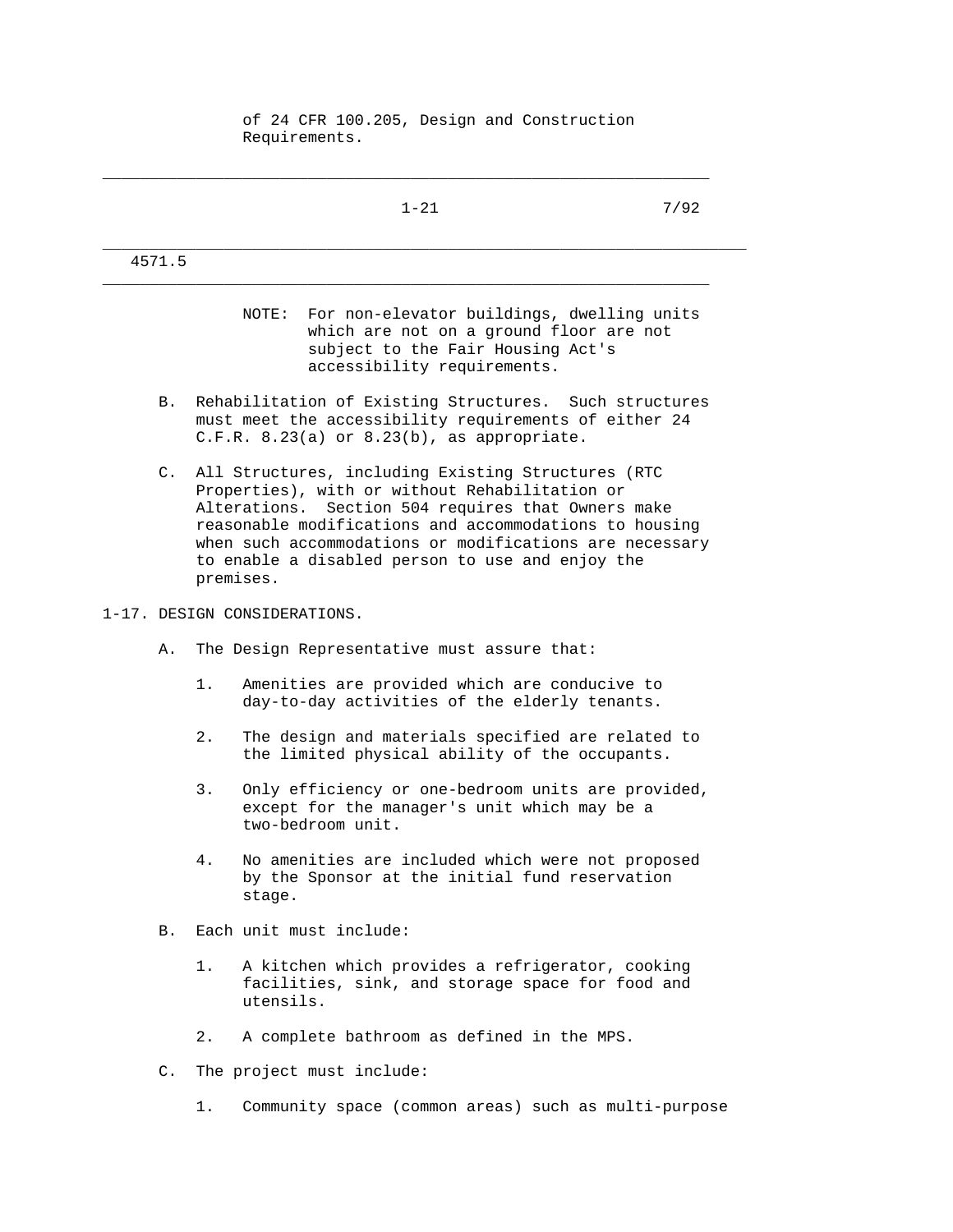$\_$  ,  $\_$  ,  $\_$  ,  $\_$  ,  $\_$  ,  $\_$  ,  $\_$  ,  $\_$  ,  $\_$  ,  $\_$  ,  $\_$  ,  $\_$  ,  $\_$  ,  $\_$  ,  $\_$  ,  $\_$  ,  $\_$  ,  $\_$  ,  $\_$  ,  $\_$  ,  $\_$  ,  $\_$  ,  $\_$  ,  $\_$  ,  $\_$  ,  $\_$  ,  $\_$  ,  $\_$  ,  $\_$  ,  $\_$  ,  $\_$  ,  $\_$  ,  $\_$  ,  $\_$  ,  $\_$  ,  $\_$  ,  $\_$  ,

| 7/92 | $1 - 22$                                                                                                                                                                                                                   |
|------|----------------------------------------------------------------------------------------------------------------------------------------------------------------------------------------------------------------------------|
|      | 4571.5                                                                                                                                                                                                                     |
|      | rooms, hobby craft shops, lounges, barber and<br>beauty shops and snack bars, and central kitchen<br>and dining facilities. (Owners are encouraged to<br>use individual areas for more than one purpose.)                  |
| 2.   | Grades which eliminate or reduce steps and steep<br>inclines.                                                                                                                                                              |
| 3.   | Barrier-free access and egress for all persons.                                                                                                                                                                            |
| 4.   | Nearby parking facilities for residents and<br>visitors, including the disabled. Owners should<br>be encouraged to seek waivers where local zoning<br>requirements appear excessive in relation to the<br>intended market. |
| 5.   | Minimum length of travel between frequently used<br>areas.                                                                                                                                                                 |
| б.   | Suitable outside areas for active and passive<br>recreational activities.                                                                                                                                                  |
| 7.   | Selection and use of materials which stress<br>safety.                                                                                                                                                                     |
| 8.   | Proper provisions for all utilities to be included<br>in the operating expense estimates.                                                                                                                                  |
| 9.   | Controlled access and egress tailored to the needs<br>established by the structures, the surrounding and<br>the adjacent thoroughfares.                                                                                    |
| 10.  | Space and facilities for deliveries. Planning<br>shall include design features which will assist<br>the management function.                                                                                               |
| 11.  | An elevator in a two-story building would be<br>treated as cost not attributable to dwelling use<br>and non-elevator cost limits would be used in<br>processing.                                                           |
| D.   | The facilities enumerated in Subparagraph C.1 above<br>shall not be classified as commercial spaces and may be<br>included if the owner establishes the need.                                                              |

 E. Community space shall be restricted to those proposed at the fund reservation stage and are needed to serve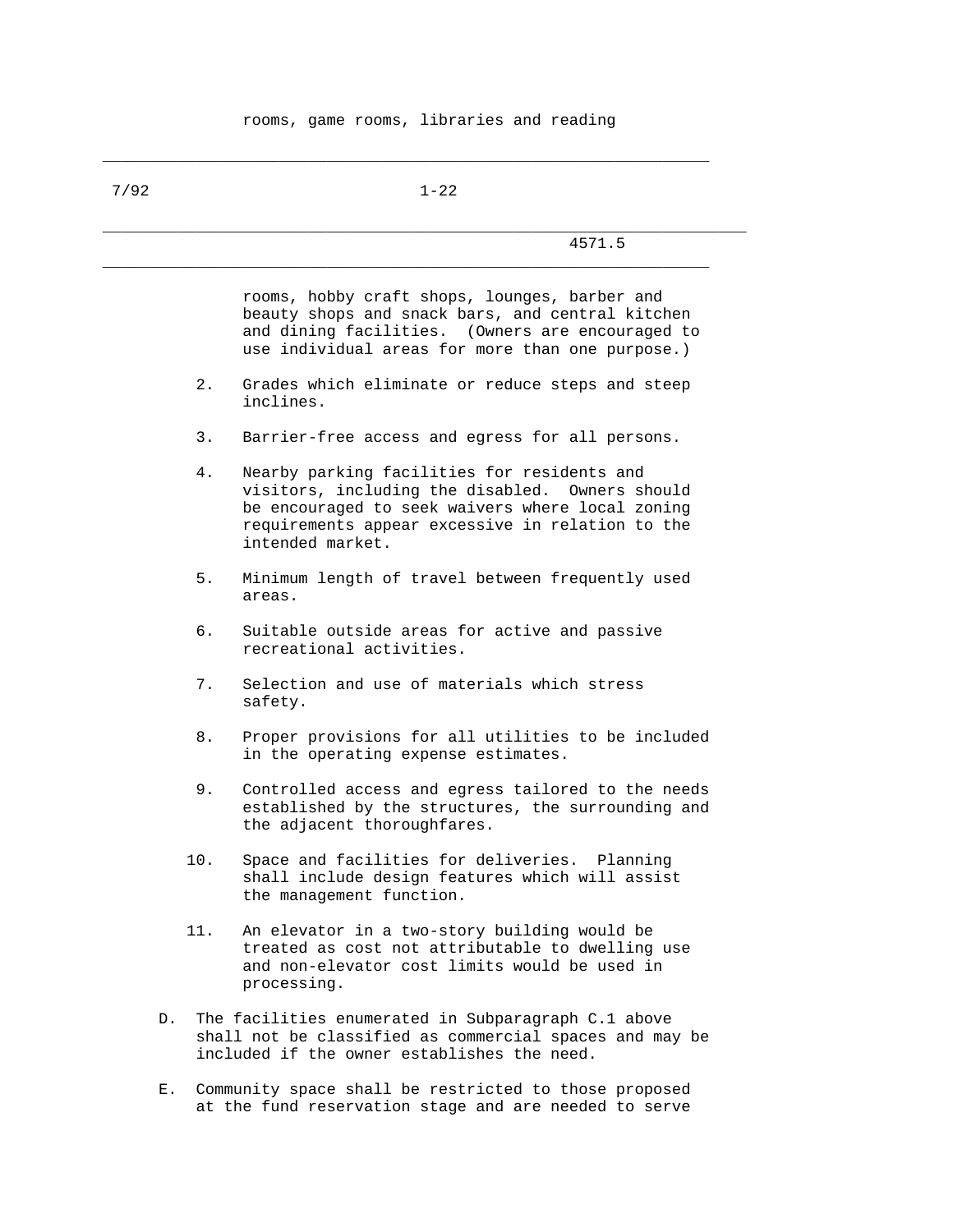the residents and may not exceed 10 percent of the

|        | $1 - 23$                                                                                                                                                                                                                                                                                                                                                                                                                     | 7/92 |
|--------|------------------------------------------------------------------------------------------------------------------------------------------------------------------------------------------------------------------------------------------------------------------------------------------------------------------------------------------------------------------------------------------------------------------------------|------|
| 4571.5 |                                                                                                                                                                                                                                                                                                                                                                                                                              |      |
|        | total project cost. (Some latitute may be permitted by<br>the Field Office Manager where acquisition or<br>rehabilitation of an existing structure is involved.)                                                                                                                                                                                                                                                             |      |
| F.     | Generally dining space, when provided, should be large<br>enough to seat only about 113 to 1/2 of the tenant<br>body, since it is unlikely that all residents will<br>desire to eat at the same time.                                                                                                                                                                                                                        |      |
| G.     | In providing special amenities for the comfort, health<br>and recreation of the elderly, the continuing costs of<br>operating the amenities must be considered.                                                                                                                                                                                                                                                              |      |
| Η.     | Prohibited amenities and facilities include atriums,<br>bowling alleys, swimming pools, saunas, jacuzzis,<br>commercial spaces which does not include areas<br>operated by the owner for the sale of convenience<br>items, and dishwashers, trash compactors, washers,<br>dryers, balconies and decks in individual units.                                                                                                   |      |
|        | An exception may be granted where the Sponsor<br>NOTE:<br>agreed at the fund reservation stage to contribute the<br>incremental developmental cost and continuing operating<br>costs associated with the additional amenities or the<br>project involves a facility acquired from the RTC and<br>the amenities were already incorporated into the<br>existing structure (see Handbook 4571.3, Subparagraph<br>$1 - 9E.2.e$ . |      |
| Ι.     | Projects may NOT include infirmaries, nursing stations,<br>intermediate care facilities, hospitals or spaces for<br>overnight care.                                                                                                                                                                                                                                                                                          |      |
|        | 1-18. ADDITIONAL DESIGN CONSIDERATIONS. None of the items set<br>forth below are categorically prohibited, but are areas<br>where economies can be achieved. Therefore, the following<br>should be considered during the design stage, consistent<br>with the statutory requirements for modest design and for<br>providing accessible housing in accordance with this<br>Handbook and applicable regulations:               |      |
| А.     | Site Use:                                                                                                                                                                                                                                                                                                                                                                                                                    |      |

 1. Site size (i.e., elimination of excess land area), shape and topography.

2. Locating improvements to least disturb natural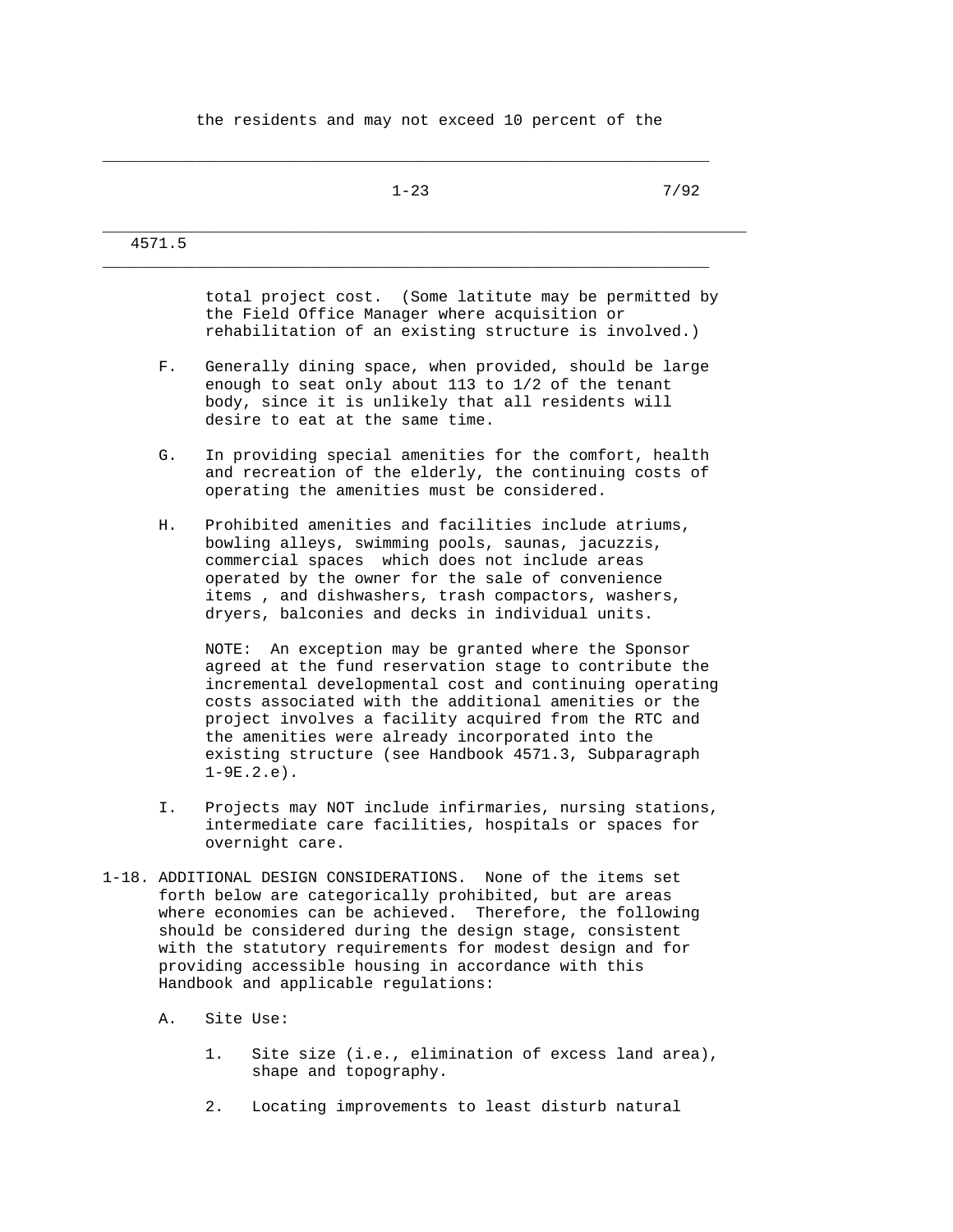features.

| 7/92 | $1 - 24$                                                                                                                                                                 |
|------|--------------------------------------------------------------------------------------------------------------------------------------------------------------------------|
|      | 4571.5                                                                                                                                                                   |
|      | 3.<br>Locating buildings to minimize the length and<br>sizes of utility lines.                                                                                           |
|      | 4.<br>Minimizing walk, drive and parking area pavement.<br>Consider location, length, width and shape of<br>parking areas and drives.                                    |
|      | 5.<br>Using double loaded parking where possible and<br>provide only the number of parking spaces that are<br>needed.                                                    |
|      | б.<br>Matching structure type and structural system to<br>site conditions.                                                                                               |
| Β.   | Structural Type and Configuration:                                                                                                                                       |
|      | Building footprint, typical floor configuration,<br>1.<br>building height, circulation and vertical<br>movement, ingress and egress, accessory and<br>service spaces.    |
|      | 2.<br>Minimizing exterior surfaces to reduce<br>construction cost and heating and air-conditioning<br>expense.                                                           |
|      | 3.<br>Maintaining simple straight line configurations<br>and avoiding building configurations that create<br>needless offsets and unusable interior space.               |
|      | 4.<br>Avoiding one and two-story protrusions or set<br>backs on high-rise buildings.                                                                                     |
|      | 5.<br>Using straight line double loaded corridors<br>terminating in emergency exits where possible.                                                                      |
|      | Keeping stairs within the building where possible.<br>б.                                                                                                                 |
| C.   | Structural System:                                                                                                                                                       |
|      | Relating the structural system to the site and<br>1.<br>number and type of dwelling units.                                                                               |
|      | 2.<br>Selecting structural systems which do not result<br>in multiple shed roofs and numerous roof<br>intersections, slope changes, off-sets or similar<br>complexities. |

\_\_\_\_\_\_\_\_\_\_\_\_\_\_\_\_\_\_\_\_\_\_\_\_\_\_\_\_\_\_\_\_\_\_\_\_\_\_\_\_\_\_\_\_\_\_\_\_\_\_\_\_\_\_\_\_\_\_\_\_\_\_\_\_\_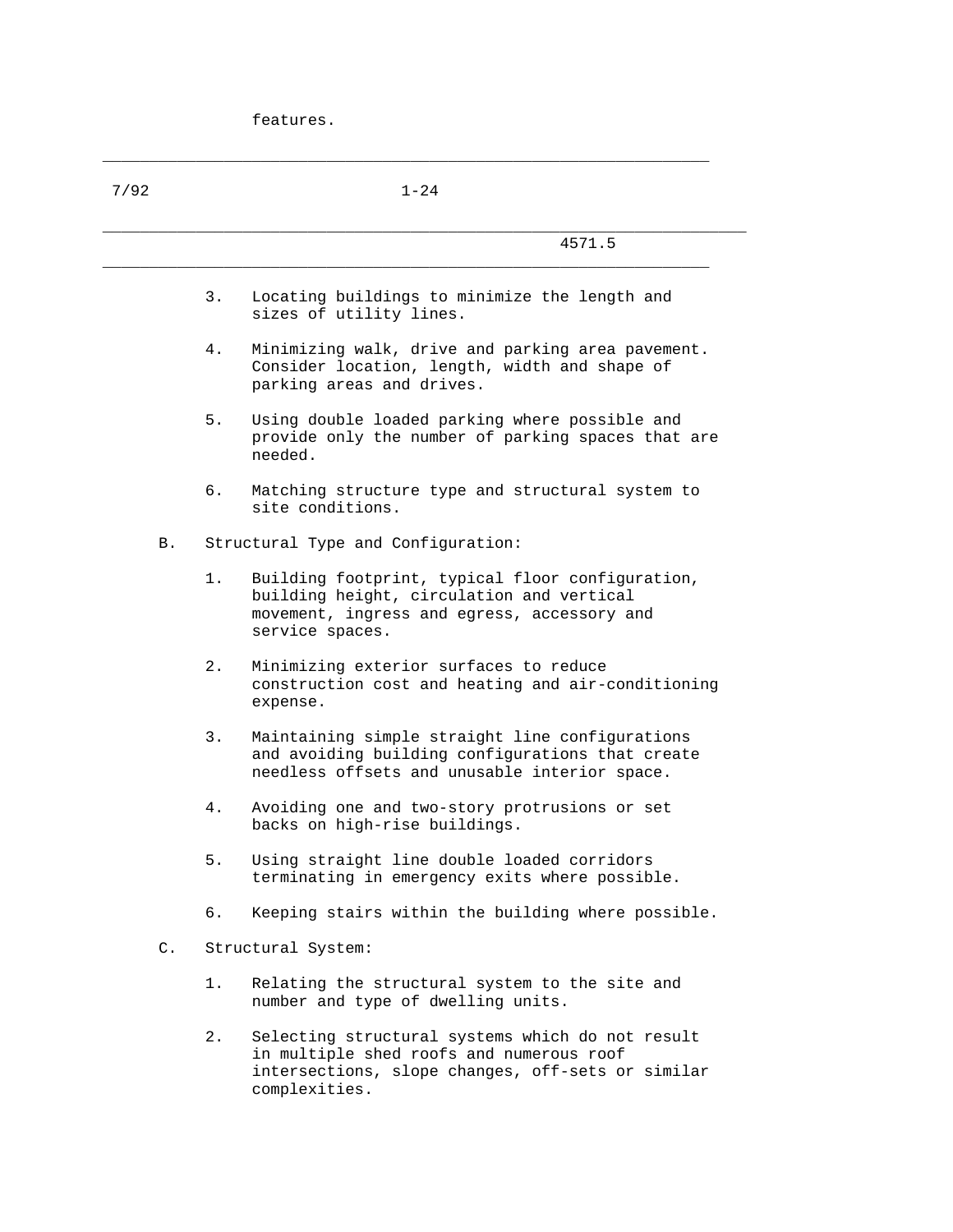|    | 3.    | Aligning structural columns or walls at most<br>reasonable spacing, minimizing number and size of<br>girders and beams.                                               |
|----|-------|-----------------------------------------------------------------------------------------------------------------------------------------------------------------------|
|    | 4.    | Using parallel open web wood joist trusses for<br>wood construction and other similar innovative<br>cost effective systems.                                           |
| D. |       | Dwelling Unit Module:                                                                                                                                                 |
|    | 1.    | Minimizing width of dwelling units with the length<br>perpendicular to the corridor to reduce corridor<br>and perimeter wall.                                         |
|    | 2.    | Arranging adequately-sized spaces for functional<br>food preparation, dining, living, sleeping,<br>sanitation and storage.                                            |
|    | 3.    | Relating kitchen size to number and type of<br>occupants.                                                                                                             |
|    | 4.    | Avoiding deep storage closets and similar unusable<br>space.                                                                                                          |
|    | 5.    | Minimizing dwelling unit halls.                                                                                                                                       |
| Е. |       | Community Spaces and Amenities:                                                                                                                                       |
|    | 1.    | Relating size of accessory and service spaces to<br>intended use and locating to complement each<br>other, i.e., central laundry next to lounge or<br>community room. |
|    | $2$ . | Using space for multiple functions, such as a<br>multi-purpose room for recreation and dining.                                                                        |
|    | 3.    | Orienting indoor recreational space to exterior<br>passive and active recreational areas.                                                                             |
|    | 4.    | Locating trash disposal systems and elevators near<br>the middle of the building with ready access to a<br>service entrance.                                          |
| F. |       | Mechanical Systems:                                                                                                                                                   |
|    | 1.    | Minimizing length and size of utility lines.                                                                                                                          |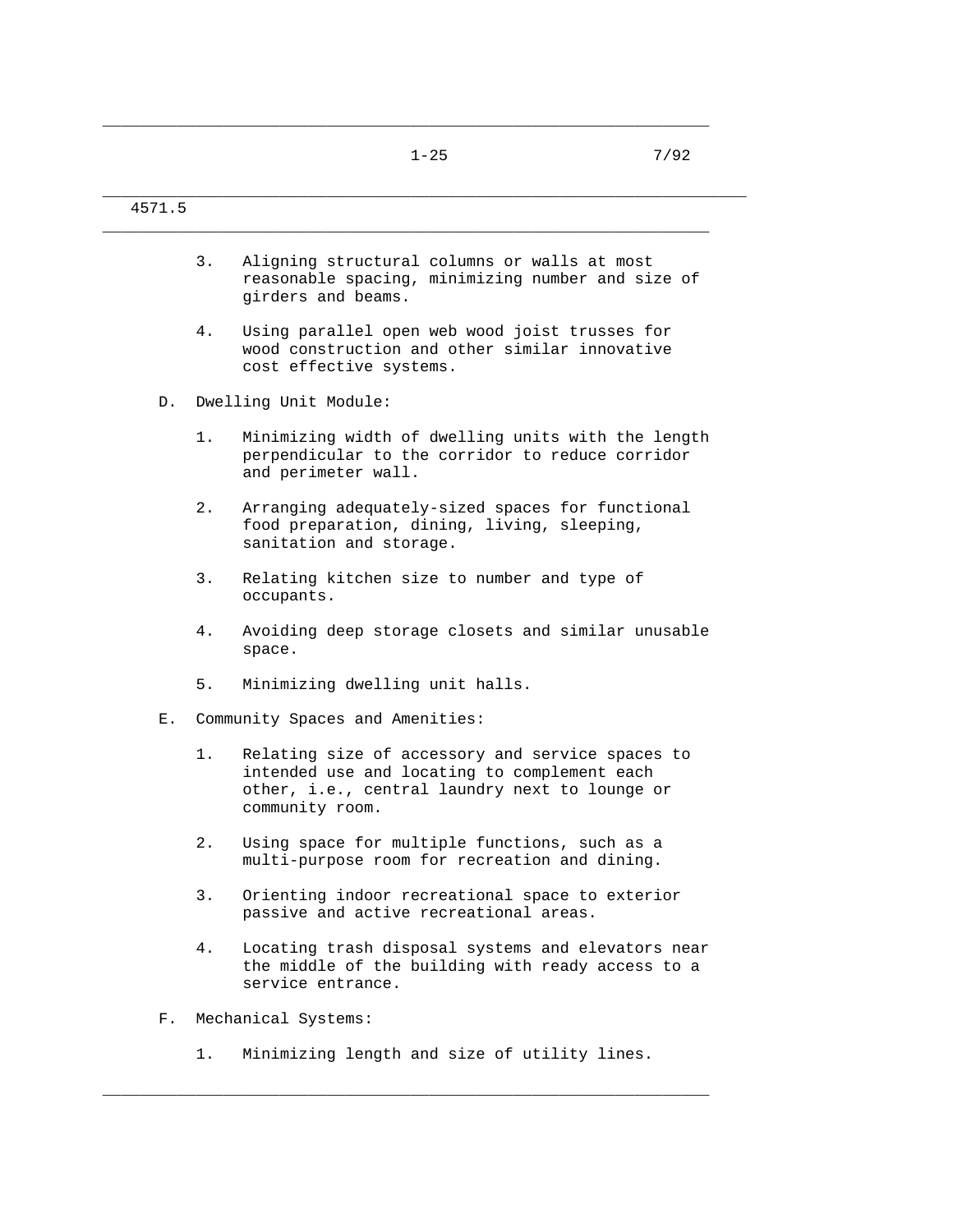for all available systems and fuels.

- review and approve preliminary drawings and

 B. Architect's, engineers' or designers' certifications will not be accepted in lieu of HUD review.

1-20. ELIGIBLE EQUIPMENT. Equipment eligible to be covered in

A. All fixed equipment which normally is part of the

B. The following items which are normally covered under

\_\_\_\_\_\_\_\_\_\_\_\_\_\_\_\_\_\_\_\_\_\_\_\_\_\_\_\_\_\_\_\_\_\_\_\_\_\_\_\_\_\_\_\_\_\_\_\_\_\_\_\_\_\_\_\_\_\_\_\_\_\_\_\_\_\_\_\_\_

2. Using heating and cooling systems and type of

 3. Grouping plumbing fixtures to take advantage of back-to-back piping and common risers.

- maintain architectural liaison with Owner's architect

 energy based on the utility analysis and the cost of system, installation, operation and maintenance

# 2. Heavy equipment in a central kitchen.

the construct on contract:

1-19. REVIEW AND ACCEPTANCE OF EXHIBITS.

specifications.

the mortgage includes:

realty.

A. HUD's Architectural staff shall:

throughout the design stages.

3. Washers and dryers in a central laundry area.

1. Stoves and refrigerators in the individual units.

- C. Other major moveable equipment that may be paid for out of the Project Contingency (but only to the extent funds are not needed for change orders), such as:
	- 1. Certain maintenance equipment, such as a lawn mower.

\_\_\_\_\_\_\_\_\_\_\_\_\_\_\_\_\_\_\_\_\_\_\_\_\_\_\_\_\_\_\_\_\_\_\_\_\_\_\_\_\_\_\_\_\_\_\_\_\_\_\_\_\_\_\_\_\_\_\_\_\_\_\_\_\_\_\_\_\_

2. Furnishings for public areas.

\_\_\_\_\_\_\_\_\_\_\_\_\_\_\_\_\_\_\_\_\_\_\_\_\_\_\_\_\_\_\_\_\_\_\_\_\_\_\_\_\_\_\_\_\_\_\_\_\_\_\_\_\_\_\_\_\_\_\_\_\_\_\_\_\_

4571.5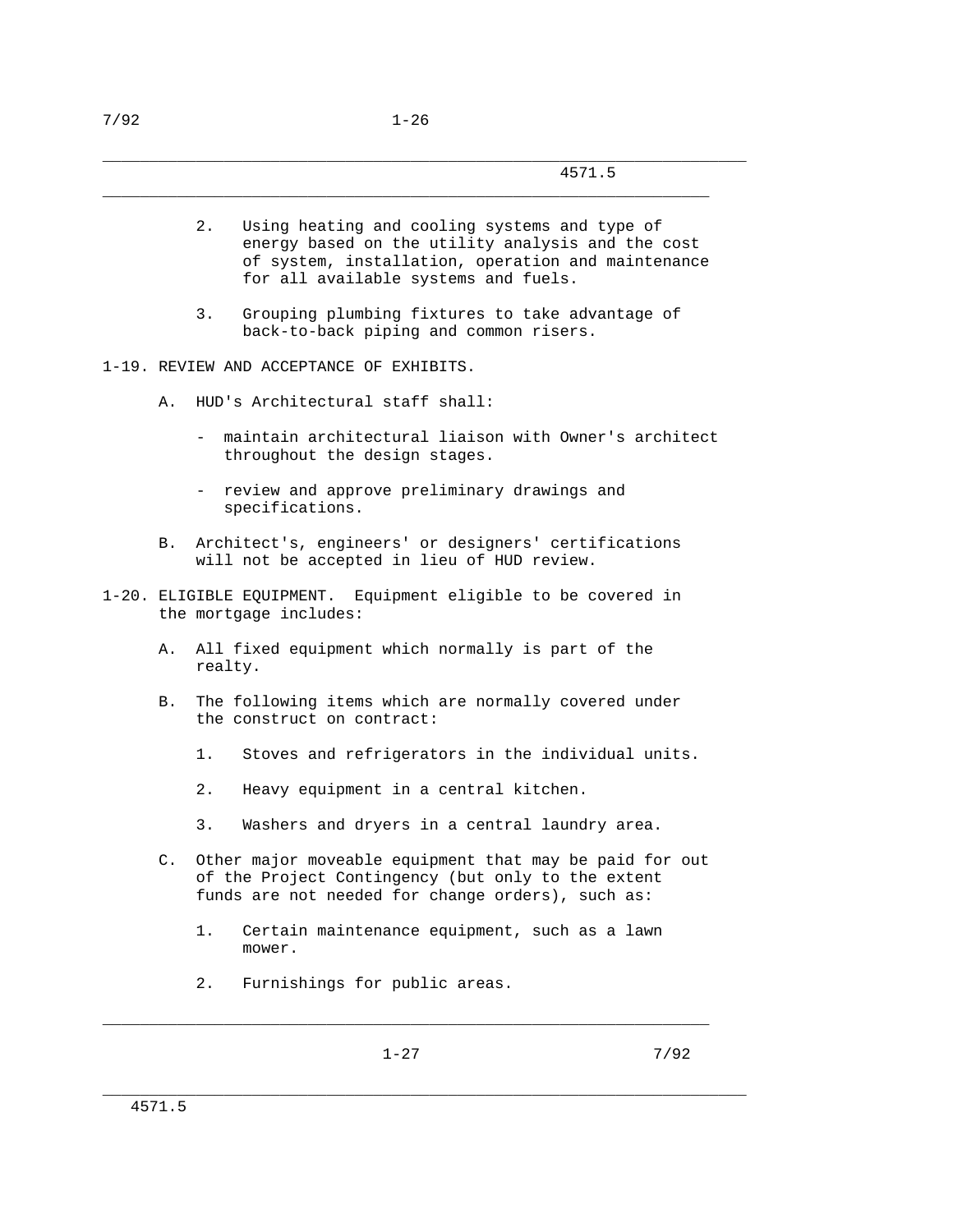- NOTE: The Sponsor/owner must submit evidence of the availability of any funds required for equipment and furnishings over and above that provided in the capital advance. (See also Paragraphs 1-28 and 1-50C of this Chapter).
- 1-21. COMPARATIVE COST ANALYSIS OF UTILITIES. The Architectural staff is responsible for:

- A. Reviewing Form HUD-51994 and all attendant exhibits, if required.
- B. Determining that the most economical utilities, fuels, related mechanical equipment and methods of purchase have been included in the drawings and specifications.

 FOR EXAMPLE: If utility companies indicate that Power Demand Controllers would result in cost savings, consider using Controllers.

- 1-22. ARCHITECTURAL ANALYSIS: PROJECTS INVOLVING REHABILITATION AND ACQUISITION FROM THE RTC.
	- A. Rehabilitation Projects. Projects involving the rehabilitation of existing structures shall be inspected and processed in accordance with the instructions outlined in Paragraph 1-4 of this Chapter, Chapter 7 of HUD Handbook 4510.1, Rental and Cooperative Housing for Lower-income Families, and Chapters 1 and 2 of HUD Handbook 4460.1 REV.
		- B. Acquisitions from the RTC. Projects involving the acquisition of existing housing from the RTC shall be inspected and processed in the same manner as rehabilitation projects with the exception that only the rehabilitation necessary to meet the needs of the occupants shall be required. Additionally, the following requirements apply:
			- 1. A minimum of five percent of the dwelling units (and not less than one) shall be accessible to persons with physical disabilities with an additional two percent (at least one) of the units to be accessible to persons with hearing and vision impairments.
- 

7/92 1-28

\_\_\_\_\_\_\_\_\_\_\_\_\_\_\_\_\_\_\_\_\_\_\_\_\_\_\_\_\_\_\_\_\_\_\_\_\_\_\_\_\_\_\_\_\_\_\_\_\_\_\_\_\_\_\_\_\_\_\_\_\_\_\_\_\_\_\_\_\_

\_\_\_\_\_\_\_\_\_\_\_\_\_\_\_\_\_\_\_\_\_\_\_\_\_\_\_\_\_\_\_\_\_\_\_\_\_\_\_\_\_\_\_\_\_\_\_\_\_\_\_\_\_\_\_\_\_\_\_\_\_\_\_\_\_

\_\_\_\_\_\_\_\_\_\_\_\_\_\_\_\_\_\_\_\_\_\_\_\_\_\_\_\_\_\_\_\_\_\_\_\_\_\_\_\_\_\_\_\_\_\_\_\_\_\_\_\_\_\_\_\_\_\_\_\_\_\_\_\_\_

4571.5

2. All community facilities (common spaces) and at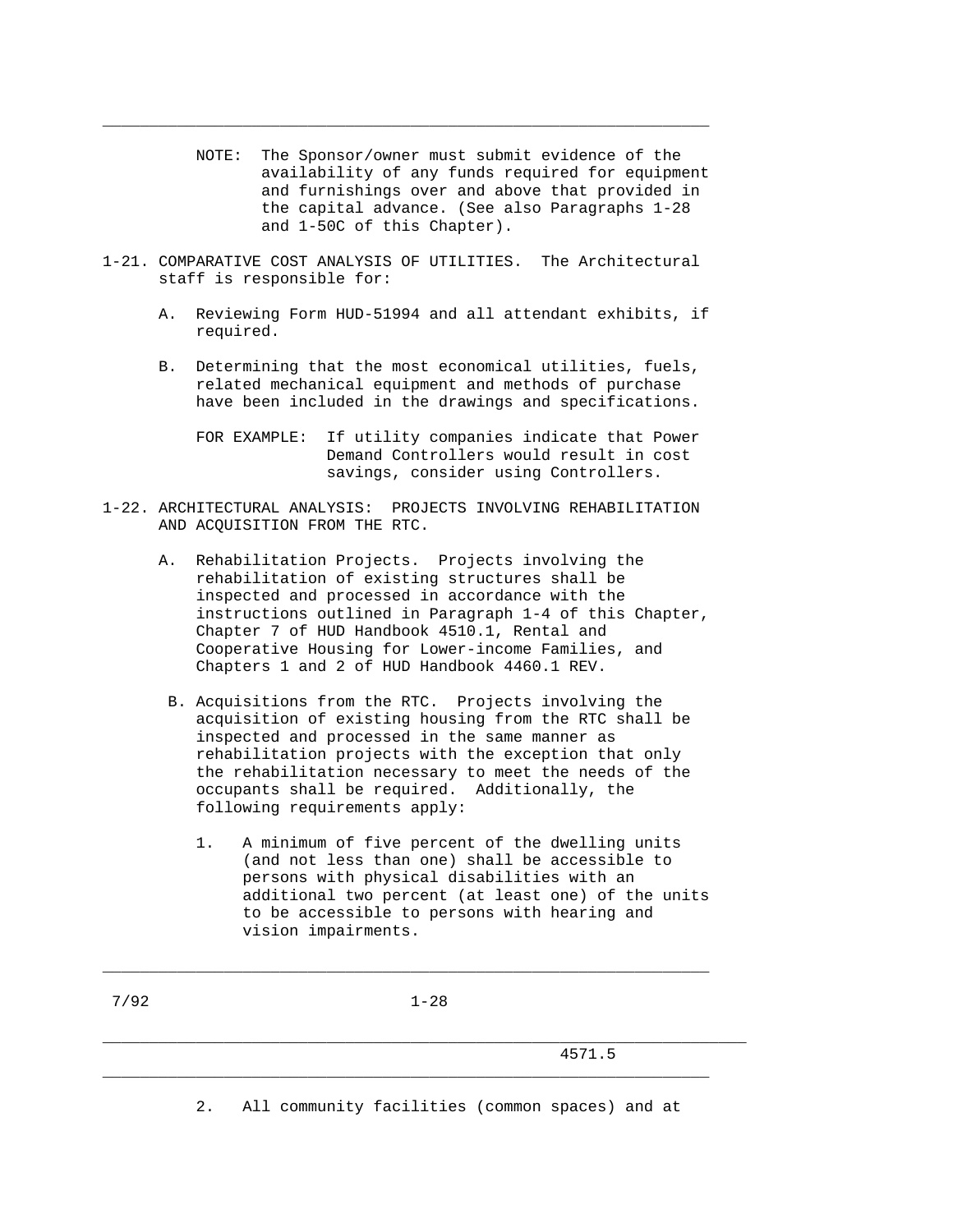least one entrance shall be accessible to persons with physical disabilities.

- 3. The property shall comply with MPS Chapter 2, General Acceptability criteria, and with the general intent of all other chapters of the MPS.
- 4. Since existing housing and very limited rehabilitation or repairs (if any) are involved in these projects, the projects may be exempt from certain limits such as unit sizes and prohibition of certain amenities.

 NOTE: Refer to Paragraph 1-6A.9 of Handbook 4571.3, concerning Sponsor/Owner payment for excess costs from other than capital advance proceeds.

 If the existing structures(s) meets these requirements, no rehabilitation shall be required and no further architectural analysis is needed.

\_\_\_\_\_\_\_\_\_\_\_\_\_\_\_\_\_\_\_\_\_\_\_\_\_\_\_\_\_\_\_\_\_\_\_\_\_\_\_\_\_\_\_\_\_\_\_\_\_\_\_\_\_\_\_\_\_\_\_\_\_\_\_\_\_\_\_\_\_

\_\_\_\_\_\_\_\_\_\_\_\_\_\_\_\_\_\_\_\_\_\_\_\_\_\_\_\_\_\_\_\_\_\_\_\_\_\_\_\_\_\_\_\_\_\_\_\_\_\_\_\_\_\_\_\_\_\_\_\_\_\_\_\_\_

1-29 7/92

4571.5

Section 3. Cost Processing

\_\_\_\_\_\_\_\_\_\_\_\_\_\_\_\_\_\_\_\_\_\_\_\_\_\_\_\_\_\_\_\_\_\_\_\_\_\_\_\_\_\_\_\_\_\_\_\_\_\_\_\_\_\_\_\_\_\_\_\_\_\_\_\_\_

- 1-23. GENERAL. Use HUD Handbook 4450.1-REV-1, Cost Estimation for Project Mortgage Insurance, except as follows:
	- A. The Cost Analyst assists the Design Representative to assure that drawings and specifications comply with local codes and applicable MPS requirements.
	- B. The contract documents must exclude prohibited amenities or they must be paid for by the owner.

1-24. COST NOT ATTRIBUTABLE TO DWELLING USE.

- A. Supplemental Estimate for Cost Not Attributable to Dwelling Use includes cost of community spaces.
- B. Cost not attributable cannot exceed 10 percent of total project cost (a 10 percent "B" over "A" ratio) without Headquarters approval.
- C. Include on-site areas, elements, improvements and facilities not usually found in typical residential rental projects that provide comfort, health and recreation of elderly residents (see D5 below).
- D. Items not attributable to dwelling use are defined as: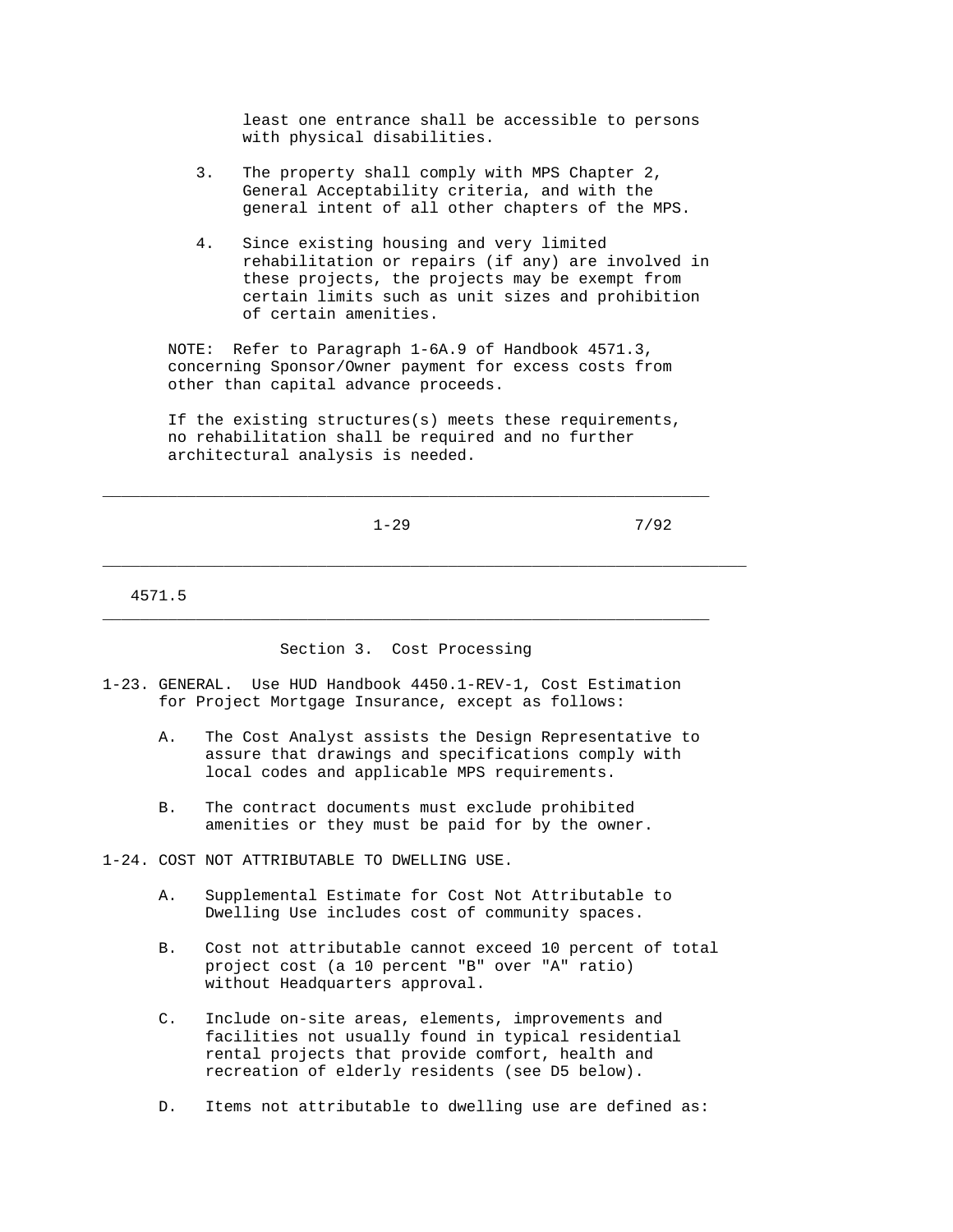- 1. Parking areas and the walks and driveways leading to them, not including roads and streets.
- 2. Garages or covered parking and the walks and driveways leading to them, not including roads and streets.
- 3. Project administrative and maintenance areas, such as:
	- a. Offices
	- b. Employee bathrooms
	- c. Janitor or cleaning closets
- 4. Storage facilities not for occupant use.
- 5. Other community spaces for the elderly, such as:

\_\_\_\_\_\_\_\_\_\_\_\_\_\_\_\_\_\_\_\_\_\_\_\_\_\_\_\_\_\_\_\_\_\_\_\_\_\_\_\_\_\_\_\_\_\_\_\_\_\_\_\_\_\_\_\_\_\_\_\_\_\_\_\_\_

7/92 1-30

\_\_\_\_\_\_\_\_\_\_\_\_\_\_\_\_\_\_\_\_\_\_\_\_\_\_\_\_\_\_\_\_\_\_\_\_\_\_\_\_\_\_\_\_\_\_\_\_\_\_\_\_\_\_\_\_\_\_\_\_\_\_\_\_\_\_\_\_\_

### 4571.5

- a. multi-purpose rooms
- b. game rooms<br>c. libraries
- libraries
- d. reading rooms
- e. hobby and craft shops
- f. barber and beauty shops
- g. lounges or sitting rooms
- h. snack bars
- i. central kitchens and dining rooms
- 6. The cost of any equipment not required by the MPS, but required by the local municipalities or State building codes pertaining to the elderly.

 FOR EXAMPLE: The MPS do not require an elevator in a two-story structure with no living units above the first floor for occupancy by persons with physical disabilities and no central dining facilities; however, local or State building codes require elevators in all projects for the elderly with two or more stories. Include the cost of the elevators in the estimate of Cost Not Attributable to Dwelling Use.

- E. Income producing areas are classified as "commercial" spaces (not other spaces) and may not be included in the project except as follows:
	- 1. Central dining facilities.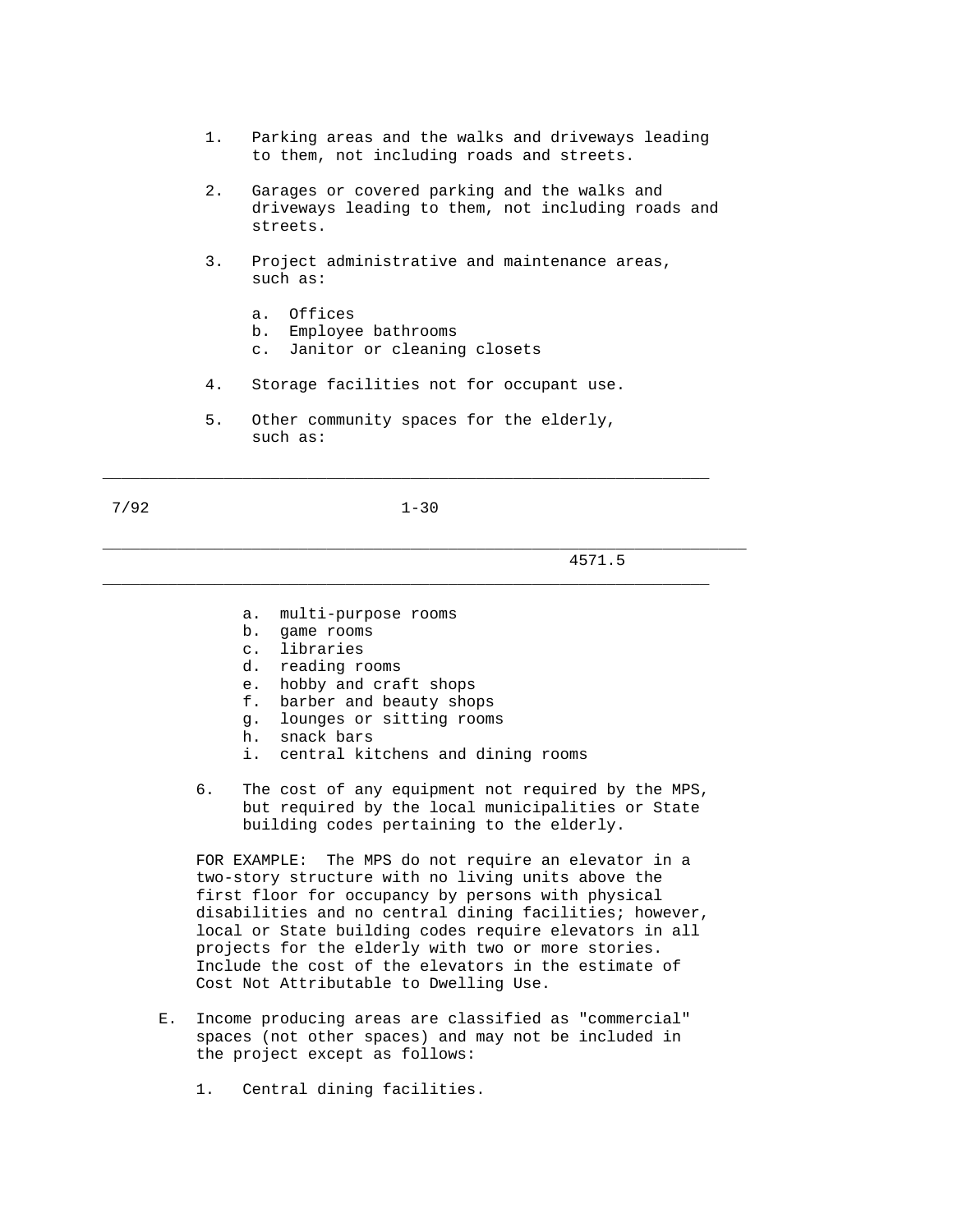- 2. Convenience stores operated by the Owner.
- 3. Barber and beauty shops.
- F. The costs of foundations, plumbing, heating, air conditioning, water, electric, and/or sewage facilities are prorated to the community space, as appropriate.
- 1-25. ADEQUACY OF ESTIMATES. As the Section 202 cost limits do not take into account the additional costs associated with community space, the Cost Analyst should:
	- A. Assure that estimate of Cost Not Attributable to Dwelling Use includes all items set forth in Paragraph 1-24 above and in HUD Handbook 4450.1 REV-1.

| $1 - 31$ | 7/92 |
|----------|------|
|----------|------|

\_\_\_\_\_\_\_\_\_\_\_\_\_\_\_\_\_\_\_\_\_\_\_\_\_\_\_\_\_\_\_\_\_\_\_\_\_\_\_\_\_\_\_\_\_\_\_\_\_\_\_\_\_\_\_\_\_\_\_\_\_\_\_\_\_\_\_\_\_

#### 4571.5

 B. Contact the Office of Insured Multifamily Housing Development, in Headquarters, regarding any questions about the eligibility of these items or the estimation process.

\_\_\_\_\_\_\_\_\_\_\_\_\_\_\_\_\_\_\_\_\_\_\_\_\_\_\_\_\_\_\_\_\_\_\_\_\_\_\_\_\_\_\_\_\_\_\_\_\_\_\_\_\_\_\_\_\_\_\_\_\_\_\_\_\_

- 1-26. BUILDER'S PROFIT. Always include an amount for Builder's Profit in processing (see Paragraph 3-7 of HUD Handbook 4450.1 REV-1).
- 1-27. IMPACT FEES. These special, one-time fees local governments charge Owners of proposed housing developments to offset the impact such housing will have in the community, such as additional road improvements and utility usage.
	- A. Typical Impact Fees.
		- 1. Traffic
		- 2. Solid Waste
		- 3. Sewer
		- 4. Water
		- 5. Electric
		- 6. Gas
		- 7. Police Protection
		- 8. Fire Protection
	- B. The Owner should:
		- 1. Contact CPD to determine if locality is a recipient of HUD Community Development Block Grant funding.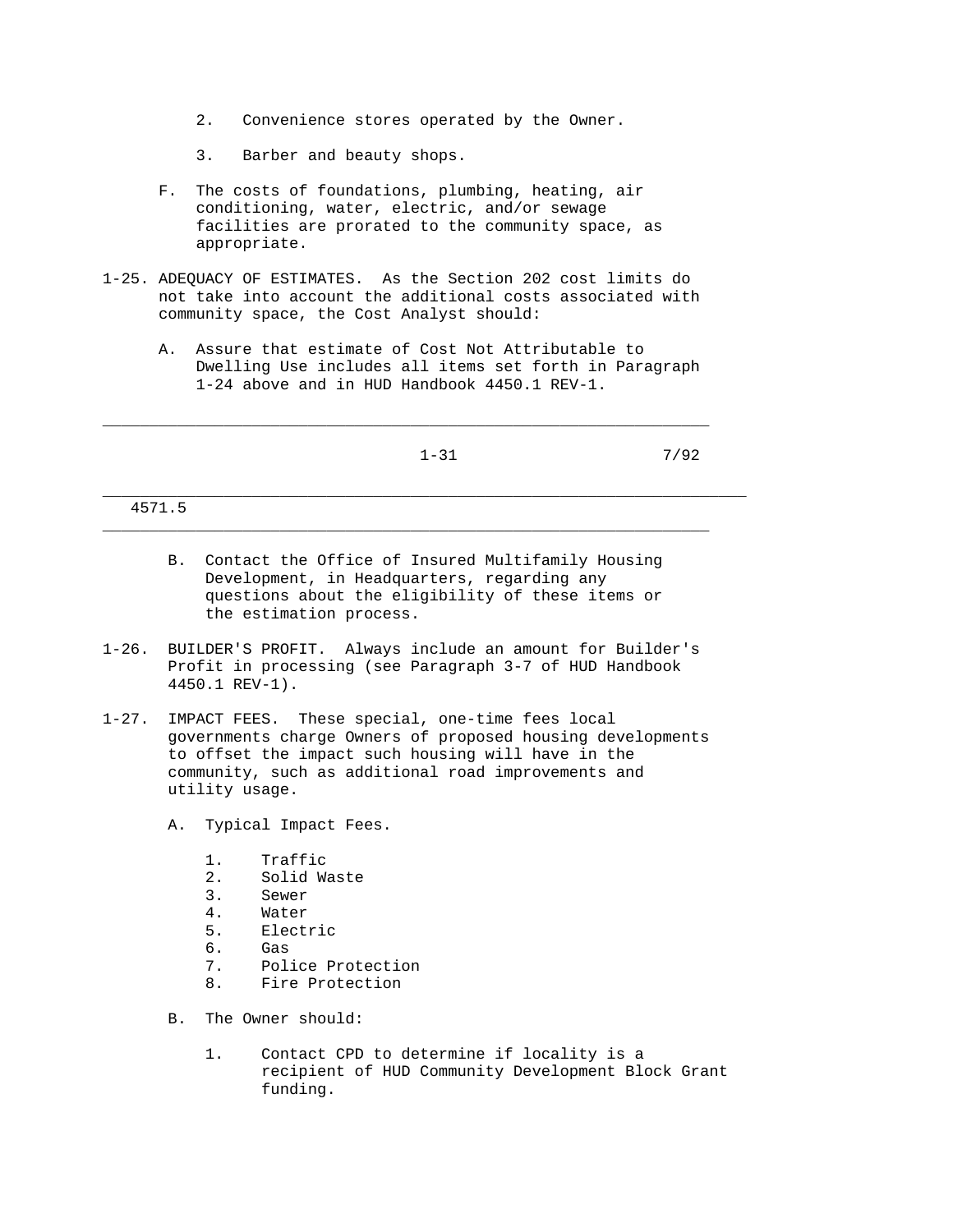- 2. Negotiate elimination or reduction of fees.
- C. The Cost Analyst shall:
	- 1. Report on Line 48, Other Fees, of Form HUD-92264, Rental Housing Project Income Analysis and Appraisal.
	- 2. Provide a breakdown between Owner's and contractor's fees in Section O, Remarks, Form HUD-92264.
- 1-28. CAPITAL EXPENDITURES.
	- A. Owner must submit a detailed schedule of all capital expenditures with cost.

\_\_\_\_\_\_\_\_\_\_\_\_\_\_\_\_\_\_\_\_\_\_\_\_\_\_\_\_\_\_\_\_\_\_\_\_\_\_\_\_\_\_\_\_\_\_\_\_\_\_\_\_\_\_\_\_\_\_\_\_\_\_\_\_\_

7/92 1-32

4571.5

 B. Include items necessary, to the basic operation of the community space in the project, such as:

\_\_\_\_\_\_\_\_\_\_\_\_\_\_\_\_\_\_\_\_\_\_\_\_\_\_\_\_\_\_\_\_\_\_\_\_\_\_\_\_\_\_\_\_\_\_\_\_\_\_\_\_\_\_\_\_\_\_\_\_\_\_\_\_\_\_\_\_\_

- 1. Furniture and equipment
- 2. Other items not covered by the capital advance proceeds
- C. While dishes, eating utensils and other items with short-term life cycle such as office and maintenance supplies should be included in the schedule, these items may not be paid for out of the Project Contingency.
- D. Cost Analyst shall:
	- 1. Review schedule to see if costs are reasonable,
	- 2. Prepare memorandum to Chief, Mortgage Credit Branch, as to acceptance.

#### 1-29. SUPPLEMENTAL ESTIMATES.

- A. Owner must pay (as front money) the cost of prohibited amenities.
- B. Cost Analyst shall:
	- 1. Develop estimate of the cost of the identified items.
	- 2. Report in Remarks on Form HUD-92264, or attach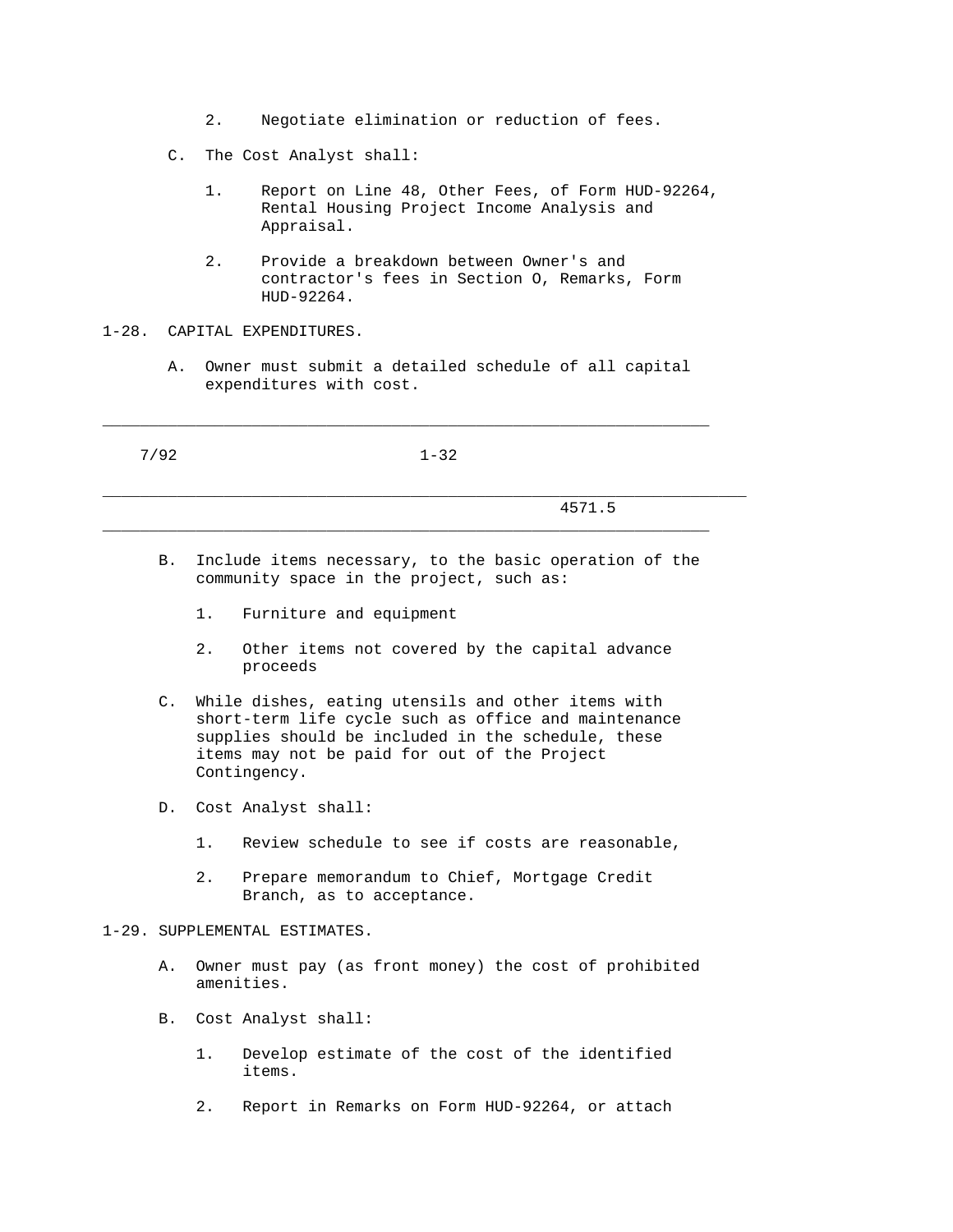a memorandum.

1-30. COST ANALYSIS: REHABILITATION.

- A. Review work write-up and other cost exhibits required by work write-up.
- B. Detail of Quantities and Costs.
	- 1. Unit of measurement must be square feet, linear feet, window, door, range, etc.
	- 2. Cost must be applied to each item required, summarized and transcribed to trade items and Form HUD-2328, Contractor's and/or Mortgagor's (Owner's) Cost Breakdown.

\_\_\_\_\_\_\_\_\_\_\_\_\_\_\_\_\_\_\_\_\_\_\_\_\_\_\_\_\_\_\_\_\_\_\_\_\_\_\_\_\_\_\_\_\_\_\_\_\_\_\_\_\_\_\_\_\_\_\_\_\_\_\_\_\_

\_\_\_\_\_\_\_\_\_\_\_\_\_\_\_\_\_\_\_\_\_\_\_\_\_\_\_\_\_\_\_\_\_\_\_\_\_\_\_\_\_\_\_\_\_\_\_\_\_\_\_\_\_\_\_\_\_\_\_\_\_\_\_\_\_

1-33 7/92

#### 4571.5

 3. Fees and supplemental estimates are also entered on Form HUD-2328.

\_\_\_\_\_\_\_\_\_\_\_\_\_\_\_\_\_\_\_\_\_\_\_\_\_\_\_\_\_\_\_\_\_\_\_\_\_\_\_\_\_\_\_\_\_\_\_\_\_\_\_\_\_\_\_\_\_\_\_\_\_\_\_\_\_\_\_\_\_

- C. Estimate of Rehabilitation Costs.
	- 1. Accept Owner's estimate if reasonable and use as HUD's estimate.
		- a. Use Form HUD-92325, Report of Cost Processing - Conditional Stage Worksheet, for land improvements and supplemental estimates.
		- b. Use Form HUD-92326-A, Project Cost Estimate Worksheet for Structural Trade Items, for estimates of appropriate items.
		- c. Summarize cost of land improvements, structures and supplemental estimates on Form HUD-92326, Project Cost Estimate. Include applicable fees.
		- d. Identify items of importance to Valuation and Mortgage Credit staffs in Section O, Remarks, of Form HUD-92264.
	- 2. When Owner's estimate appears unreasonable (high or low):
		- a. Review estimate for errors.
		- b. Attempt to resolve differences.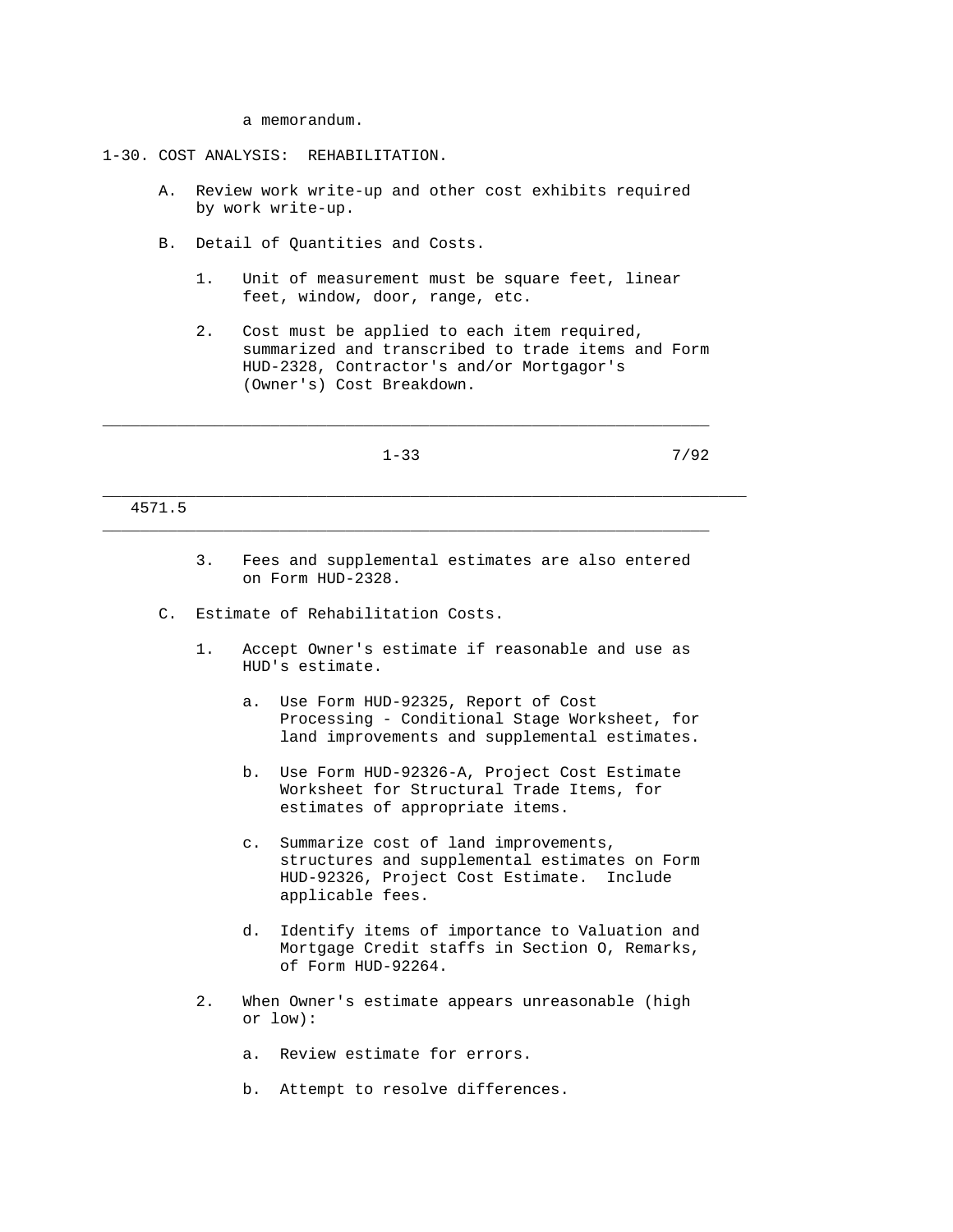- c. If not resolved, use HUD estimate and identify differences in Section O, Remarks, of Form HUD-92264.
- 3. Estimate the contingency reserve percentage and enter in Section O of Form HUD-92264.
- 4. Estimate starting date and rehabilitation period and enter the number of months in Section G of Form HUD-92264.
- D. Bench Mark Costs.
	- 1. Use bench mark data for trade items in costing-out work write-up.
		- a. Project the cost of trade items to the

7/92 1-34

\_\_\_\_\_\_\_\_\_\_\_\_\_\_\_\_\_\_\_\_\_\_\_\_\_\_\_\_\_\_\_\_\_\_\_\_\_\_\_\_\_\_\_\_\_\_\_\_\_\_\_\_\_\_\_\_\_\_\_\_\_\_\_\_\_\_\_\_\_

\_\_\_\_\_\_\_\_\_\_\_\_\_\_\_\_\_\_\_\_\_\_\_\_\_\_\_\_\_\_\_\_\_\_\_\_\_\_\_\_\_\_\_\_\_\_\_\_\_\_\_\_\_\_\_\_\_\_\_\_\_\_\_\_\_

\_\_\_\_\_\_\_\_\_\_\_\_\_\_\_\_\_\_\_\_\_\_\_\_\_\_\_\_\_\_\_\_\_\_\_\_\_\_\_\_\_\_\_\_\_\_\_\_\_\_\_\_\_\_\_\_\_\_\_\_\_\_\_\_\_

4571.5

estimated start of rehabilitation.

- b. Consider in the trade items the cost of repair or removal before rehabilitation.
- 2. In making adjustments to data bench mark costs:
	- a. Project the construction start date,
	- b. Consider the amount of demolition required prior to the actual rehabilitation.
- 3. Apply bench mark costs for structures to the specific requirements of the work statement based on a gross square foot cost, square foot cost or per unit cost, as applicable.
- 4. Base land improvement estimate on a square foot cost or per unit cost, as applicable.
- E. Estimate of a New Structure.
	- 1. If rehabilitation will be too costly (i.e., cost would exceed the cost of demolition and construction of a new facility), estimate the complete demolition of the existing structure.
	- 2. Determine the replacement cost of a new structure.
	- 3. Compare the two estimates and note in Section O, Remarks, on Form HUD-92264.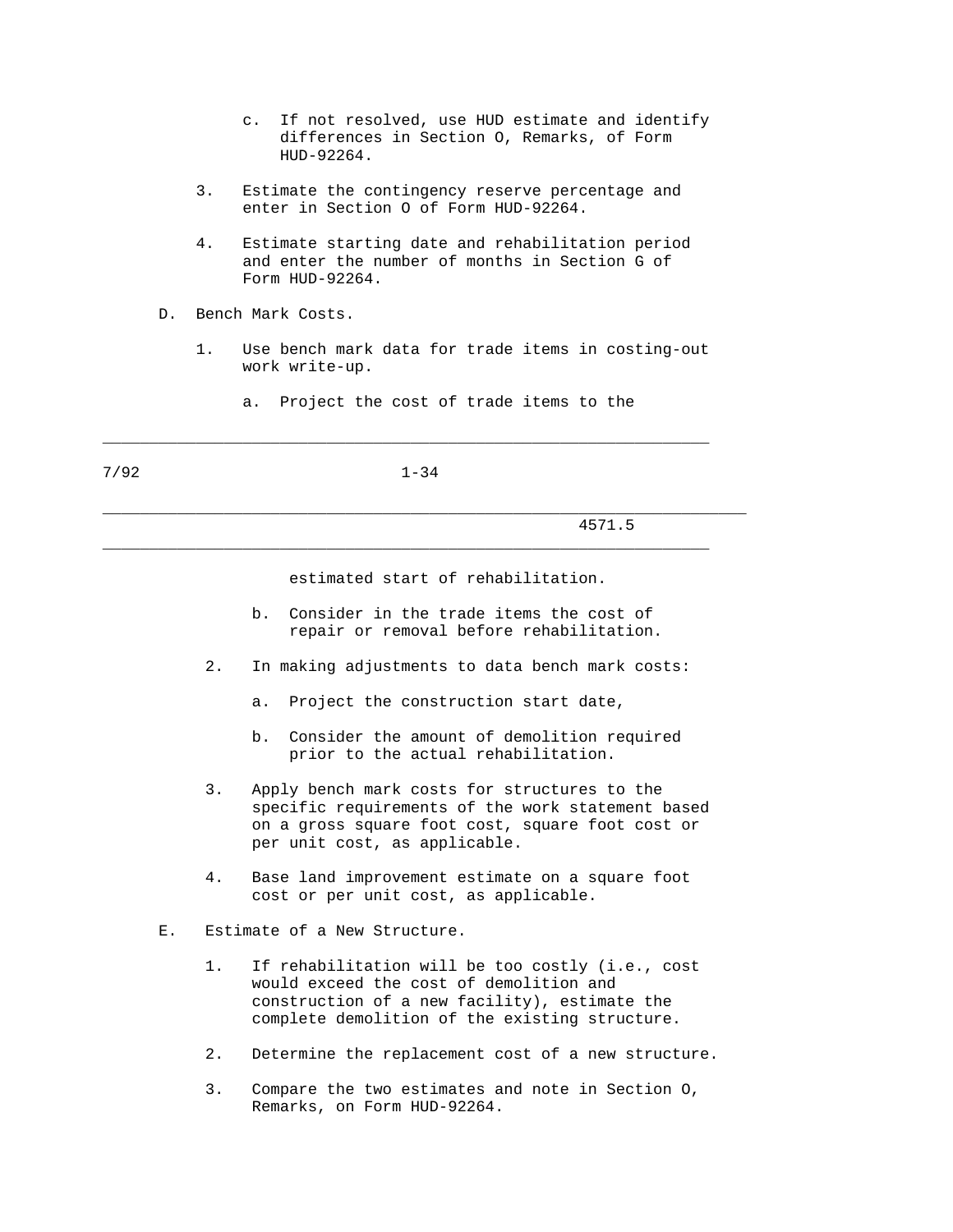- F. Estimate involving Moderate Rehabilitation.
	- 1. Perform cost analysis in same manner as rehabilitation described in Paragraphs C and D above.
	- 2. Do not make the estimate of a new structure as described in Subparagraph E above.
- G. Estimate involving Acquisition without Rehabilitation. Summarize the cost analysis as "zero" (0) on Form HUD-92264.
- H. Rehabilitation: Cost Not Attributable to Dwelling Use. Make the determination and give to the appraiser.

\_\_\_\_\_\_\_\_\_\_\_\_\_\_\_\_\_\_\_\_\_\_\_\_\_\_\_\_\_\_\_\_\_\_\_\_\_\_\_\_\_\_\_\_\_\_\_\_\_\_\_\_\_\_\_\_\_\_\_\_\_\_\_\_\_\_\_\_\_

 $\_$  ,  $\_$  ,  $\_$  ,  $\_$  ,  $\_$  ,  $\_$  ,  $\_$  ,  $\_$  ,  $\_$  ,  $\_$  ,  $\_$  ,  $\_$  ,  $\_$  ,  $\_$  ,  $\_$  ,  $\_$  ,  $\_$  ,  $\_$  ,  $\_$  ,  $\_$  ,  $\_$  ,  $\_$  ,  $\_$  ,  $\_$  ,  $\_$  ,  $\_$  ,  $\_$  ,  $\_$  ,  $\_$  ,  $\_$  ,  $\_$  ,  $\_$  ,  $\_$  ,  $\_$  ,  $\_$  ,  $\_$  ,  $\_$  ,

 $1-35$  7/92

4571.5

### Section 4. Valuation Analysis

- 1-31. GENERAL. Follow the instructions in HUD Handbooks 4465.1, Valuation Analysis for Project Mortgage Insurance, and 4480.1, Multifamily Underwriting Reports and Forms Catalog, except as modified herein:
	- A. Do not use fee appraisers.
	- B. Valuation processing includes:
		- 1. Establishing a fully-improved land value appraisal for new construction sites and an "as is" value appraisal (including land and improvements) for existing properties. When sites are purchased from a public body (including RTC properties) the land value will be the lesser of the fully improved market value of the site upon completion or the acquisition cost, whichever is less, plus any allowable costs in accordance with HUD Handbook 4465.1.
		- 2. Determining the project replacement cost.
		- 3. Estimating operating expenses.
		- 4. Determining the unit limitations and capital advance amount equivalent to the mortgage limitations allowed by the Section 202 program.
		- 5. Estimating Personal Benefit Expenses (PBE)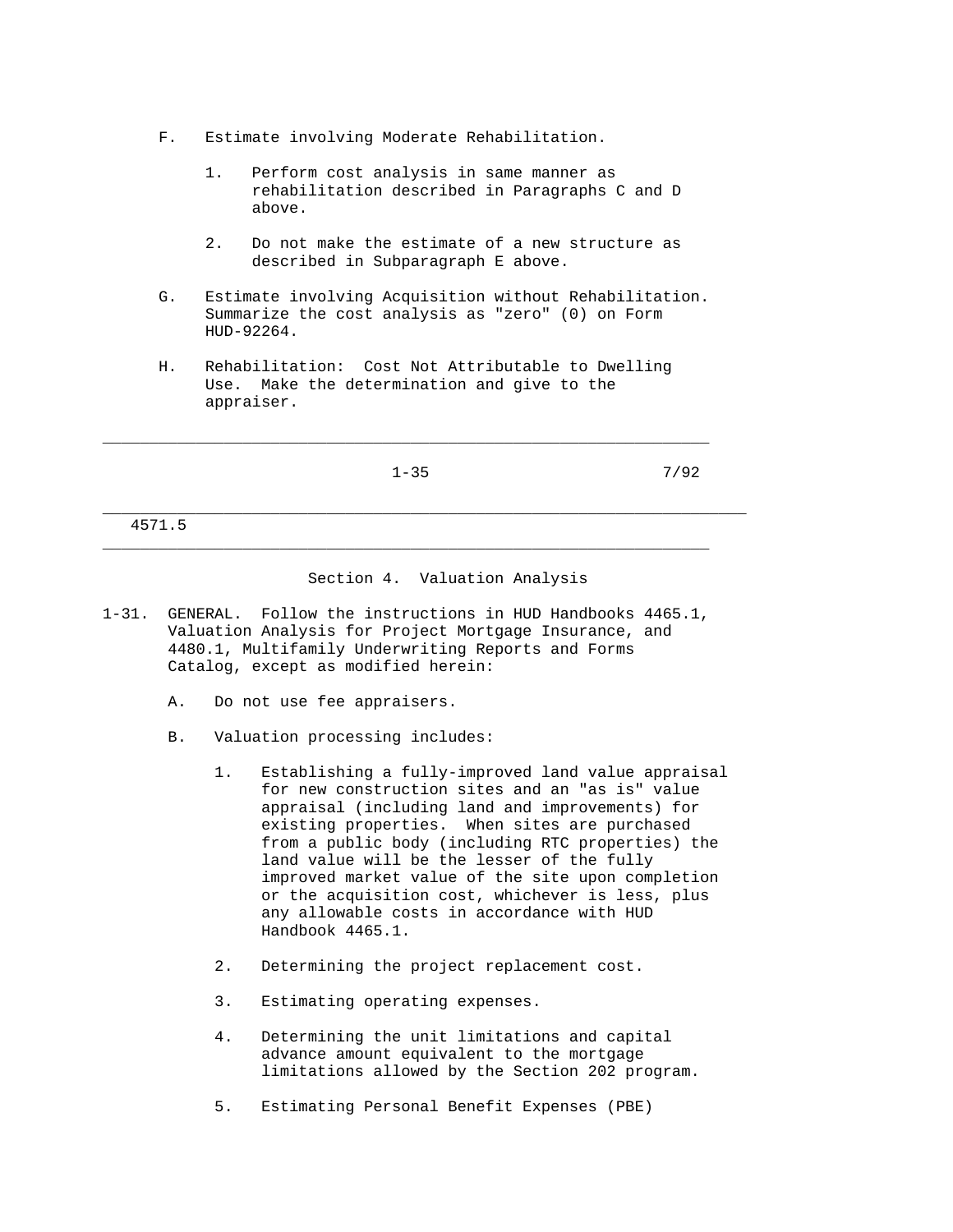utility allowances and other services, if any to be paid by the tenants.

- NOTE: Unlike the expense allocation amount attributed to units, this amount should be allocated by unit type.
- 6. Re-analyzing evidence of permissive zoning, if necessary.
- 7. Re-examining evidence of site control.
- 8. Analyzing project marketability if the Owner has requested a site change.

1-32. ENVIRONMENTAL ASSESSMENT AND SITE APPRAISAL.

| 7/92 | $1 - 36$ |        |  |
|------|----------|--------|--|
|      |          | 4571.5 |  |

 $\_$  ,  $\_$  ,  $\_$  ,  $\_$  ,  $\_$  ,  $\_$  ,  $\_$  ,  $\_$  ,  $\_$  ,  $\_$  ,  $\_$  ,  $\_$  ,  $\_$  ,  $\_$  ,  $\_$  ,  $\_$  ,  $\_$  ,  $\_$  ,  $\_$  ,  $\_$  ,  $\_$  ,  $\_$  ,  $\_$  ,  $\_$  ,  $\_$  ,  $\_$  ,  $\_$  ,  $\_$  ,  $\_$  ,  $\_$  ,  $\_$  ,  $\_$  ,  $\_$  ,  $\_$  ,  $\_$  ,  $\_$  ,  $\_$  ,

- A. If a site change is proposed, complete an environmental assessment on Form HUD-4128, Environmental Assessment, for a new construction proposal. For a proposal which involves rehabilitating an existing structure, complete a Form HUD-4128.1, Compliance and LAC Conditions Record (short form), but ONLY when ALL of the following conditions exist:
	- 1. The number of units is not increased more than 20 percent;
	- 2. The project does NOT involve any land use change;
	- 3. There is NO substantial rehabilitation (i.e., the estimated cost of rehabilitation is less than 75 percent of the total estimated replacement cost after rehabilitation) and
	- 4. The proposal does not involve demolition of any part of a residential structure.

 If any one of the above conditions does not exist, Form HUD-4128 must be completed for rehabilitation.

- B. If a site change is proposed or the site appraisal was not completed prior to submission of the Conditional Commitment application:
	- 1. Record site analysis and appraisal conclusions on Page 3 of Form HUD-92264.
	- 2. Complete in its entirety the Project Site Analysis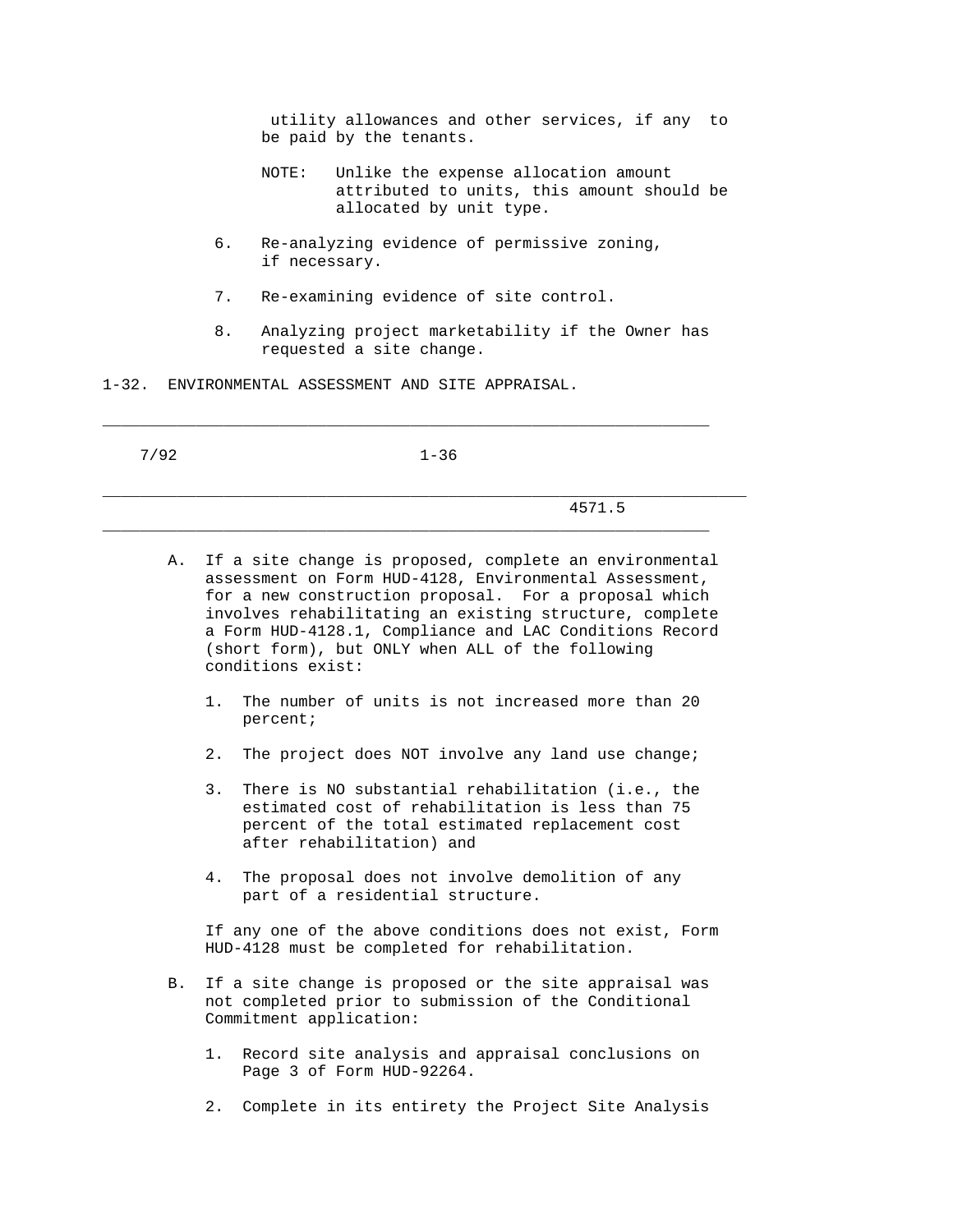and Appraisal in Section J of Form HUD-92264.

- 1-33. REPLACEMENT COST ESTIMATE (NEW CONSTRUCTION). Determine the HUD estimate of development cost by:
	- A. Processing request as a nonprofit project.
	- B. Developing the replacement cost, using an abbreviated replacement cost formula to determine the unknowns. For rehabilitation projects, see Paragraph 1-43 of this Chapter.
	- C. Completing Section G of Form HUD-92264 in accordance with HUD Handbook 4480.1, except as modified below:
		- 1. Interest. No interest during construction.

\_\_\_\_\_\_\_\_\_\_\_\_\_\_\_\_\_\_\_\_\_\_\_\_\_\_\_\_\_\_\_\_\_\_\_\_\_\_\_\_\_\_\_\_\_\_\_\_\_\_\_\_\_\_\_\_\_\_\_\_\_\_\_\_\_\_\_\_\_

| ٧ |  |
|---|--|
|   |  |

 $\_$  ,  $\_$  ,  $\_$  ,  $\_$  ,  $\_$  ,  $\_$  ,  $\_$  ,  $\_$  ,  $\_$  ,  $\_$  ,  $\_$  ,  $\_$  ,  $\_$  ,  $\_$  ,  $\_$  ,  $\_$  ,  $\_$  ,  $\_$  ,  $\_$  ,  $\_$  ,  $\_$  ,  $\_$  ,  $\_$  ,  $\_$  ,  $\_$  ,  $\_$  ,  $\_$  ,  $\_$  ,  $\_$  ,  $\_$  ,  $\_$  ,  $\_$  ,  $\_$  ,  $\_$  ,  $\_$  ,  $\_$  ,  $\_$  ,

 $\_$  ,  $\_$  ,  $\_$  ,  $\_$  ,  $\_$  ,  $\_$  ,  $\_$  ,  $\_$  ,  $\_$  ,  $\_$  ,  $\_$  ,  $\_$  ,  $\_$  ,  $\_$  ,  $\_$  ,  $\_$  ,  $\_$  ,  $\_$  ,  $\_$  ,  $\_$  ,  $\_$  ,  $\_$  ,  $\_$  ,  $\_$  ,  $\_$  ,  $\_$  ,  $\_$  ,  $\_$  ,  $\_$  ,  $\_$  ,  $\_$  ,  $\_$  ,  $\_$  ,  $\_$  ,  $\_$  ,  $\_$  ,  $\_$  ,

 $1-37$  7/92

#### 4571.5

- 2. Fees. No Examination, Inspection, Financing and GNMA/FNMA fees.
- 3. Mortgage Insurance Premium (MIP). No MIP.
- 4. Project Contingency. Change Line 60 of Form HUD-92264 to read Project Contingency fee.

 Calculate at 2 percent of replacement cost and enter amount on this line.

- a. Eligible use of project contingency funds:
	- (1) Cost of necessary change orders approved before final closing.
	- (2) Increased carrying charges (taxes and insurance) caused by unavoidable delays in construction.
	- (3) Increases in otherwise eligible non-construction line items, such as title recording and organization expenses.
	- (4) Major moveable furnishings and equipment essential for project operation (non-realty items).
	- (5) Costs directly related to rent-up of project such as advertising expenses.
- b. Ineligible use of project contingency funds: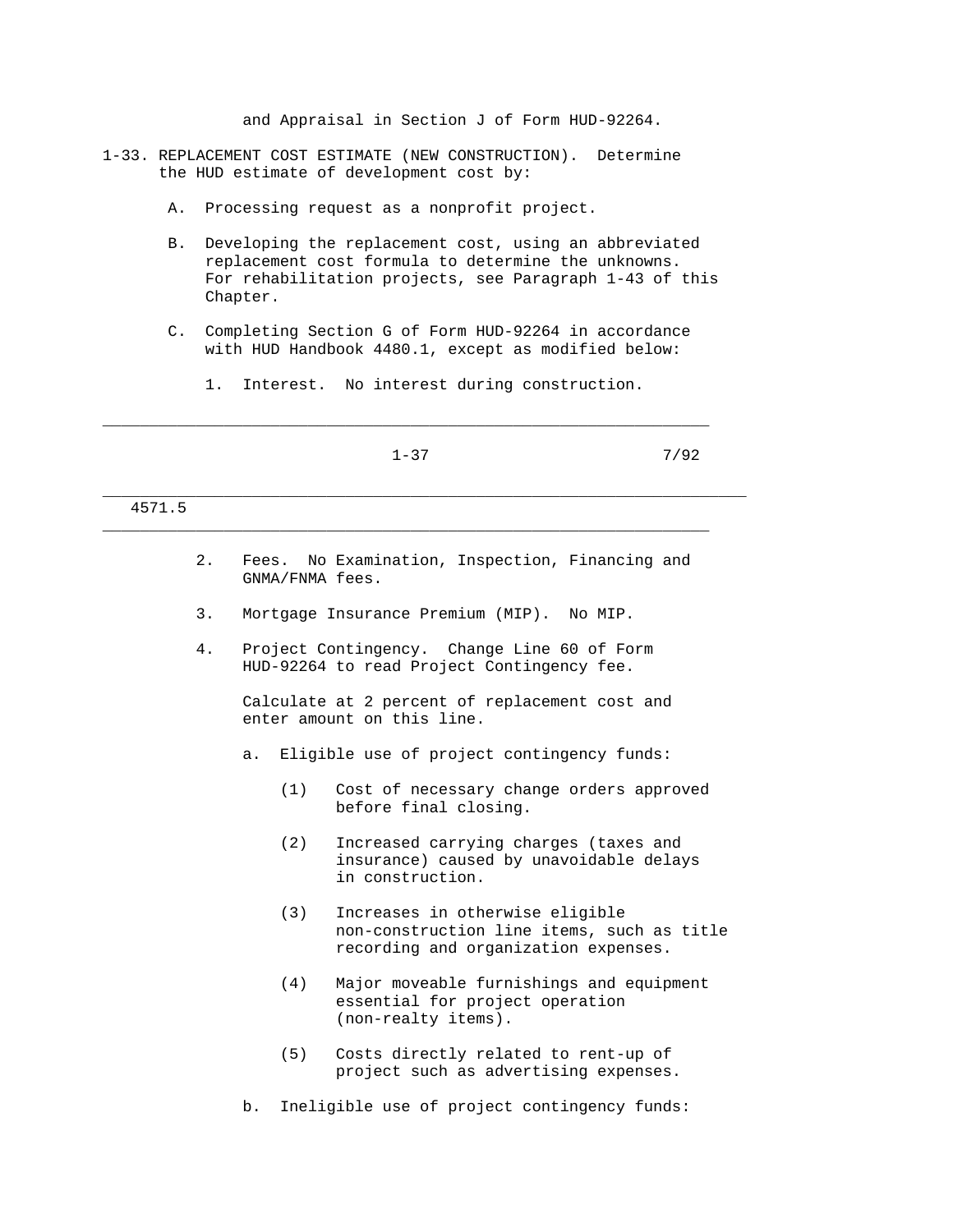- (1) Additional fees for architect, attorney, consultant or other development team members.
- (2) Dishes and eating utensils.
- (3) Items with short-term life cycle such as office and maintenance supplies.
- 5. Taxes, Insurance, Title and Recording Expenses. Estimate according to HUD Handbook 4480.1.
- 6. Legal, Organization and Cost Certification Audit Fee.

7/92 1-38

\_\_\_\_\_\_\_\_\_\_\_\_\_\_\_\_\_\_\_\_\_\_\_\_\_\_\_\_\_\_\_\_\_\_\_\_\_\_\_\_\_\_\_\_\_\_\_\_\_\_\_\_\_\_\_\_\_\_\_\_\_\_\_\_\_\_\_\_\_

 $\_$  ,  $\_$  ,  $\_$  ,  $\_$  ,  $\_$  ,  $\_$  ,  $\_$  ,  $\_$  ,  $\_$  ,  $\_$  ,  $\_$  ,  $\_$  ,  $\_$  ,  $\_$  ,  $\_$  ,  $\_$  ,  $\_$  ,  $\_$  ,  $\_$  ,  $\_$  ,  $\_$  ,  $\_$  ,  $\_$  ,  $\_$  ,  $\_$  ,  $\_$  ,  $\_$  ,  $\_$  ,  $\_$  ,  $\_$  ,  $\_$  ,  $\_$  ,  $\_$  ,  $\_$  ,  $\_$  ,  $\_$  ,  $\_$  ,

 $\_$  ,  $\_$  ,  $\_$  ,  $\_$  ,  $\_$  ,  $\_$  ,  $\_$  ,  $\_$  ,  $\_$  ,  $\_$  ,  $\_$  ,  $\_$  ,  $\_$  ,  $\_$  ,  $\_$  ,  $\_$  ,  $\_$  ,  $\_$  ,  $\_$  ,  $\_$  ,  $\_$  ,  $\_$  ,  $\_$  ,  $\_$  ,  $\_$  ,  $\_$  ,  $\_$  ,  $\_$  ,  $\_$  ,  $\_$  ,  $\_$  ,  $\_$  ,  $\_$  ,  $\_$  ,  $\_$  ,  $\_$  ,  $\_$  ,

4571.5

- a. Exclude from "Organization Expenses" the services performed by a consultant. (See Subparagraph 8 below).
- b. Include sufficient funds for fidelity bonding in "Organization Expense" line item. (See Form HUD-90164-CA, Property Insurance Requirements, for the bonding requirements.)
- 7. Supplemental Management Fund. Not applicable.
- 8. Consultant's Fees. As applicable, include fee approved by Mortgage Credit staff, including the base fee and incentive payments set forth in Paragraph 3-23 of HUD Handbook 4571.3.

 NOTE: Fee should be developed using the replacement cost formula amount.

 9. Relocation Expenses. If the project involves displacement of site occupants who are eligible for relocation assistance, include an amount for relocation expenses as approved by the CPD relocation specialist. Until the Form HUD-92264 is revised, enter the approved amount on Line 70 under Section G, by deleting "Supplemental Management Fund" and inserting "Relocation Expenses." Process in accordance with instructions contained in Notice H-91-53 and HUD Handbook 1374, Relocation and Real Property Acquisition - Responsibilities of HUD Staff.

1-34. ANNUAL OPERATING EXPENSE ESTIMATE. Estimate in accordance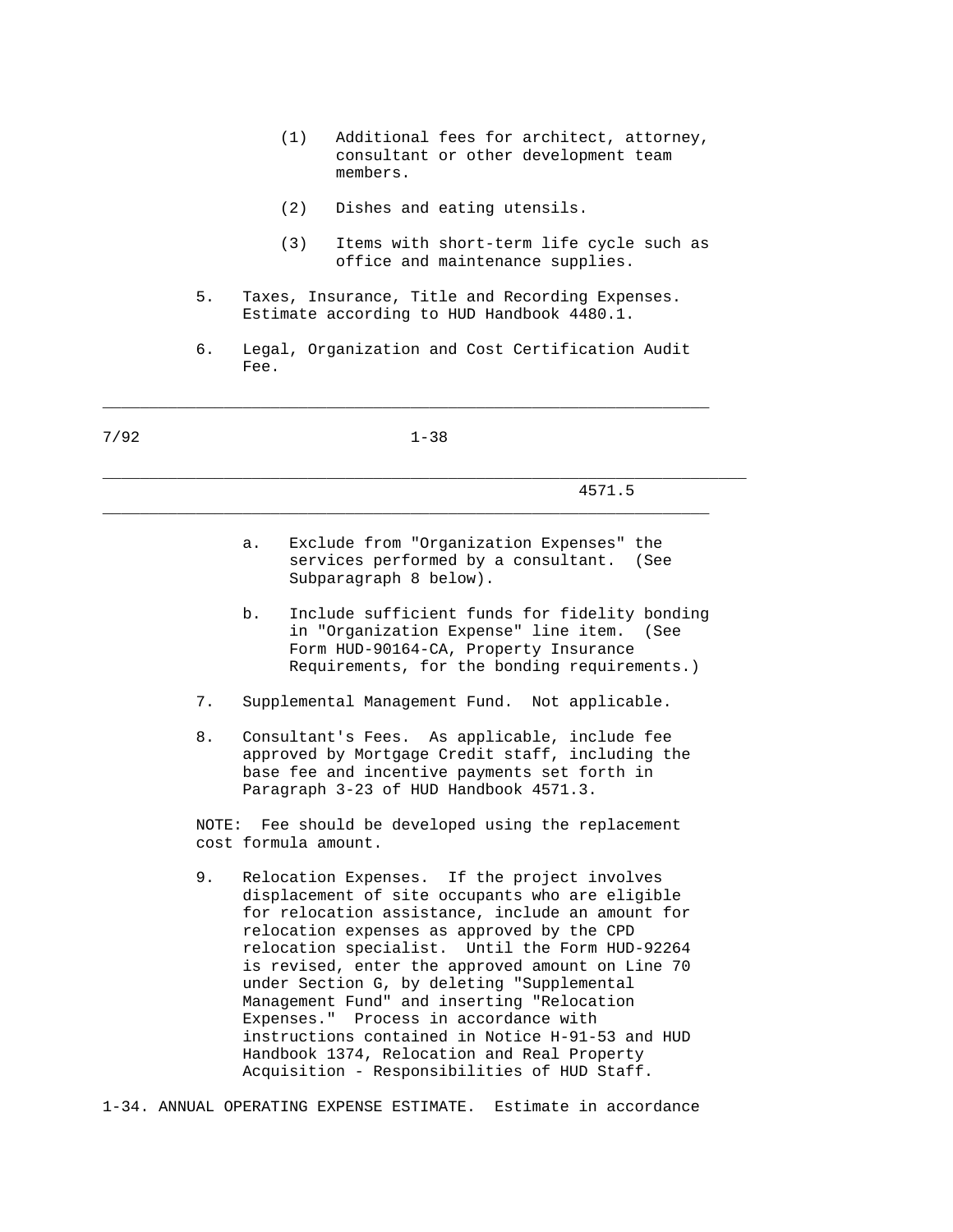with Chapter 6, HUD Handbook 4465.1, except as modified herein and complete Section E of Form HUD-92264.

- A. Form HUD-92274, Operating Expense Analysis Worksheet. Complete in accordance with HUD Handbook 4480.1, Multifamily Underwriting Reports and Forms Catalog.
	- 1. Base the final estimate of expenses on the results of processing Form HUD-92274 and not on the Owner's estimate.

\_\_\_\_\_\_\_\_\_\_\_\_\_\_\_\_\_\_\_\_\_\_\_\_\_\_\_\_\_\_\_\_\_\_\_\_\_\_\_\_\_\_\_\_\_\_\_\_\_\_\_\_\_\_\_\_\_\_\_\_\_\_\_\_\_

 $\_$  ,  $\_$  ,  $\_$  ,  $\_$  ,  $\_$  ,  $\_$  ,  $\_$  ,  $\_$  ,  $\_$  ,  $\_$  ,  $\_$  ,  $\_$  ,  $\_$  ,  $\_$  ,  $\_$  ,  $\_$  ,  $\_$  ,  $\_$  ,  $\_$  ,  $\_$  ,  $\_$  ,  $\_$  ,  $\_$  ,  $\_$  ,  $\_$  ,  $\_$  ,  $\_$  ,  $\_$  ,  $\_$  ,  $\_$  ,  $\_$  ,  $\_$  ,  $\_$  ,  $\_$  ,  $\_$  ,  $\_$  ,  $\_$  ,

\_\_\_\_\_\_\_\_\_\_\_\_\_\_\_\_\_\_\_\_\_\_\_\_\_\_\_\_\_\_\_\_\_\_\_\_\_\_\_\_\_\_\_\_\_\_\_\_\_\_\_\_\_\_\_\_\_\_\_\_\_\_\_\_\_\_\_\_\_

 2. Complete the form in full and attach all documentation supporting the expense comparables used, adjustments and correlation of expenses.

## 4571.5

- B. Form HUD-92013. Owners should list only those expenses estimated to be required for:
	- 1. Living quarters;
	- 2. Residential accessory space and
	- 3. Utilities furnished at no additional expense to tenants.
- C. Form HUD-92013-E.

 Used by Owners to show estimated expenses and income relating to other supportive services (see Subparagraph 1-51B) such as:

- food services (any meals program must be voluntary on the part of the residents)
- housekeeping assistance
- transportation services
- health-related services.

 NOTE: Health care must be based in the community, not in the project. A small multipurpose room may be provided for emergency use, but not overnight care. No staff provisions may be made for doctors, nurses, or other medical personnel.

- D. Congregate Housing.
	- 1. Owners may provide congregate dining and other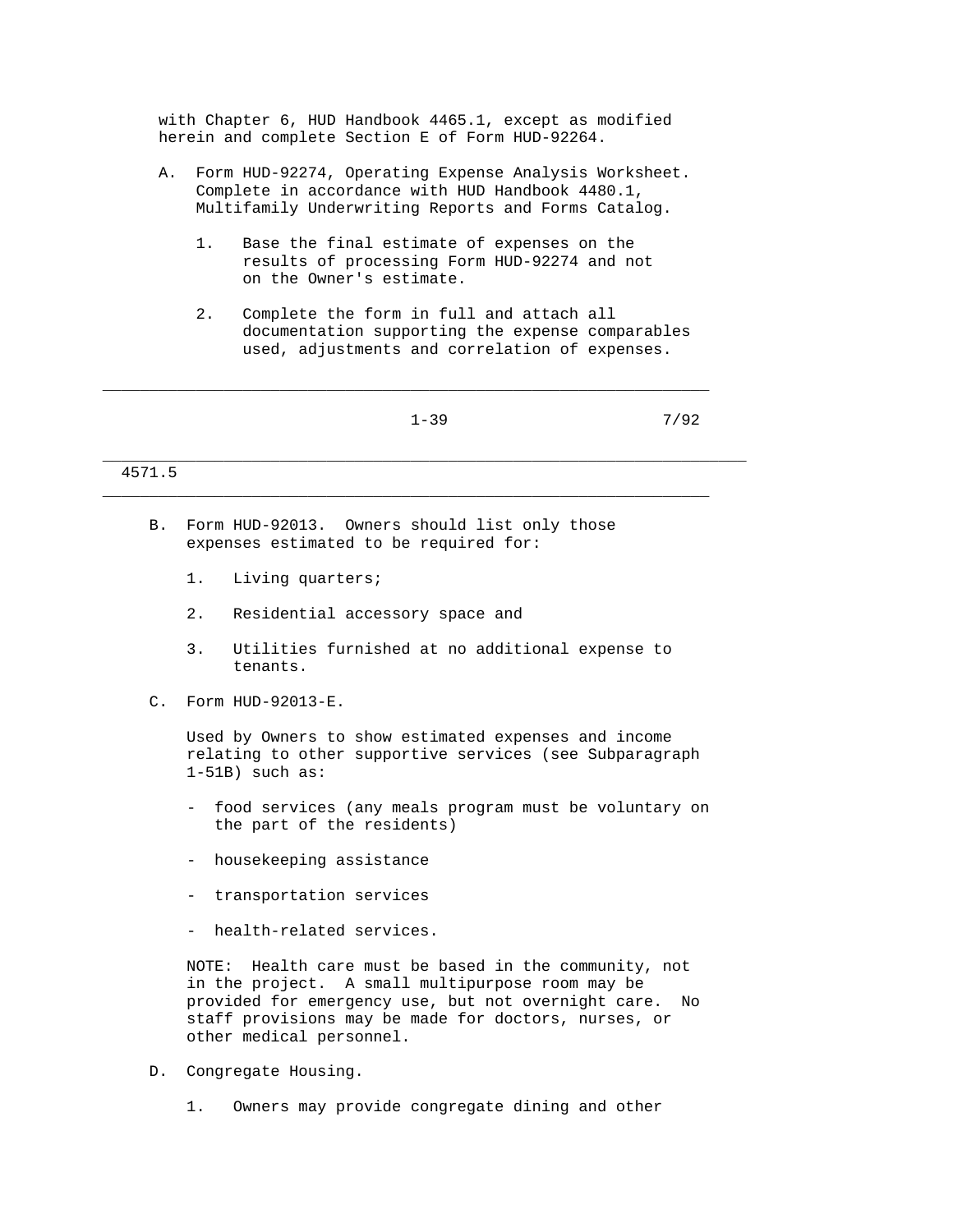facilities and supportive services as discussed in Subparagraph C above.

- 2. Purchase of personal services, including meals, cannot be required as a condition of occupancy.
- 3. The cost of a service coordinator (when at least 25 percent of the residents will be frail elderly or those determined to be "at risk") and supportive services for the frail elderly and those elderly determined to be "at risk" are eligible costs under the PRAC.
	- a. The HUD-approved operating expenses may include up to 15 percent (up to \$15 per unit/

7/92 1-40

 $\_$  ,  $\_$  ,  $\_$  ,  $\_$  ,  $\_$  ,  $\_$  ,  $\_$  ,  $\_$  ,  $\_$  ,  $\_$  ,  $\_$  ,  $\_$  ,  $\_$  ,  $\_$  ,  $\_$  ,  $\_$  ,  $\_$  ,  $\_$  ,  $\_$  ,  $\_$  ,  $\_$  ,  $\_$  ,  $\_$  ,  $\_$  ,  $\_$  ,  $\_$  ,  $\_$  ,  $\_$  ,  $\_$  ,  $\_$  ,  $\_$  ,  $\_$  ,  $\_$  ,  $\_$  ,  $\_$  ,  $\_$  ,  $\_$  ,

\_\_\_\_\_\_\_\_\_\_\_\_\_\_\_\_\_\_\_\_\_\_\_\_\_\_\_\_\_\_\_\_\_\_\_\_\_\_\_\_\_\_\_\_\_\_\_\_\_\_\_\_\_\_\_\_\_\_\_\_\_\_\_\_\_\_\_\_\_

 $\_$  ,  $\_$  ,  $\_$  ,  $\_$  ,  $\_$  ,  $\_$  ,  $\_$  ,  $\_$  ,  $\_$  ,  $\_$  ,  $\_$  ,  $\_$  ,  $\_$  ,  $\_$  ,  $\_$  ,  $\_$  ,  $\_$  ,  $\_$  ,  $\_$  ,  $\_$  ,  $\_$  ,  $\_$  ,  $\_$  ,  $\_$  ,  $\_$  ,  $\_$  ,  $\_$  ,  $\_$  ,  $\_$  ,  $\_$  ,  $\_$  ,  $\_$  ,  $\_$  ,  $\_$  ,  $\_$  ,  $\_$  ,  $\_$  ,

4571.5

 per month) of the service cost for the frail and "at risk" elderly.

- b. The balance of the service costs for the frail and "at risk" elderly (85 percent) and service costs for the other elderly must be paid for from other sources, such as:
	- (1) Co-payment by the tenant receiving the services.
	- (2) Sponsor/Owner contribution.
	- (3) State/Local funds.
- 4. Owners must separate charges for services from the total charges for shelter and project-supplied utilities which are entered on Form HUD-92013.
- E. Prohibited Amenities. If a prohibited amenity will result in an increase in the annual operating expenses, complete the Expense Reduction Format found in Appendix 8.
	- 1. Use the Format to calculate the amount of the expenses associated with any excess amenities.
	- 2. The Format assumes that there is a difference between the net rentable residential area of the proposed project and the net rentable area of the amenities and that the difference in those areas is a reasonable basis for the allocation of operating expenses. If this is not the case, use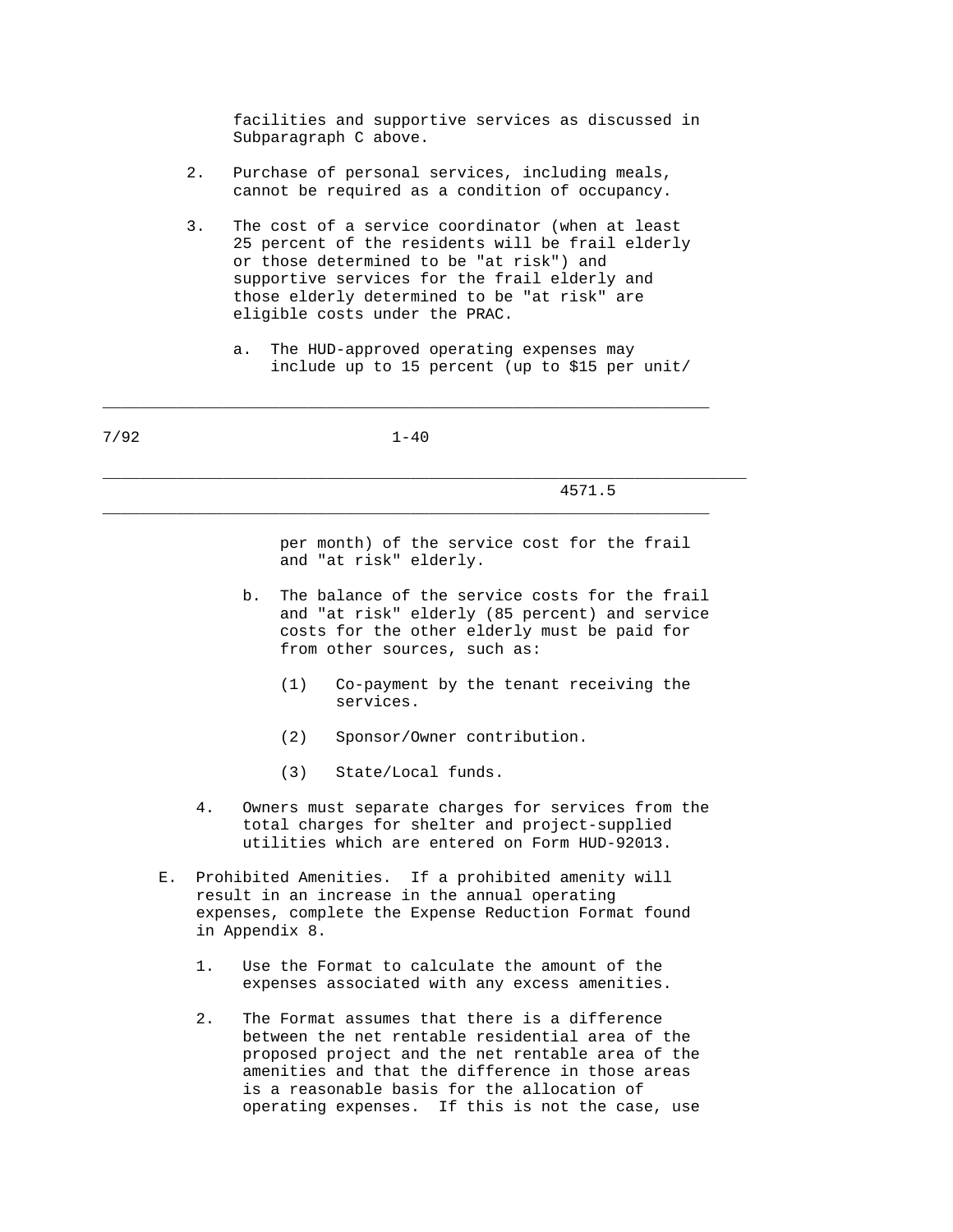another reasonable and documented means for allocating expenses.

 3. Note any additional expenses attributable to ineligible amenities in Form HUD-92264, Section O. - Remarks.

 NOTE: The Owner will be required to establish at initial closing an escrow account for 40 years in an amount sufficient to generate adequate interest income to meet the annual expenses related to the prohibited amenities. The amount of the escrow will be reflected in "Remarks" Section of the Form HUD-92264 and Mortgage Credit will incorporate in the Form HUD-92264A, Supplement to Project Analysis.

 $1-41$  7/92

\_\_\_\_\_\_\_\_\_\_\_\_\_\_\_\_\_\_\_\_\_\_\_\_\_\_\_\_\_\_\_\_\_\_\_\_\_\_\_\_\_\_\_\_\_\_\_\_\_\_\_\_\_\_\_\_\_\_\_\_\_\_\_\_\_\_\_\_\_

 $\_$  ,  $\_$  ,  $\_$  ,  $\_$  ,  $\_$  ,  $\_$  ,  $\_$  ,  $\_$  ,  $\_$  ,  $\_$  ,  $\_$  ,  $\_$  ,  $\_$  ,  $\_$  ,  $\_$  ,  $\_$  ,  $\_$  ,  $\_$  ,  $\_$  ,  $\_$  ,  $\_$  ,  $\_$  ,  $\_$  ,  $\_$  ,  $\_$  ,  $\_$  ,  $\_$  ,  $\_$  ,  $\_$  ,  $\_$  ,  $\_$  ,  $\_$  ,  $\_$  ,  $\_$  ,  $\_$  ,  $\_$  ,  $\_$  ,

4571.5

1-35. ESTIMATE OF INCOME. The Form HUD-92264 will be processed in accordance with HUD Handbook 4480.1, except complete Section C as follows since there is no estimate of income:

 $\_$  ,  $\_$  ,  $\_$  ,  $\_$  ,  $\_$  ,  $\_$  ,  $\_$  ,  $\_$  ,  $\_$  ,  $\_$  ,  $\_$  ,  $\_$  ,  $\_$  ,  $\_$  ,  $\_$  ,  $\_$  ,  $\_$  ,  $\_$  ,  $\_$  ,  $\_$  ,  $\_$  ,  $\_$  ,  $\_$  ,  $\_$  ,  $\_$  ,  $\_$  ,  $\_$  ,  $\_$  ,  $\_$  ,  $\_$  ,  $\_$  ,  $\_$  ,  $\_$  ,  $\_$  ,  $\_$  ,  $\_$  ,  $\_$  ,

- A. Block C27 No. of Each Family Type Unit. Enter the total number of revenue units, by type, under this column.
- B. Block C27 Unit Rent Per Month.

 Add Line E29 and the Annual Ground Rent, if any. Multiply the total x 1.05, divide by 12, then by the proposed number if income-producing units. Round these amounts up to the next whole dollar and enter for each unit type in Block C27. This will reflect the per unit per month (PUPM) operating amount, excluding any PBE, required for the project.

C. Block C27 - Total Monthly Rent for Unit Type.

 Multiply the total number of revenue units by the per unit per month operating amount and enter the results under the column "Total Monthly Rent for Unit Type." In the column heading, cross out the word "rent" and insert "expense."

D. Blocks C28 and C31.

 The sum of C above will be entered in Blocks C28 and C31.

 E. Block C29 No. of Parking Spaces. Do not include any income from parking charges.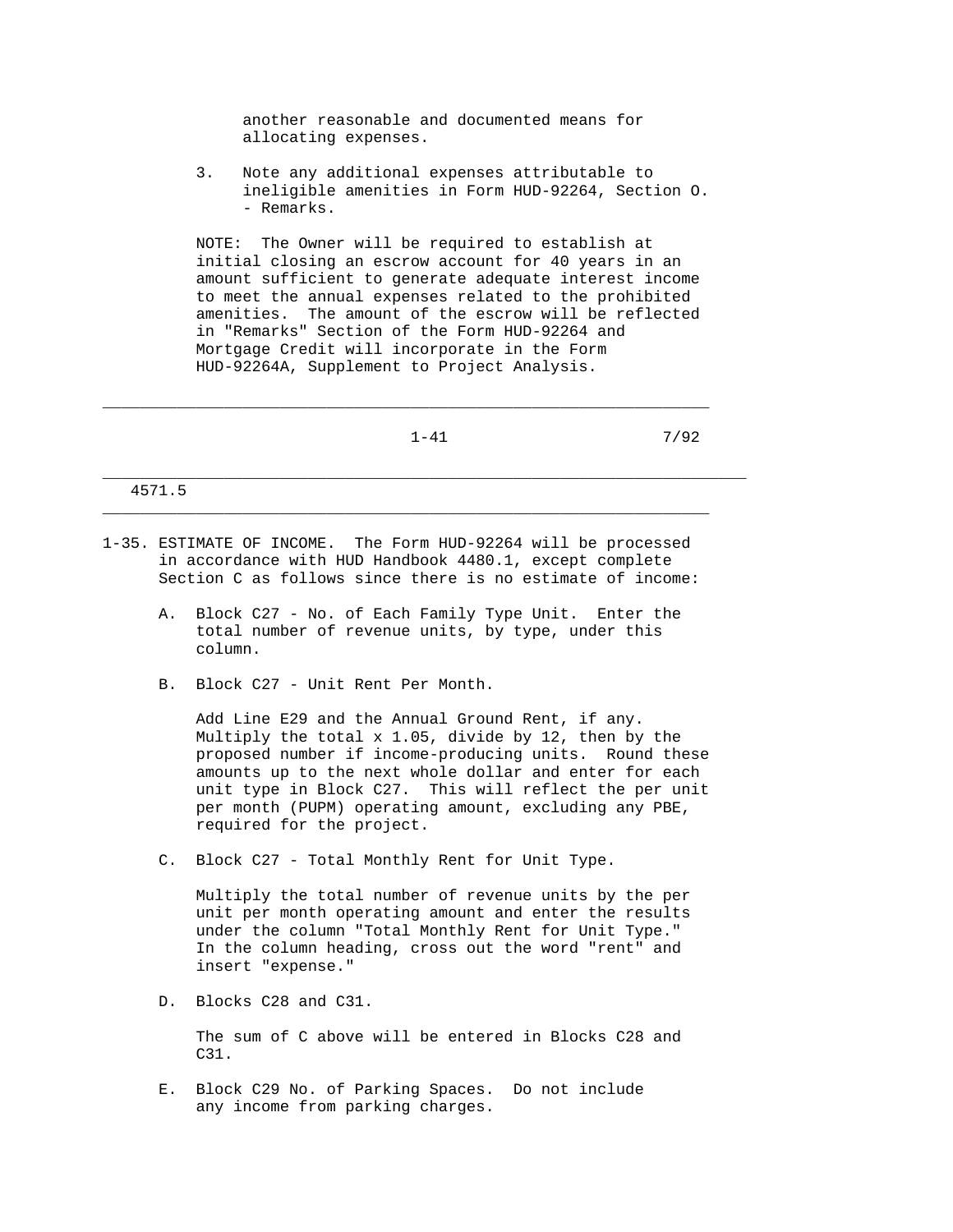- F. Block C30 Commercial. Leave this block blank since commercial spaces are not permitted.
- G. Block C32 Total Annual Rent.

 Block 31 will be multiplied by 12 to derive the annual expense estimate, with an allowance for vacancy and collection loss. The result will be entered in Block C32. The headings in Blocks C31 and C32 should be changed to read "expense" rather than "rent."

- H. Enter the PBE in Section O "Remarks" for each unit type.
- 1-36. INCOME COMPUTATIONS. Do not complete Section F. Income

 $\_$  ,  $\_$  ,  $\_$  ,  $\_$  ,  $\_$  ,  $\_$  ,  $\_$  ,  $\_$  ,  $\_$  ,  $\_$  ,  $\_$  ,  $\_$  ,  $\_$  ,  $\_$  ,  $\_$  ,  $\_$  ,  $\_$  ,  $\_$  ,  $\_$  ,  $\_$  ,  $\_$  ,  $\_$  ,  $\_$  ,  $\_$  ,  $\_$  ,  $\_$  ,  $\_$  ,  $\_$  ,  $\_$  ,  $\_$  ,  $\_$  ,  $\_$  ,  $\_$  ,  $\_$  ,  $\_$  ,  $\_$  ,  $\_$  ,

 $\_$  ,  $\_$  ,  $\_$  ,  $\_$  ,  $\_$  ,  $\_$  ,  $\_$  ,  $\_$  ,  $\_$  ,  $\_$  ,  $\_$  ,  $\_$  ,  $\_$  ,  $\_$  ,  $\_$  ,  $\_$  ,  $\_$  ,  $\_$  ,  $\_$  ,  $\_$  ,  $\_$  ,  $\_$  ,  $\_$  ,  $\_$  ,  $\_$  ,  $\_$  ,  $\_$  ,  $\_$  ,  $\_$  ,  $\_$  ,  $\_$  ,  $\_$  ,  $\_$  ,  $\_$  ,  $\_$  ,  $\_$  ,  $\_$  ,

7/92 1-42

\_\_\_\_\_\_\_\_\_\_\_\_\_\_\_\_\_\_\_\_\_\_\_\_\_\_\_\_\_\_\_\_\_\_\_\_\_\_\_\_\_\_\_\_\_\_\_\_\_\_\_\_\_\_\_\_\_\_\_\_\_\_\_\_\_\_\_\_\_

4571.5

 Computations of Form HUD-92264 since this function is not applicable.

- 1-37. MAXIMUM PERMISSIBLE RENTAL ANALYSIS. There will be no analysis made of maximum permissible rents. Leave Section H. - Maximum Permissible Rental Analysis of Form HUD-92264 blank.
- 1-38. ESTIMATE OF OPERATING DEFICIT. Generally, a project will not be feasible if more than a nominal operating deficit is projected.
- 1-39. INCOME APPROACH TO VALUE. There will be no income approach to value. Omit Section K. - Income Approach to Value of Form HUD-92264.
- 1-40. COMPARISON APPROACH TO VALUE. There will be no comparison approach to value. Omit Section L. - Comparison Approach to Value of Form HUD-92264.
- 1-41. CALCULATION OF BUDGETED CONSTRUCTION COST. A calculation of budgeted construction cost is not required. Leave Section N. - Calculation of Budgeted Construction Cost of Form HUD-92264 blank.
- 1-42. TENANT PAID UTILITY ALLOWANCES (PBE).
	- A. Estimating Allowances.
		- 1. Base on the utility expenses (except telephone) typically incurred by tenants of comparable living units for each unit type.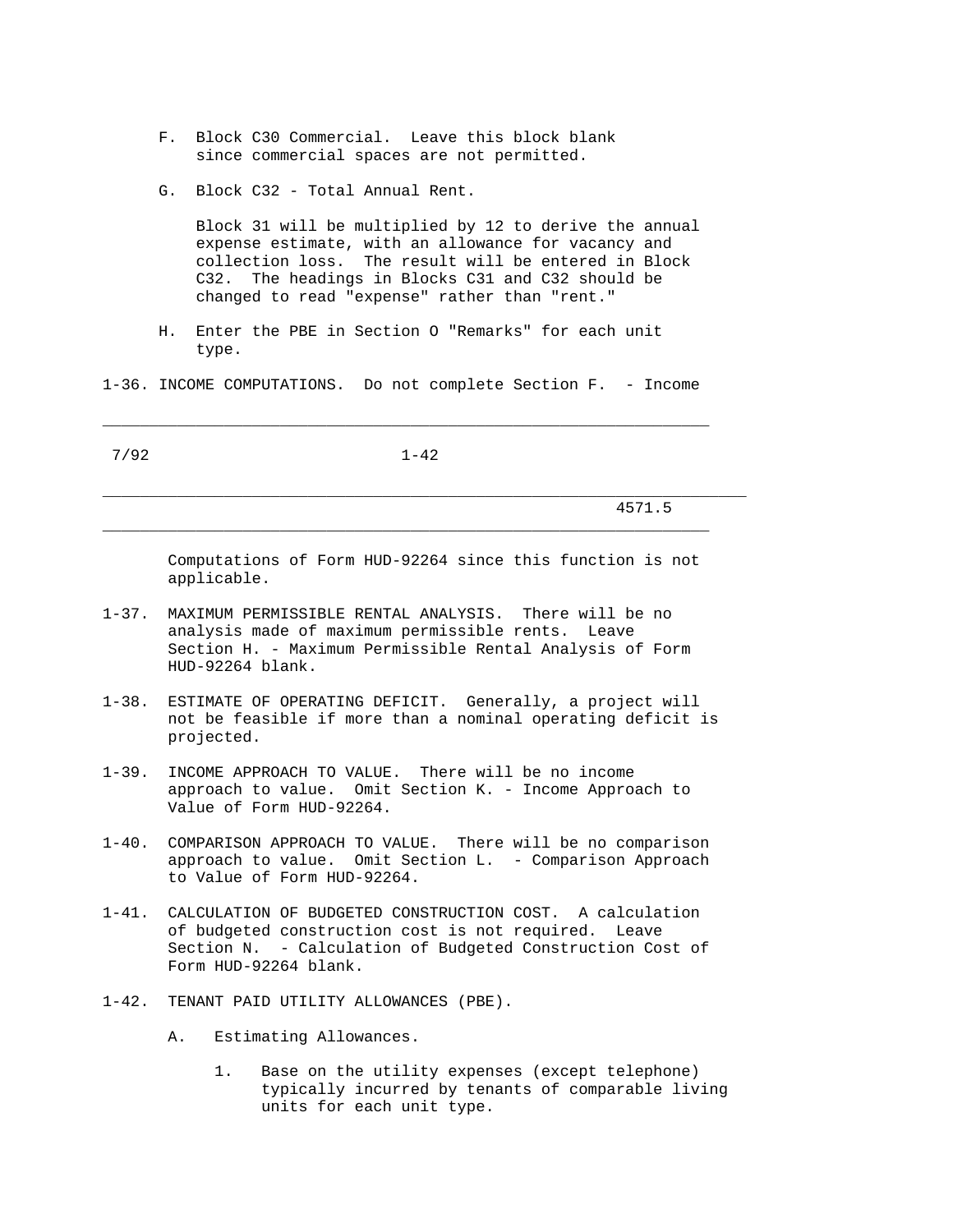2. Prepare a Schedule of Allowances patterned after Section I of Form HUD-92264-B, Cooperative or Condominium Housing Project Analysis.

 NOTE: The resulting monthly amount for each item reflects the monthly average of the expected annual expense for each unit type.

- B. Schedule of Allowances.
	- 1. Compare Schedule of Allowances with estimates contained in the application.
		- a. If differences are minor, accept Owner's estimates.

\_\_\_\_\_\_\_\_\_\_\_\_\_\_\_\_\_\_\_\_\_\_\_\_\_\_\_\_\_\_\_\_\_\_\_\_\_\_\_\_\_\_\_\_\_\_\_\_\_\_\_\_\_\_\_\_\_\_\_\_\_\_\_\_\_\_\_\_\_

 $\_$  ,  $\_$  ,  $\_$  ,  $\_$  ,  $\_$  ,  $\_$  ,  $\_$  ,  $\_$  ,  $\_$  ,  $\_$  ,  $\_$  ,  $\_$  ,  $\_$  ,  $\_$  ,  $\_$  ,  $\_$  ,  $\_$  ,  $\_$  ,  $\_$  ,  $\_$  ,  $\_$  ,  $\_$  ,  $\_$  ,  $\_$  ,  $\_$  ,  $\_$  ,  $\_$  ,  $\_$  ,  $\_$  ,  $\_$  ,  $\_$  ,  $\_$  ,  $\_$  ,  $\_$  ,  $\_$  ,  $\_$  ,  $\_$  ,

 $\_$  ,  $\_$  ,  $\_$  ,  $\_$  ,  $\_$  ,  $\_$  ,  $\_$  ,  $\_$  ,  $\_$  ,  $\_$  ,  $\_$  ,  $\_$  ,  $\_$  ,  $\_$  ,  $\_$  ,  $\_$  ,  $\_$  ,  $\_$  ,  $\_$  ,  $\_$  ,  $\_$  ,  $\_$  ,  $\_$  ,  $\_$  ,  $\_$  ,  $\_$  ,  $\_$  ,  $\_$  ,  $\_$  ,  $\_$  ,  $\_$  ,  $\_$  ,  $\_$  ,  $\_$  ,  $\_$  ,  $\_$  ,  $\_$  ,

 $1-43$   $7/92$ 

#### 4571.5

- b. If unacceptable, do not reject application. Condition Conditional Commitment on adoption of the HUD-approved Schedule of Allowances.
- 2. Route Schedule of Allowances and synopsis of any findings regarding the acceptability of Owner's estimates to the Office's Utility Specialist (or Housing Management Division maintenance Engineer) for review and comments.
	- a. Forward prior to completion of technical processing.
	- b. Attach a copy of any Housing Management comments to the Findings Memorandum prepared by the Valuation staff.
	- c. Enter the PBE (if any) for each unit type in Section O. - "Remarks" of Form HUD-92264.
- 1-43. VALUATION ANALYSIS: REHABILITATION PROJECTS. Follow the preceding instructions for proposed construction, except process using a replacement cost formula for rehabilitation projects and in accordance with the following.
	- A. Joint Inspection. The appraiser participates in the joint inspection.
	- B. Substantial Rehabilitation.
		- 1. A property requires substantial rehabilitation if the estimated cost of required repairs is 15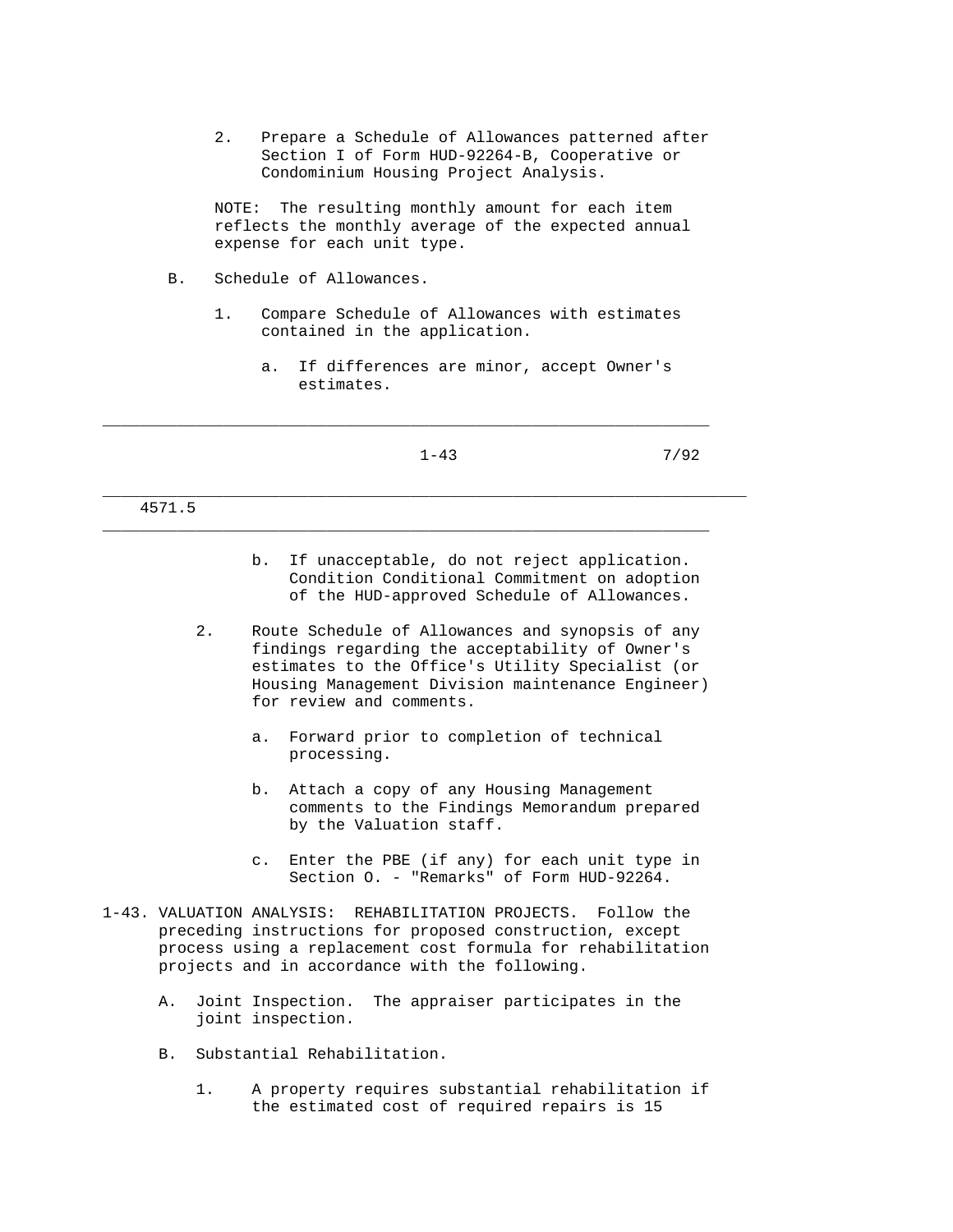percent or more of the final estimated value of project after repairs and has a useful life of 55 years.

- 2. References to total estimated development cost means the summation estimate, the sum of the "as-is" value and cost of rehabilitation including carrying charges.
- 3. If property is acquired from RTC, total development cost means the summation estimate, the sum of the "as-is" value or purchase price (whichever is lesser) and cost of rehabilitation including carrying charges.
- 4. Omit the findings of market value after rehabilitation.

 $\_$  ,  $\_$  ,  $\_$  ,  $\_$  ,  $\_$  ,  $\_$  ,  $\_$  ,  $\_$  ,  $\_$  ,  $\_$  ,  $\_$  ,  $\_$  ,  $\_$  ,  $\_$  ,  $\_$  ,  $\_$  ,  $\_$  ,  $\_$  ,  $\_$  ,  $\_$  ,  $\_$  ,  $\_$  ,  $\_$  ,  $\_$  ,  $\_$  ,  $\_$  ,  $\_$  ,  $\_$  ,  $\_$  ,  $\_$  ,  $\_$  ,  $\_$  ,  $\_$  ,  $\_$  ,  $\_$  ,  $\_$  ,  $\_$  ,

\_\_\_\_\_\_\_\_\_\_\_\_\_\_\_\_\_\_\_\_\_\_\_\_\_\_\_\_\_\_\_\_\_\_\_\_\_\_\_\_\_\_\_\_\_\_\_\_\_\_\_\_\_\_\_\_\_\_\_\_\_\_\_\_\_

7/92 1-44

\_\_\_\_\_\_\_\_\_\_\_\_\_\_\_\_\_\_\_\_\_\_\_\_\_\_\_\_\_\_\_\_\_\_\_\_\_\_\_\_\_\_\_\_\_\_\_\_\_\_\_\_\_\_\_\_\_\_\_\_\_\_\_\_\_\_\_\_\_

4571.5

- 5. Determine the "Total Housing Expense" (sum of the PUPM expense and any utility allowance) in accordance with Paragraphs 1-35 and 1-42 of this Chapter.
- C. Acquisitions Without Rehabilitation. (RTC Properties only).
	- 1. Estimate "as-is" market value of property in accordance with outstanding valuation instructions.
	- 2. Allow in processing the lesser of the "as-is" market value of property or purchase price.
	- 3. Estimated Replacement Cost of Project. Complete Form HUD-92264 as follows:
		- a. Show zero ("0") rehabilitation cost in Line G50, Total for All Improvements.
		- b. There will be no rehabilitation period.
		- c. Do not include any taxes and insurance during rehabilitation.
		- d. There will be no cost for contingency reserve (Line G71).
		- e. There will be no allowances for supplemental management fund (Line G70).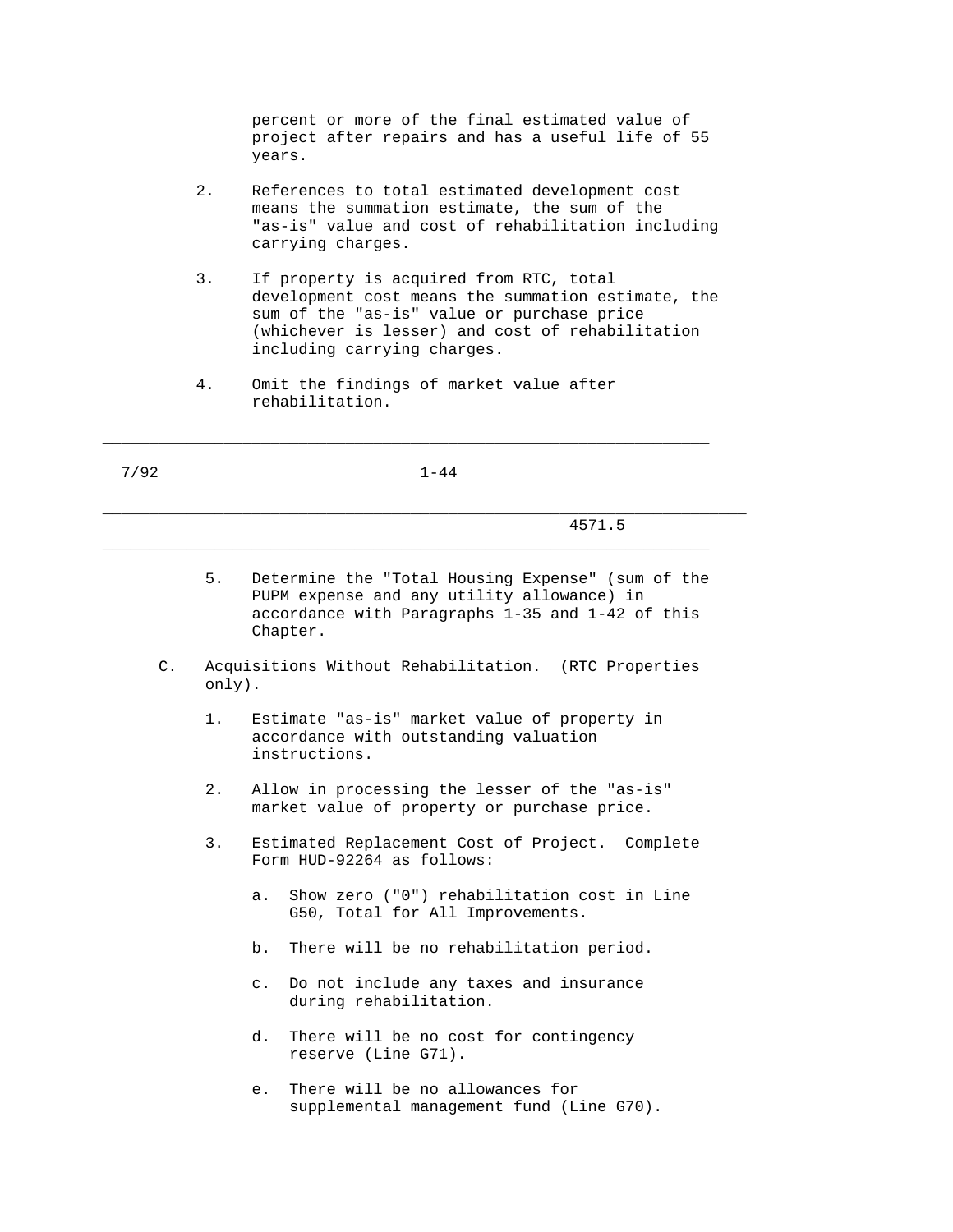|  |  | Enter appropriate amounts in: |  |  |
|--|--|-------------------------------|--|--|
|--|--|-------------------------------|--|--|

- (1) Line G60, Project Contingency (2%)
- (2) Line G62, Title and Recording
- (3) Line G63, Total Carrying charges
- (4) Line G64, Legal
- (5) Line G65, Organization
- (6) Line G66, Cost Certification Audit **Free** *Fee* 
	- (7) Line G67, Total Legal, Organization
- $1-45$  7/92

4571.5

and Audit Fees

\_\_\_\_\_\_\_\_\_\_\_\_\_\_\_\_\_\_\_\_\_\_\_\_\_\_\_\_\_\_\_\_\_\_\_\_\_\_\_\_\_\_\_\_\_\_\_\_\_\_\_\_\_\_\_\_\_\_\_\_\_\_\_\_\_

 $\_$  ,  $\_$  ,  $\_$  ,  $\_$  ,  $\_$  ,  $\_$  ,  $\_$  ,  $\_$  ,  $\_$  ,  $\_$  ,  $\_$  ,  $\_$  ,  $\_$  ,  $\_$  ,  $\_$  ,  $\_$  ,  $\_$  ,  $\_$  ,  $\_$  ,  $\_$  ,  $\_$  ,  $\_$  ,  $\_$  ,  $\_$  ,  $\_$  ,  $\_$  ,  $\_$  ,  $\_$  ,  $\_$  ,  $\_$  ,  $\_$  ,  $\_$  ,  $\_$  ,  $\_$  ,  $\_$  ,  $\_$  ,  $\_$  ,

- (8) Line G69, Consultant Fee
- (9) Line G72, Total Estimated Development Cost (Exclusive of "As-Is" Value)
- (10) Line G73, The lesser of the "as-is" Market Value of Property or purchase price
- (11) Line G74, Total Estimated Replacement Cost of Project
- 3. Closing. Projects involving no rehabilitation shall have only one closing. Supplemental instructions will be provided for such projects.

| $1 - 46$ |  |
|----------|--|
|          |  |

\_\_\_\_\_\_\_\_\_\_\_\_\_\_\_\_\_\_\_\_\_\_\_\_\_\_\_\_\_\_\_\_\_\_\_\_\_\_\_\_\_\_\_\_\_\_\_\_\_\_\_\_\_\_\_\_\_\_\_\_\_\_\_\_\_\_\_\_\_ 4571.5

Section 5. Mortgage Credit Analysis

 $\_$  ,  $\_$  ,  $\_$  ,  $\_$  ,  $\_$  ,  $\_$  ,  $\_$  ,  $\_$  ,  $\_$  ,  $\_$  ,  $\_$  ,  $\_$  ,  $\_$  ,  $\_$  ,  $\_$  ,  $\_$  ,  $\_$  ,  $\_$  ,  $\_$  ,  $\_$  ,  $\_$  ,  $\_$  ,  $\_$  ,  $\_$  ,  $\_$  ,  $\_$  ,  $\_$  ,  $\_$  ,  $\_$  ,  $\_$  ,  $\_$  ,  $\_$  ,  $\_$  ,  $\_$  ,  $\_$  ,  $\_$  ,  $\_$  ,

\_\_\_\_\_\_\_\_\_\_\_\_\_\_\_\_\_\_\_\_\_\_\_\_\_\_\_\_\_\_\_\_\_\_\_\_\_\_\_\_\_\_\_\_\_\_\_\_\_\_\_\_\_\_\_\_\_\_\_\_\_\_\_\_\_

1-44. GENERAL. Follow the instructions in HUD Handbook 4470.1 REV, Mortgage Credit Analysis for Project Mortgage Insurance, except as modified herein to: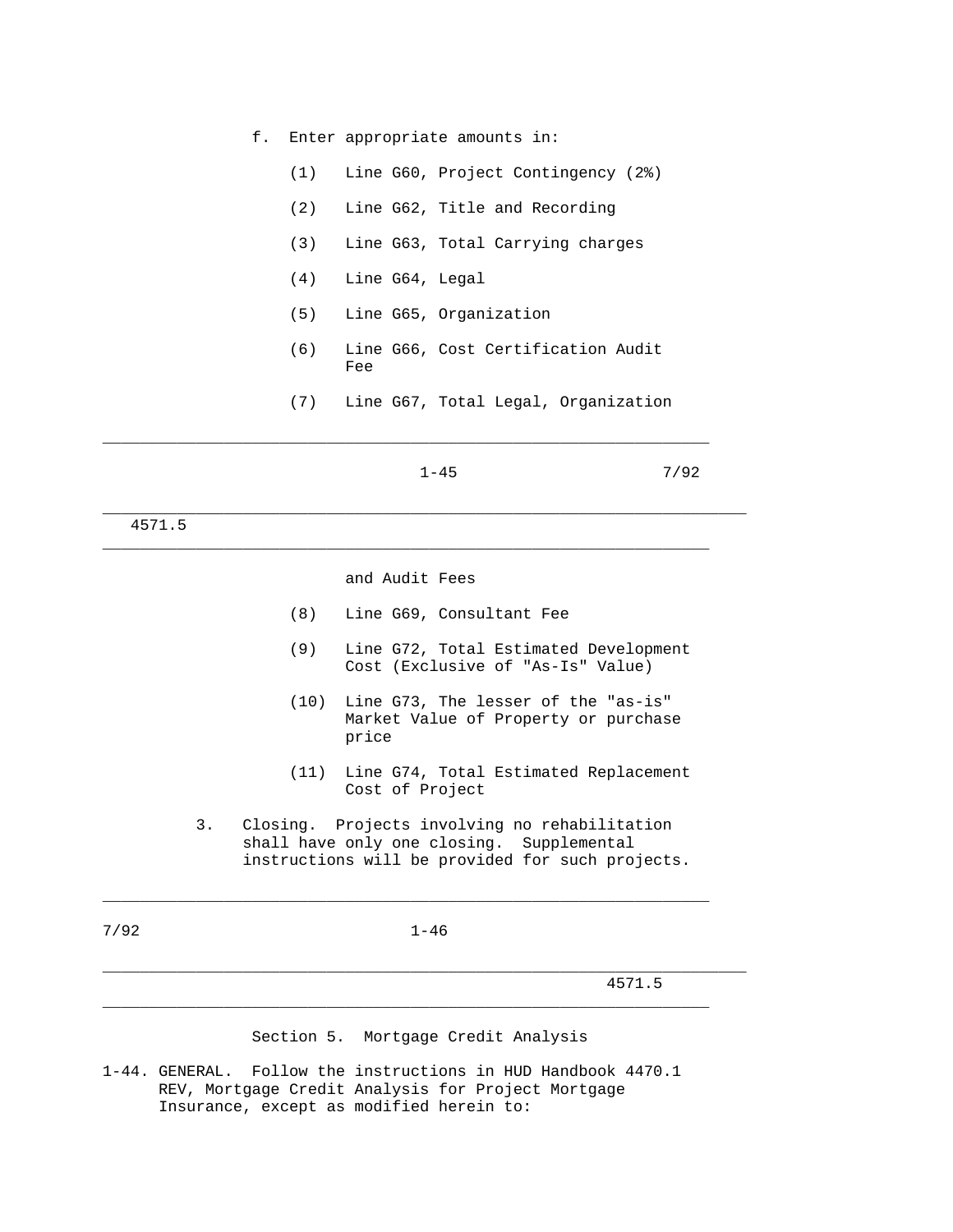- A. Determine maximum capital advance amount, total requirements for settlement and source of funds to meet cash requirements.
- B. Determine the acceptability of the general contractor, if identified at this stage.
- C. Complete the credit investigation.
- D. Update the financial statement analysis.
- 1-45. ANALYSIS OF THE GENERAL CONTRACTOR. Perform a risk analysis and review of the general contractor in accordance with Chapter 2 of HUD Handbook 4470.1.
- 1-46. ANALYSIS OF SPONSOR AND OWNER.
	- A. Note that the Owner corporation will be a newly-formed organization that will be financially dependent on the Sponsoring organization.
	- B. In analyzing the owner's capability, include an evaluation of the capability of the sponsoring organization.
- 1-47. DETERMINATION OF MAXIMUM CAPITAL ADVANCE. A determination of the maximum capital advance shall be made by completing Section I of Form HUD-92264-A, Supplement to Project Analysis, in accordance with the following instructions.
	- A. Section I Determination of Maximum Insurable Mortgage. Change title to "Determination of Maximum Capital Advance."
	- B. Criterion 1. Mortgage or Loan Amount Requested in Application.
		- 1. Change heading to read "Fund Reservation Amount".
		- 2. Enter the fund reservation amount.

 $\_$  ,  $\_$  ,  $\_$  ,  $\_$  ,  $\_$  ,  $\_$  ,  $\_$  ,  $\_$  ,  $\_$  ,  $\_$  ,  $\_$  ,  $\_$  ,  $\_$  ,  $\_$  ,  $\_$  ,  $\_$  ,  $\_$  ,  $\_$  ,  $\_$  ,  $\_$  ,  $\_$  ,  $\_$  ,  $\_$  ,  $\_$  ,  $\_$  ,  $\_$  ,  $\_$  ,  $\_$  ,  $\_$  ,  $\_$  ,  $\_$  ,  $\_$  ,  $\_$  ,  $\_$  ,  $\_$  ,  $\_$  ,  $\_$  ,

 $1-47$  7/92

## 4571.5

C. Criterion 2. - Statutory Dollar Limit. Not applicable.

\_\_\_\_\_\_\_\_\_\_\_\_\_\_\_\_\_\_\_\_\_\_\_\_\_\_\_\_\_\_\_\_\_\_\_\_\_\_\_\_\_\_\_\_\_\_\_\_\_\_\_\_\_\_\_\_\_\_\_\_\_\_\_\_\_\_\_\_\_

 D. Criterion 3. - Amount Based on Value or Replacement Cost.

\_\_\_\_\_\_\_\_\_\_\_\_\_\_\_\_\_\_\_\_\_\_\_\_\_\_\_\_\_\_\_\_\_\_\_\_\_\_\_\_\_\_\_\_\_\_\_\_\_\_\_\_\_\_\_\_\_\_\_\_\_\_\_\_\_

 1. Line a. Enter the replacement cost from Section G. of Form HUD-92264 and multiply by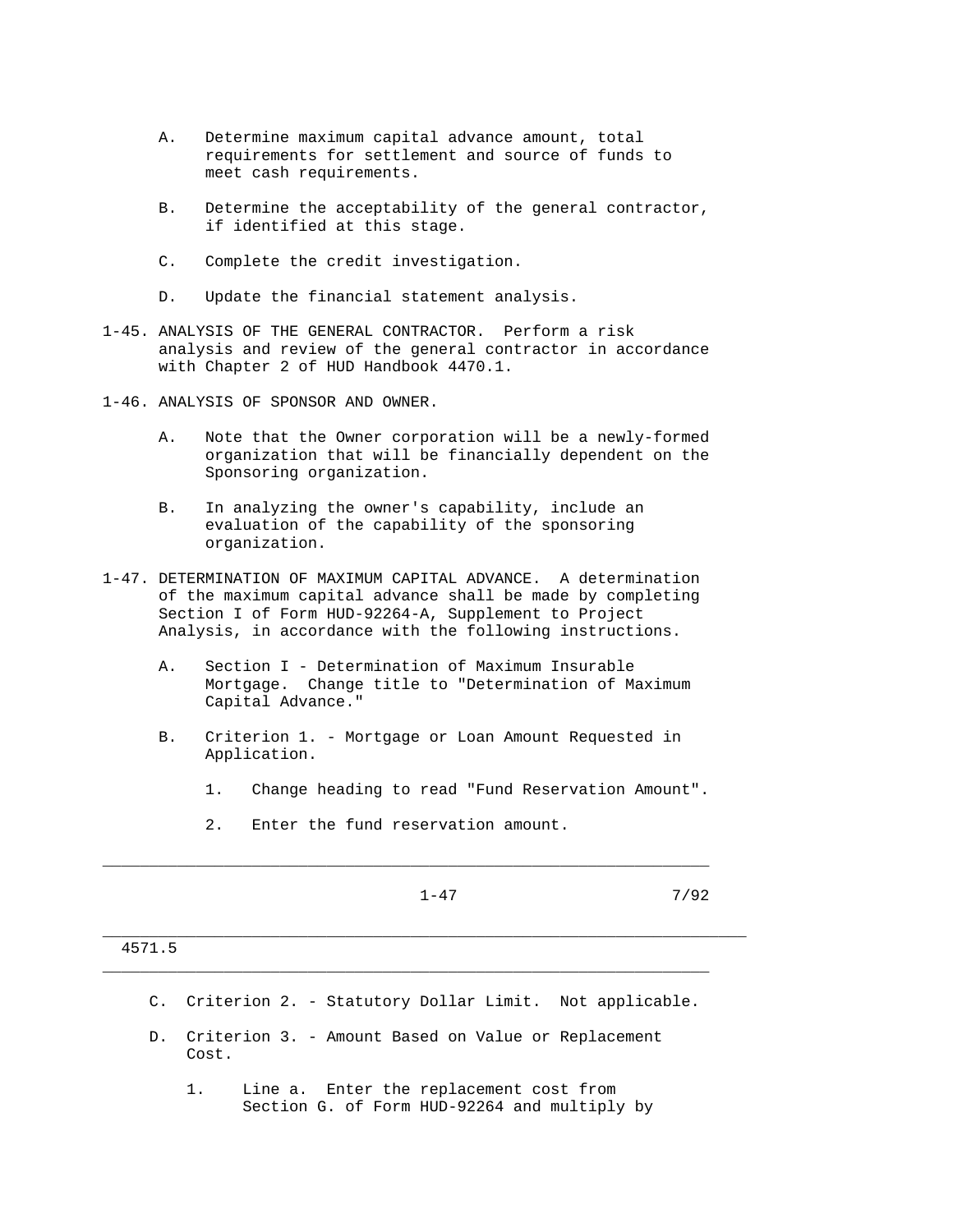100 percent.

- 2. Lines b and c. Make reductions for:
	- a. Grants/loans for replacement cost items.
	- b. Excess unusual land improvements.
	- c. Cost associated with ineligible amenities.
	- d. Value of leased fee.
	- e. Unpaid balance of any special assessment.
- 3. Lines d and e. Self-explanatory.
- E. Criterion 4. Amount Based on Limitations Per Family Unit. (See Section 889.245 of the Regulations and Paragraph 1-6 of Handbook 4571.3.)
	- 1. Line a.
		- a. First Set of Blank Columns: Enter the total number of units, including nonrevenue units, for each bedroom type.
		- b. Second Set of Blank Columns: Multiply the applicable per unit dollar limitation by the high cost percentage for the area in which the project will be located and enter the product in these columns.
		- c. Column 1.: Multiply the entry in Subparagraph 1.a above by the entry in Subparagraph 1.b above and record the product in the space provided under Column 1.
	- 2. Line b.
		- a. First Blank Space: Enter the product of multiplying the "Total Estimated Development Cost", Section G., Line 72 of Form HUD-92264,

7/92 1-48

\_\_\_\_\_\_\_\_\_\_\_\_\_\_\_\_\_\_\_\_\_\_\_\_\_\_\_\_\_\_\_\_\_\_\_\_\_\_\_\_\_\_\_\_\_\_\_\_\_\_\_\_\_\_\_\_\_\_\_\_\_\_\_\_\_\_\_\_\_

\_\_\_\_\_\_\_\_\_\_\_\_\_\_\_\_\_\_\_\_\_\_\_\_\_\_\_\_\_\_\_\_\_\_\_\_\_\_\_\_\_\_\_\_\_\_\_\_\_\_\_\_\_\_\_\_\_\_\_\_\_\_\_\_\_

\_\_\_\_\_\_\_\_\_\_\_\_\_\_\_\_\_\_\_\_\_\_\_\_\_\_\_\_\_\_\_\_\_\_\_\_\_\_\_\_\_\_\_\_\_\_\_\_\_\_\_\_\_\_\_\_\_\_\_\_\_\_\_\_\_

4571.5

 by the cost not attributable percentage indicated in Section M. of Form HUD-92264.

b. Second Blank Space: Enter 100 percent.

c. Column 1.: Multiply the entry in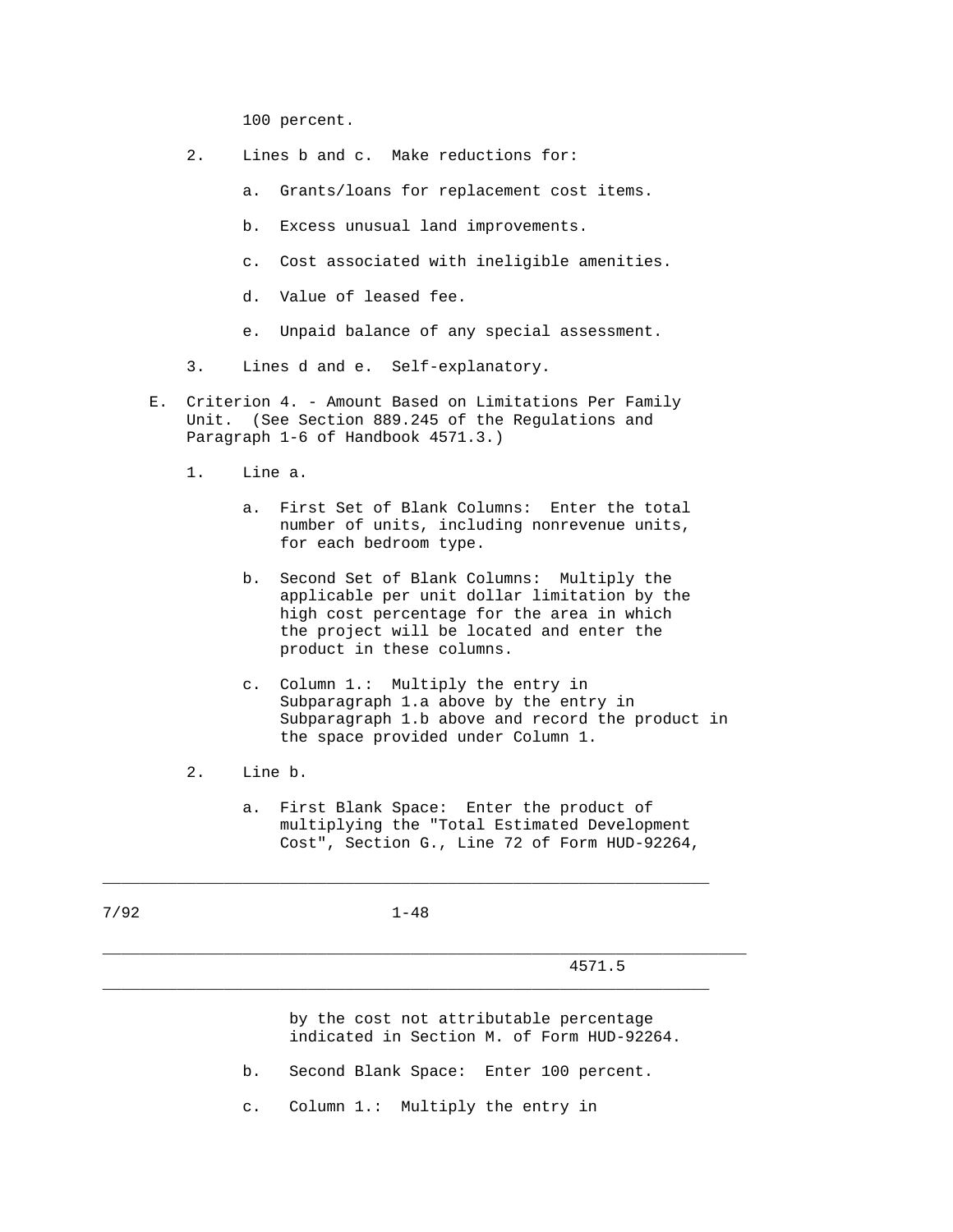Subparagraph 2.a above by the entry in Subparagraph 2.b above and enter the product in Column 1.

- 3. Line c. Self-explanatory.
- 4. Line d. Not applicable.
- 5. Line e. Enter sum of value of leased fee and unpaid balance of special assessments, if any.
- 6. Line f. Self-explanatory.
- F. Criterion 5. Amount Based on Debt Service Ratio. Not applicable to Section 202 projects.
- G. Criterion 6. Amount Based on Estimated Cost of Rehabilitation Plus.
	- 1. Applicable to projects involving substantial rehabilitation.
	- 2. Treat any property purchased within the last 2 years as property to be acquired.
	- 3. When there is an identity of interest between the seller of the property and the owner, treat as property owned and use existing debt of seller of the property in computation.
	- 4. Property Owned.
		- a. Line a. Enter "Total for All Improvements" reflected in Section G. of Form HUD-92264.
		- b. Line b. Enter offsite costs reflected in Section M. of Form HUD-92264.
		- c. Line c. Enter "Total Carrying charges and Financing" and Contingency Reserve from Section G. of Form HUD-92264.

\_\_\_\_\_\_\_\_\_\_\_\_\_\_\_\_\_\_\_\_\_\_\_\_\_\_\_\_\_\_\_\_\_\_\_\_\_\_\_\_\_\_\_\_\_\_\_\_\_\_\_\_\_\_\_\_\_\_\_\_\_\_\_\_\_\_\_\_\_

 $\_$  ,  $\_$  ,  $\_$  ,  $\_$  ,  $\_$  ,  $\_$  ,  $\_$  ,  $\_$  ,  $\_$  ,  $\_$  ,  $\_$  ,  $\_$  ,  $\_$  ,  $\_$  ,  $\_$  ,  $\_$  ,  $\_$  ,  $\_$  ,  $\_$  ,  $\_$  ,  $\_$  ,  $\_$  ,  $\_$  ,  $\_$  ,  $\_$  ,  $\_$  ,  $\_$  ,  $\_$  ,  $\_$  ,  $\_$  ,  $\_$  ,  $\_$  ,  $\_$  ,  $\_$  ,  $\_$  ,  $\_$  ,  $\_$  ,

\_\_\_\_\_\_\_\_\_\_\_\_\_\_\_\_\_\_\_\_\_\_\_\_\_\_\_\_\_\_\_\_\_\_\_\_\_\_\_\_\_\_\_\_\_\_\_\_\_\_\_\_\_\_\_\_\_\_\_\_\_\_\_\_\_

 $1-49$  7/92

## 4571.5

- d. Line d. Enter "Total Legal, Organizational and Audit Fees", Relocation Costs and Consultant Fee from Section G. of Form HUD-92264.
- e. Line e. Self-explanatory.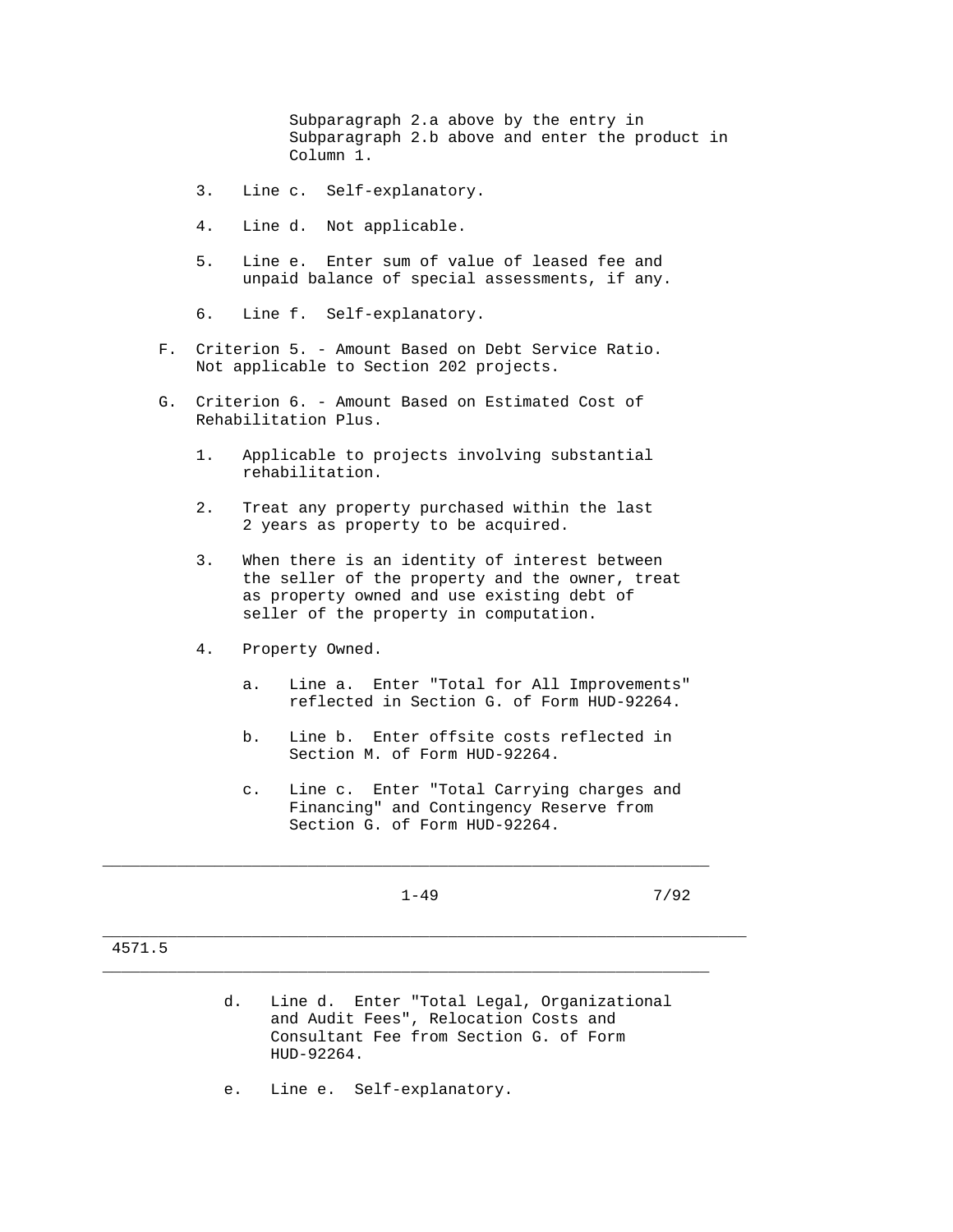- f. Line f.
	- (1) First Blank Space: Enter the "As Is" Value from Section J. of Form HUD-92264. If leasehold, reduce this amount by the value of the leased fee.
	- (2) Second Blank Space: Enter 100 percent.
	- (3) Column 1.: Multiply Subparagraph f(1) above by Subparagraph f(2) above and record product in Column 1.
- g. Line g. Delete "or Purchase Price of Property (To be Acquired)". Enter the amount of verified mortgage indebtedness.
- h. Line h. Self-explanatory.
- i. Line i.
	- (1) In the first blank space, enter 100 percent.
	- (2) Multiply the result of Line h. by 100 percent and enter product in Column 3.
	- (3) Reduce the abovemount by the amount of any grants/loans for replacement cost items and the cost of any ineligible amenities.
- 5. Property to be Acquired.
	- a. Lines a through f. Complete by following instructions in subparagraph 4. above for "Property Owned".
	- b. Line g. Delete "Existing Mortgage Indebtedness (Property Owned) or". Enter in Column 1 the purchase price shown in the purchase or option agreement.

7/92 1-50

\_\_\_\_\_\_\_\_\_\_\_\_\_\_\_\_\_\_\_\_\_\_\_\_\_\_\_\_\_\_\_\_\_\_\_\_\_\_\_\_\_\_\_\_\_\_\_\_\_\_\_\_\_\_\_\_\_\_\_\_\_\_\_\_\_\_\_\_\_

\_\_\_\_\_\_\_\_\_\_\_\_\_\_\_\_\_\_\_\_\_\_\_\_\_\_\_\_\_\_\_\_\_\_\_\_\_\_\_\_\_\_\_\_\_\_\_\_\_\_\_\_\_\_\_\_\_\_\_\_\_\_\_\_\_

\_\_\_\_\_\_\_\_\_\_\_\_\_\_\_\_\_\_\_\_\_\_\_\_\_\_\_\_\_\_\_\_\_\_\_\_\_\_\_\_\_\_\_\_\_\_\_\_\_\_\_\_\_\_\_\_\_\_\_\_\_\_\_\_\_

4571.5

 c. Lines h and i. Follow instructions in Subparagraph 4. above for "Property Owned".

1-48. MAXIMUM CAPITAL ADVANCE. After completing Section I. of Form HUD-92264-A in accordance with the instructions in Paragraph 1-47 above, make a comparison of Criterion 1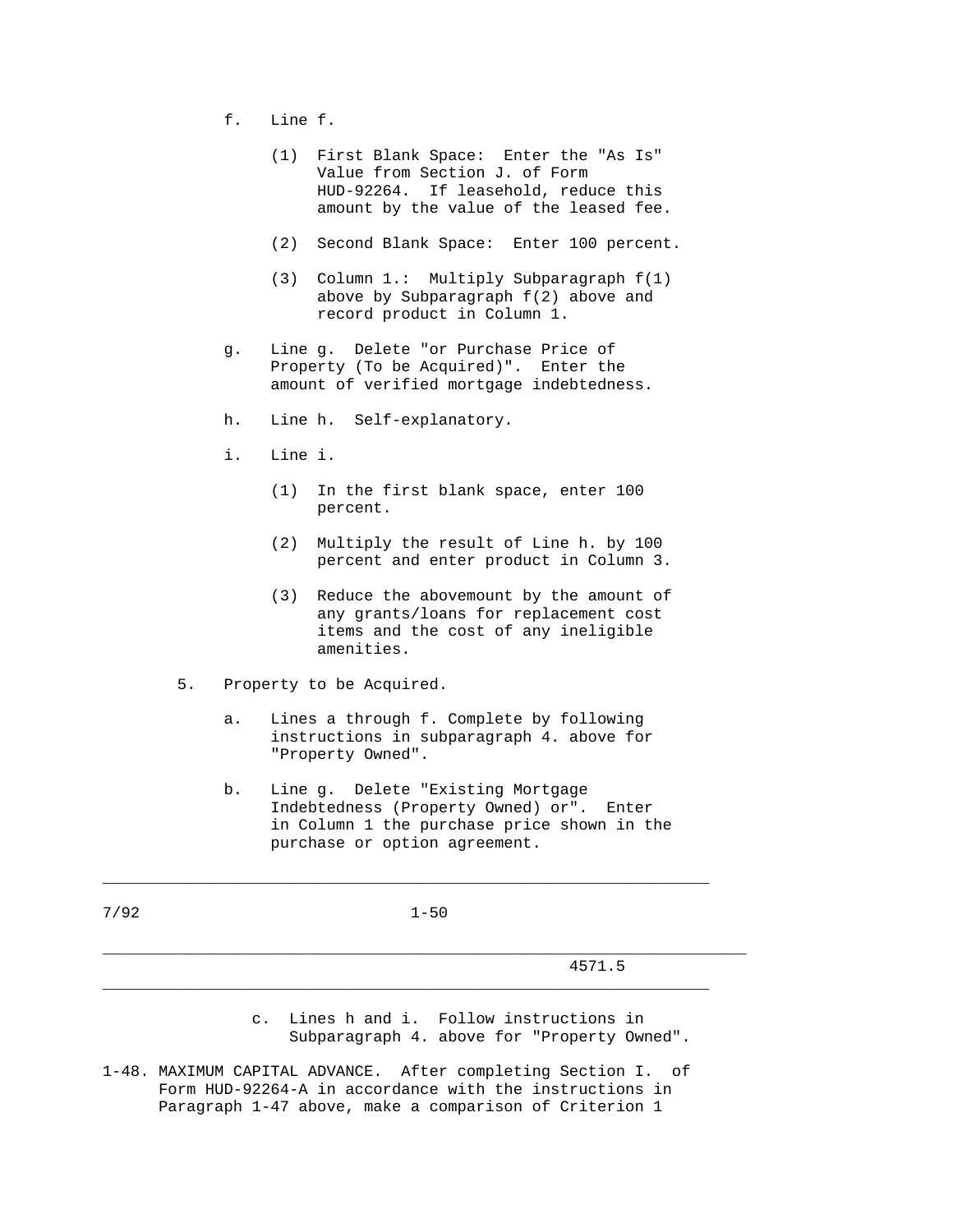- Fund Reservation Amount, Criterion 3 - Amount Based on Value or Replacement Cost, Criterion 4 - Amount Based on Limitations Per Family Unit and Criterion 6 - Amount Based on Estimated Cost of Rehabilitation Plus (for projects involving rehabilitation).

- A. If Criterion 1 exceeds the other mortgage criteria, the amount established by Criterion 1 shall be considered the maximum capital advance.
- B. In NO case shall the amount of the capital advance ever exceed Criterion 4, unless Headquarters has authorized a High Cost Percentage exceeding the existing High Cost Percentage for the geographic area.
- C. New Construction.
	- 1. If Criterion 3 exceeds Criterion 1, but is less than Criterion 4, Criterion 3 will be the maximum capital advance.
		- a. Increase the fund reservation to equal the amount in criterion 3.
		- b. Requests for capital advance increases should be submitted to the Regional Office in accordance with Paragraph 1-72 of this Handbook.
	- 2. If Criterion 3 exceeds Criterion 4, Criterion 4 will be the maximum capital advance amount.
		- a. Increase the fund reservation to equal the amount in Criterion 4.
		- b. Submit request for capital advance increase to Regional Office as indicated in Subparagraph 1.b above.
- D. Rehabilitation.
	- 1. Criterion 6 should never exceed Criterion 3.

|        | $1 - 51$                                                                                          | 7/92 |
|--------|---------------------------------------------------------------------------------------------------|------|
| 4571.5 |                                                                                                   |      |
| 2.     | If Criterion 6 exceeds Criterion 1, but is less<br>than Criteria 3 and 4, Criterion 6 will be the |      |

maximum capital advance.

 a. Increase the fund reservation to equal the amount in criterion 6.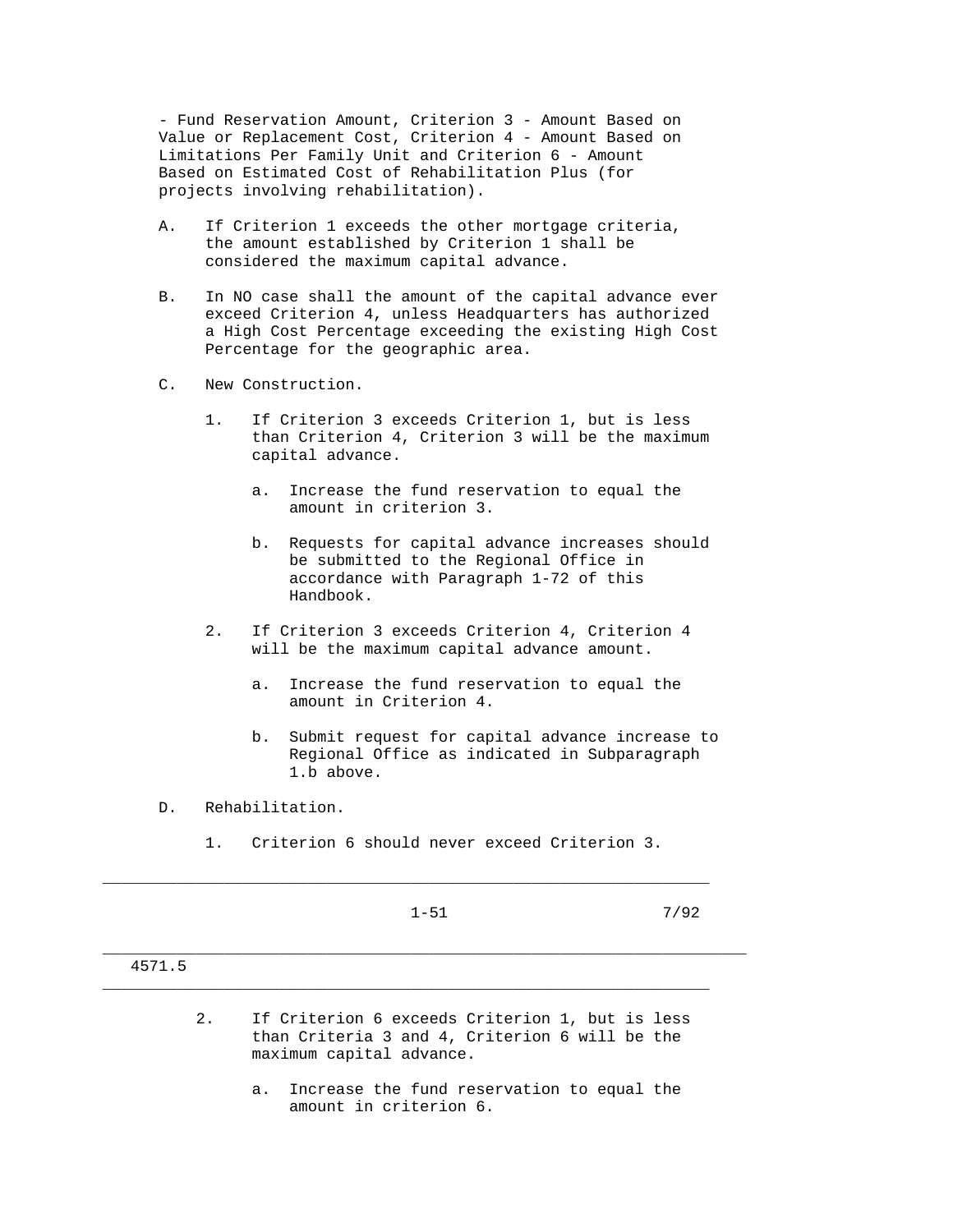- b. Submit request for capital advance increase to Regional Office as indicated in Subparagraph 1.b above.
- 3. If Criterion 6 exceeds Criterion 4, Criterion 4 will be the maximum capital advance amount.
	- a. Increase the fund reservation to equal the amount in Criterion 4.
	- b. Submit request for capital advance increase to Regional office as indicated in Subparagraph 1.b above.

1-49. OWNER'S COST SAVINGS.

- A. When the maximum capital advance amount is based on the criteria set forth in Subparagraphs 1-48C and D above and results in an increase in the fund reservation amount, the owner forfeits the ability to share in any cost savings.
- B. When the maximum capital advance amount is based on the original fund reservation amount:
	- 1. The Owner will be entitled to share in 50 percent (or 75 percent if the project includes certain energy saving features) of the difference between the reservation amount and the certified costs recognized by HUD.

 NOTE: The calculation of any cost savings will be done at cost certification (see Paragraph 5-4 of this Handbook).

- 2. The difference between the reservation amount and the replacement cost will be restricted and placed in a separate column on Form HUD-92451, Financial Record of Mortgage Loan Transaction.
- C. The shared cost savings may not be applied to offset cost associated with the inclusion of ineligible

\_\_\_\_\_\_\_\_\_\_\_\_\_\_\_\_\_\_\_\_\_\_\_\_\_\_\_\_\_\_\_\_\_\_\_\_\_\_\_\_\_\_\_\_\_\_\_\_\_\_\_\_\_\_\_\_\_\_\_\_\_\_\_\_\_\_\_\_\_

\_\_\_\_\_\_\_\_\_\_\_\_\_\_\_\_\_\_\_\_\_\_\_\_\_\_\_\_\_\_\_\_\_\_\_\_\_\_\_\_\_\_\_\_\_\_\_\_\_\_\_\_\_\_\_\_\_\_\_\_\_\_\_\_\_

 $\_$  ,  $\_$  ,  $\_$  ,  $\_$  ,  $\_$  ,  $\_$  ,  $\_$  ,  $\_$  ,  $\_$  ,  $\_$  ,  $\_$  ,  $\_$  ,  $\_$  ,  $\_$  ,  $\_$  ,  $\_$  ,  $\_$  ,  $\_$  ,  $\_$  ,  $\_$  ,  $\_$  ,  $\_$  ,  $\_$  ,  $\_$  ,  $\_$  ,  $\_$  ,  $\_$  ,  $\_$  ,  $\_$  ,  $\_$  ,  $\_$  ,  $\_$  ,  $\_$  ,  $\_$  ,  $\_$  ,  $\_$  ,  $\_$  ,

### 4571.5

 amenities for which the Owner is required to pay for with its own funds. For example, if an owner wishes to include an ineligible amenity, i.e., individual balconies, it may do so, but the cost associated with the amenity must be funded by the Owner at initial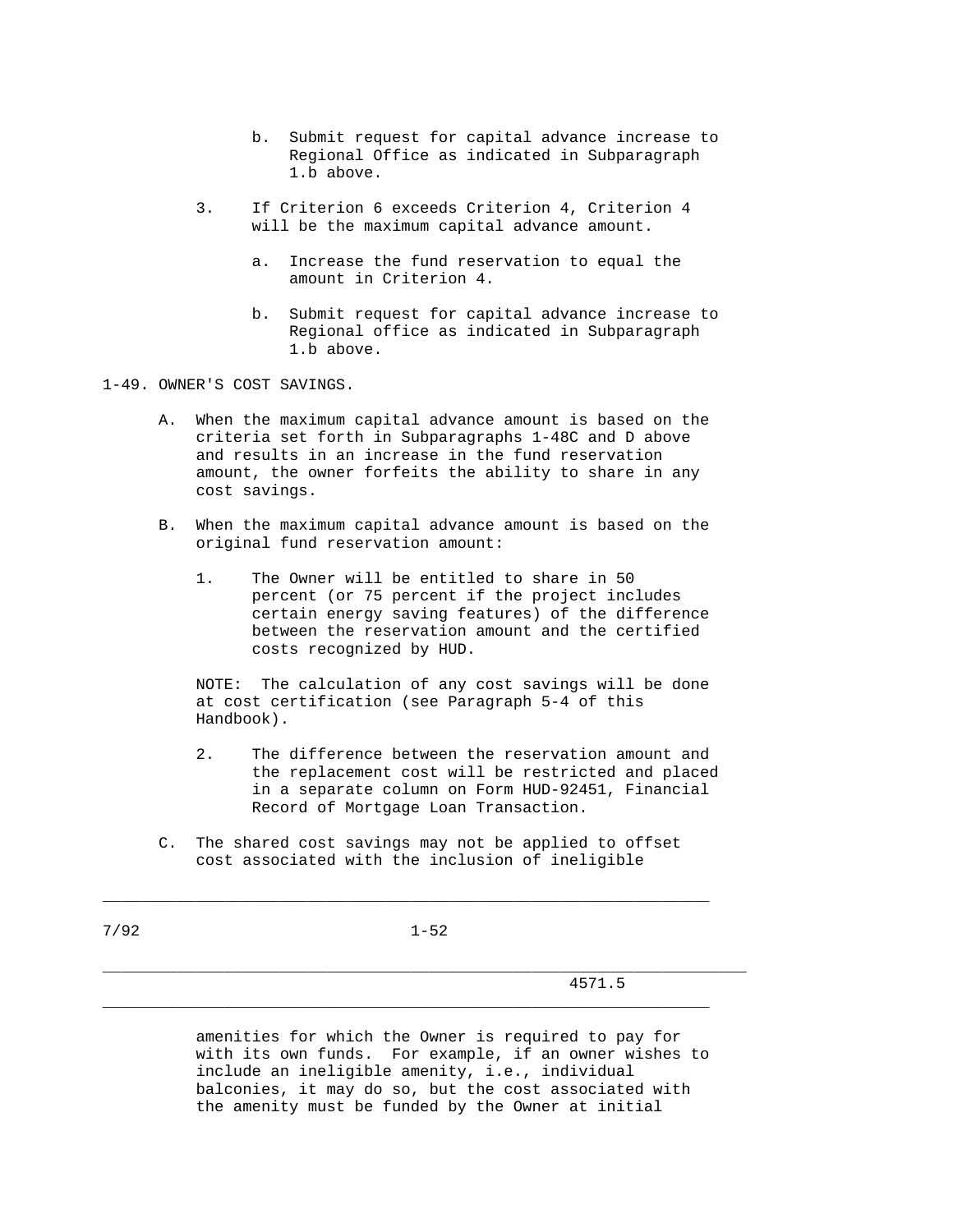closing.

- D. In Section IV Recommendations, Requirements and Remarks of Form HUD-92264-A, identify the difference between the fund reservation amount and the lesser of Criterion 3, 4 or 6 (rehabilitation only) and include a statement that the firm commitment must indicate that the shared cost savings will be restricted until final closing.
- 1-50. DETERMINATION OF THE FINANCIAL REQUIREMENTS TO COMPLETE THE PROJECT. The development of the financial requirements to complete the project is essential to the evaluation of the Owner's financial capacity to provide the required funds, This analysis involves the following determination:
	- A. Front-End Money Requirements.
		- 1. Determine the net amount of cash required over and above the available capital advance proceeds to construct project by deducting the available capital advance amount from the HUD replacement cost formula amount, or in the case of rehabilitation projects, from the total cost of rehabilitation.
		- 2. Include the cost of any prohibited amenities for which the Owner must pay with its own funds.
	- B. Minimum Capital Investment. Determine the amount of the minimum capital investment which is defined to be one-half of one percent of the capital advance amount or \$25,000, whichever is less.
	- C. Capital Expenditures.
		- 1. The owner shall:
			- a. Determine the amount of capital needed to defray the cost of placing the project into immediate operation, such as costs for:

\_\_\_\_\_\_\_\_\_\_\_\_\_\_\_\_\_\_\_\_\_\_\_\_\_\_\_\_\_\_\_\_\_\_\_\_\_\_\_\_\_\_\_\_\_\_\_\_\_\_\_\_\_\_\_\_\_\_\_\_\_\_\_\_\_  $1-53$  7/92 \_\_\_\_\_\_\_\_\_\_\_\_\_\_\_\_\_\_\_\_\_\_\_\_\_\_\_\_\_\_\_\_\_\_\_\_\_\_\_\_\_\_\_\_\_\_\_\_\_\_\_\_\_\_\_\_\_\_\_\_\_\_\_\_\_\_\_\_\_ 4571.5 \_\_\_\_\_\_\_\_\_\_\_\_\_\_\_\_\_\_\_\_\_\_\_\_\_\_\_\_\_\_\_\_\_\_\_\_\_\_\_\_\_\_\_\_\_\_\_\_\_\_\_\_\_\_\_\_\_\_\_\_\_\_\_\_\_ (1) furniture (2) supplies

(3) equipment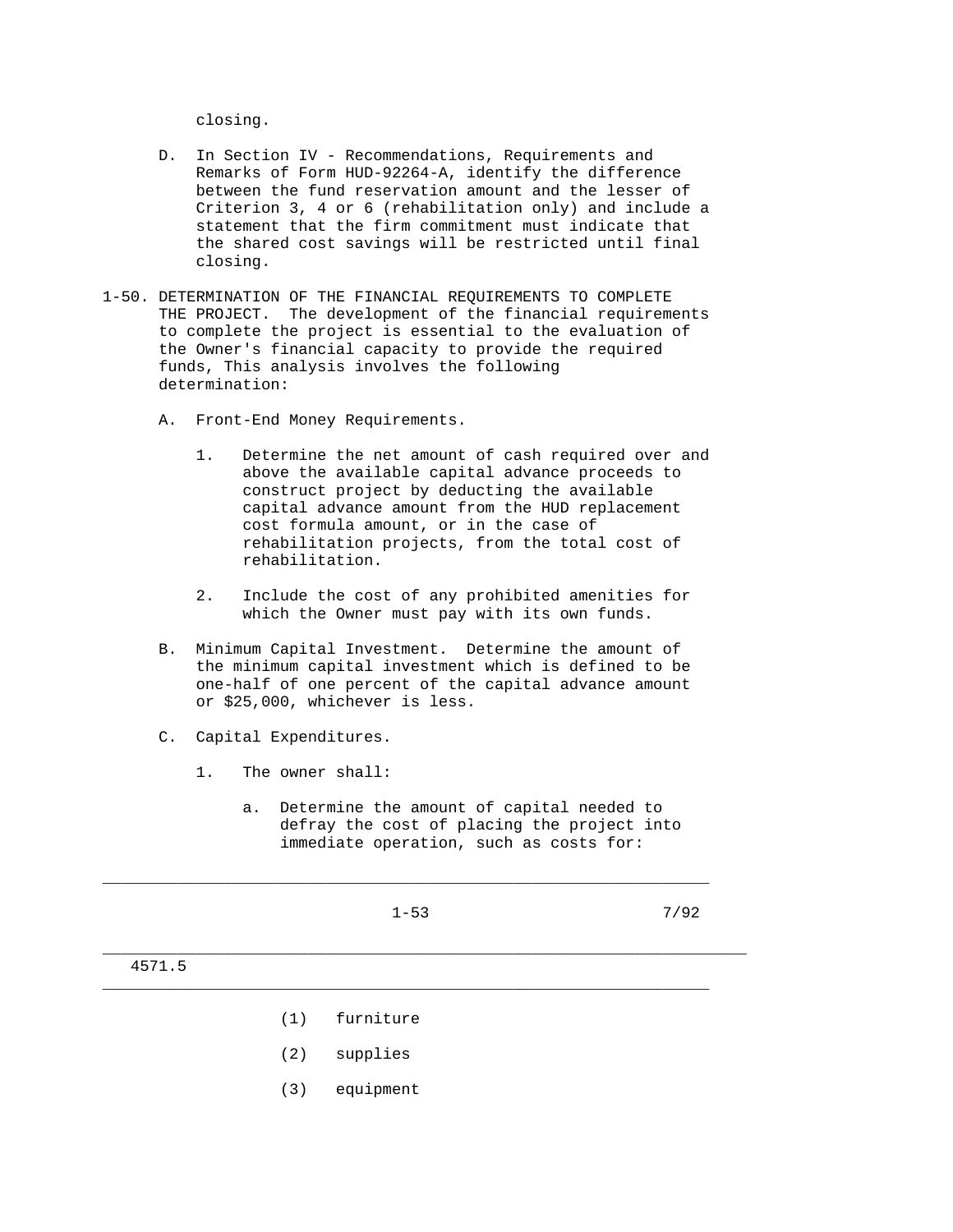- (4) other expenditures necessary to the basic operation of the project
- b. Submit a schedule of those items.
- 2. The Mortgage Credit staff shall:
	- a. Determine and breakdown between those items to be covered by Project Contingency funds and those to be paid for by Owner.
	- b. Forward to Cost Staff which will determine the reasonableness of the estimated costs.
- 3. Cost Staff shall advise Mortgage Credit of its findings.
- 1-51. DETERMINATION OF OWNER'S FINANCIAL CAPACITY TO CLOSE THE TRANSACTION AND OPERATE THE PROJECT. The Mortgage Credit Staff shall:
	- A. Determine if the Owner has been capitalized by the Sponsor in an amount sufficient to provide:
		- 1. Any front-end money as determined in accordance with Paragraph 1-50A above;
		- 2. The minimum capital investment;
		- 3. The funds needed to meet the costs of all capital expenditures.
	- B. Review plan for feasibility, considering any commitments from public or private organization to donate funds, furniture, equipment, supplies, etc.
	- C. Review Owner's estimates of operating costs (Form HUD-92013-E) not directly related to the project, such as the operation of transportation services, congregate dining and recreation facilities, housekeeping services and other supportive housing services.

7/92 1-54

\_\_\_\_\_\_\_\_\_\_\_\_\_\_\_\_\_\_\_\_\_\_\_\_\_\_\_\_\_\_\_\_\_\_\_\_\_\_\_\_\_\_\_\_\_\_\_\_\_\_\_\_\_\_\_\_\_\_\_\_\_\_\_\_\_\_\_\_\_

 $\_$  ,  $\_$  ,  $\_$  ,  $\_$  ,  $\_$  ,  $\_$  ,  $\_$  ,  $\_$  ,  $\_$  ,  $\_$  ,  $\_$  ,  $\_$  ,  $\_$  ,  $\_$  ,  $\_$  ,  $\_$  ,  $\_$  ,  $\_$  ,  $\_$  ,  $\_$  ,  $\_$  ,  $\_$  ,  $\_$  ,  $\_$  ,  $\_$  ,  $\_$  ,  $\_$  ,  $\_$  ,  $\_$  ,  $\_$  ,  $\_$  ,  $\_$  ,  $\_$  ,  $\_$  ,  $\_$  ,  $\_$  ,  $\_$  ,

\_\_\_\_\_\_\_\_\_\_\_\_\_\_\_\_\_\_\_\_\_\_\_\_\_\_\_\_\_\_\_\_\_\_\_\_\_\_\_\_\_\_\_\_\_\_\_\_\_\_\_\_\_\_\_\_\_\_\_\_\_\_\_\_\_

4571.5

The review will determine whether:

 1. There is sufficient income from Sponsor contributions, co-payments from tenants and funds committed from State or local organizations to cover the projected expenses;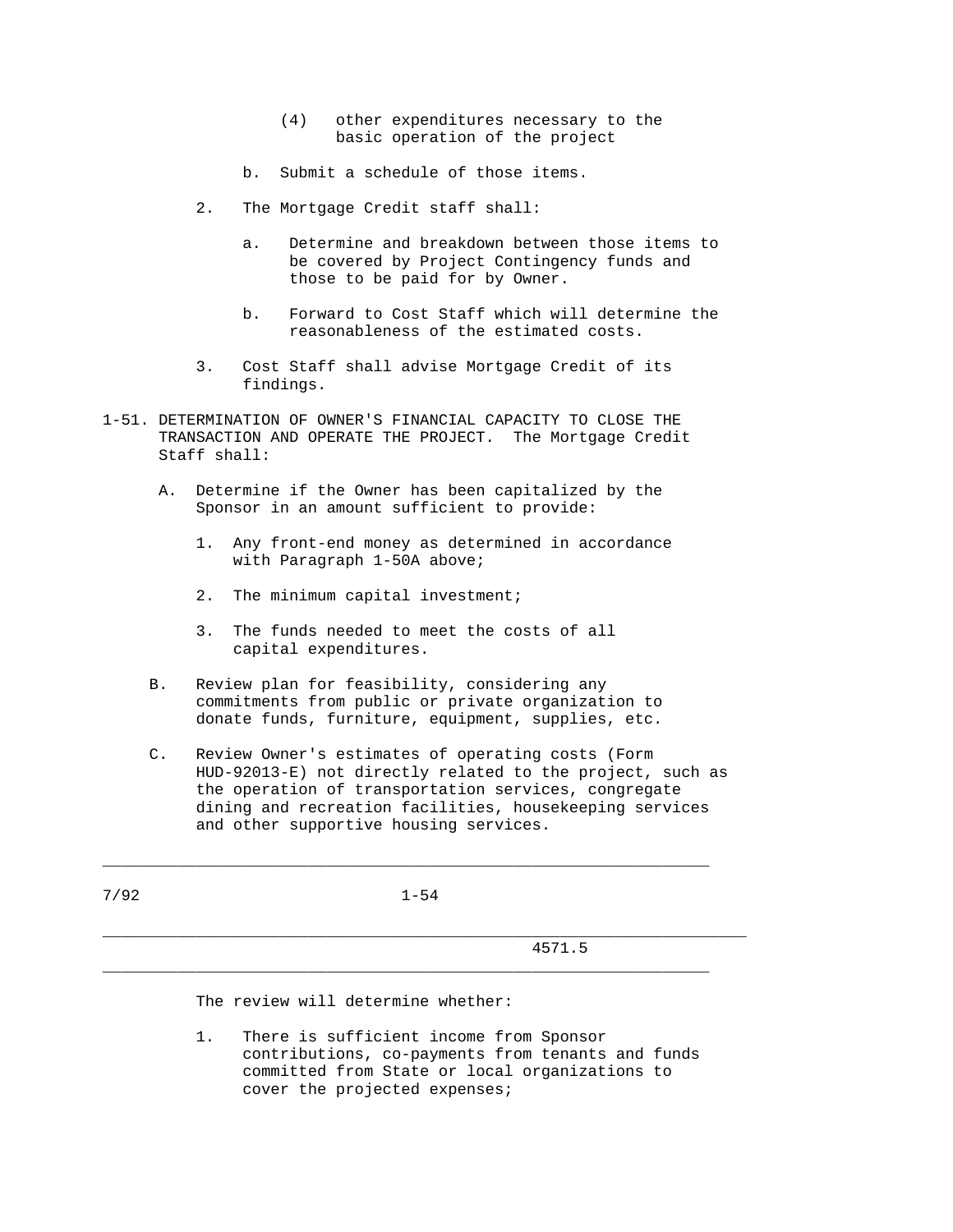2. Whether the commitments from other sources are binding.

 If it is determined that the Owner lacks the resources to cover these expenses, request the owner to submit information on its plans to meet the requirements.

- 1-52. RECORDING THE RESULTS OF THE MORTGAGE CREDIT ANALYSES.
	- A. Record findings in appropriate sections of Form HUD-92264-A.
		- 1. Section I Determination of Maximum Capital Advance. Complete in accordance with Paragraphs 1-47 and 1-48 of this Handbook.
		- 2. Section II Total Requirements for Settlement.
			- a. Part A.
				- (1) Lines 1 through 3. Complete in accordance with HUD Handbook 4480.1.
				- (2) Line 4. Reflect lower of Criterion 3, 4, or 6 (rehabilitation only) from Section I of Form HUD-92264-A.
				- (3) Line 5. Reflect amount of any grant/ loan funds for replacement cost items.
				- (4) Lines 6 through 12. Complete in accordance with HUD Handbook 4480.1.
			- b. Part B. Not applicable.
		- 3. Section III Source of Funds to Meet Cash Requirements. Complete in accordance with HUD Handbook 4480.1.

\_\_\_\_\_\_\_\_\_\_\_\_\_\_\_\_\_\_\_\_\_\_\_\_\_\_\_\_\_\_\_\_\_\_\_\_\_\_\_\_\_\_\_\_\_\_\_\_\_\_\_\_\_\_\_\_\_\_\_\_\_\_\_\_\_

 $1-55$  7/92

## 4571.5

 4. Section IV - Recommendations, Requirements and Remarks.

 $\_$  ,  $\_$  ,  $\_$  ,  $\_$  ,  $\_$  ,  $\_$  ,  $\_$  ,  $\_$  ,  $\_$  ,  $\_$  ,  $\_$  ,  $\_$  ,  $\_$  ,  $\_$  ,  $\_$  ,  $\_$  ,  $\_$  ,  $\_$  ,  $\_$  ,  $\_$  ,  $\_$  ,  $\_$  ,  $\_$  ,  $\_$  ,  $\_$  ,  $\_$  ,  $\_$  ,  $\_$  ,  $\_$  ,  $\_$  ,  $\_$  ,  $\_$  ,  $\_$  ,  $\_$  ,  $\_$  ,  $\_$  ,  $\_$  ,

\_\_\_\_\_\_\_\_\_\_\_\_\_\_\_\_\_\_\_\_\_\_\_\_\_\_\_\_\_\_\_\_\_\_\_\_\_\_\_\_\_\_\_\_\_\_\_\_\_\_\_\_\_\_\_\_\_\_\_\_\_\_\_\_\_\_\_\_\_

- a. If there are expenses attributable to prohibited amenities, include the amount of the expense escrow in this section. (See Subparagraph 1-34E concerning this escrow.)
- b. If project is eligible to share in cost savings, identify difference between the fund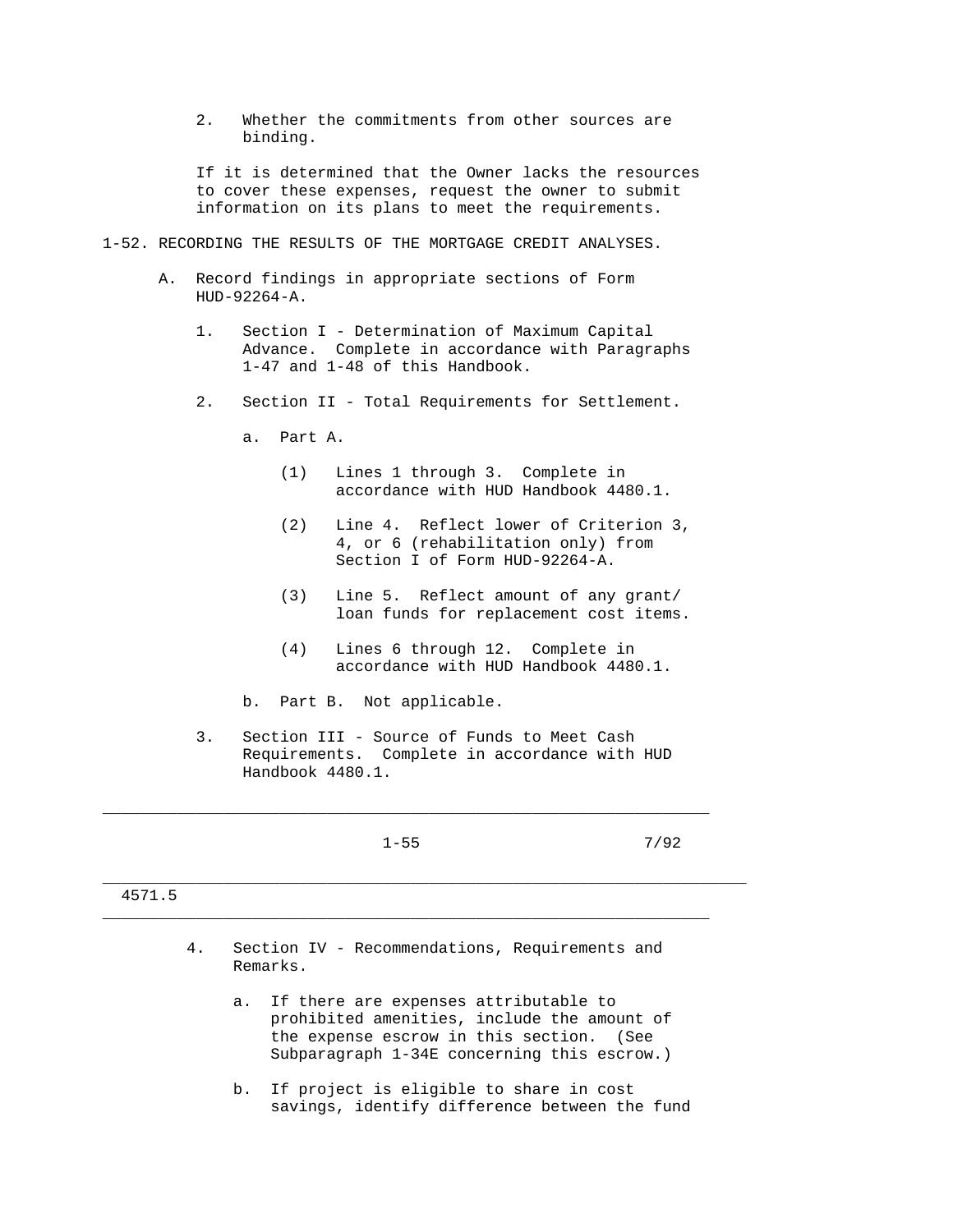reservation amount and the lesser of criterion 3, 4 or 6 (rehabilitation only) from Section I of Form HUD-92264-A and include statement that the firm commitment must indicate that any cost savings will be restricted until final closing.

- B. Reject application if it is determined that the Owner is clearly unable to provide the funds required by Subparagraphs 1-50A and B of this Chapter.
- C. Prepare a memorandum providing an opinion, based on available data, as to the ability of the Owner to provide funds for any up-front costs and the continuing operating expenses of the project.

7/92 1-56

\_\_\_\_\_\_\_\_\_\_\_\_\_\_\_\_\_\_\_\_\_\_\_\_\_\_\_\_\_\_\_\_\_\_\_\_\_\_\_\_\_\_\_\_\_\_\_\_\_\_\_\_\_\_\_\_\_\_\_\_\_\_\_\_\_\_\_\_\_

 $\_$  ,  $\_$  ,  $\_$  ,  $\_$  ,  $\_$  ,  $\_$  ,  $\_$  ,  $\_$  ,  $\_$  ,  $\_$  ,  $\_$  ,  $\_$  ,  $\_$  ,  $\_$  ,  $\_$  ,  $\_$  ,  $\_$  ,  $\_$  ,  $\_$  ,  $\_$  ,  $\_$  ,  $\_$  ,  $\_$  ,  $\_$  ,  $\_$  ,  $\_$  ,  $\_$  ,  $\_$  ,  $\_$  ,  $\_$  ,  $\_$  ,  $\_$  ,  $\_$  ,  $\_$  ,  $\_$  ,  $\_$  ,  $\_$  ,

4571.5

#### Section 6. Management Processing

- 1-53. GENERAL. The Housing Management Staff shall review the Request to determine the management capability of the Owner or management agent and the approvability of the proposed lease. The Housing Management Staff also shall review the operating expenses for adequacy from a management viewpoint. Reviews shall be completed in accordance with Handbook 4381.5 Rev-1, Management Documents, Agents and Fees, except as modified herein.
- 1-54. REVIEW OF MANAGEMENT'S QUALIFICATIONS. The Owner may propose to manage the project itself or contract with the sponsor or a management agent. If the owner determines to contract with a management agent, (project administrator or resident manager, if self-managed), it must submit the Management Entity Profile (Form HUD-9832), the appropriate Management Certification (Form HUD-9839 A, B or C), Form HUD-2530 and a list of positions that will be charged against the project's operating account. The Housing Management staff shall review these documents for compliance with HUD requirements and to determine the acceptability of the management agent.
	- A. Management Agent Qualifications. Using the Management Entity Profile, the Management Specialist shall evaluate the capacity of the Management Agent to manage a multifamily project successfully. Particular attention should be given to the Management Agent's experience in handling problems inherent in managing low-income housing. In the event the information on the statement is not sufficient to make a reasonable determination, the Management Agent should be required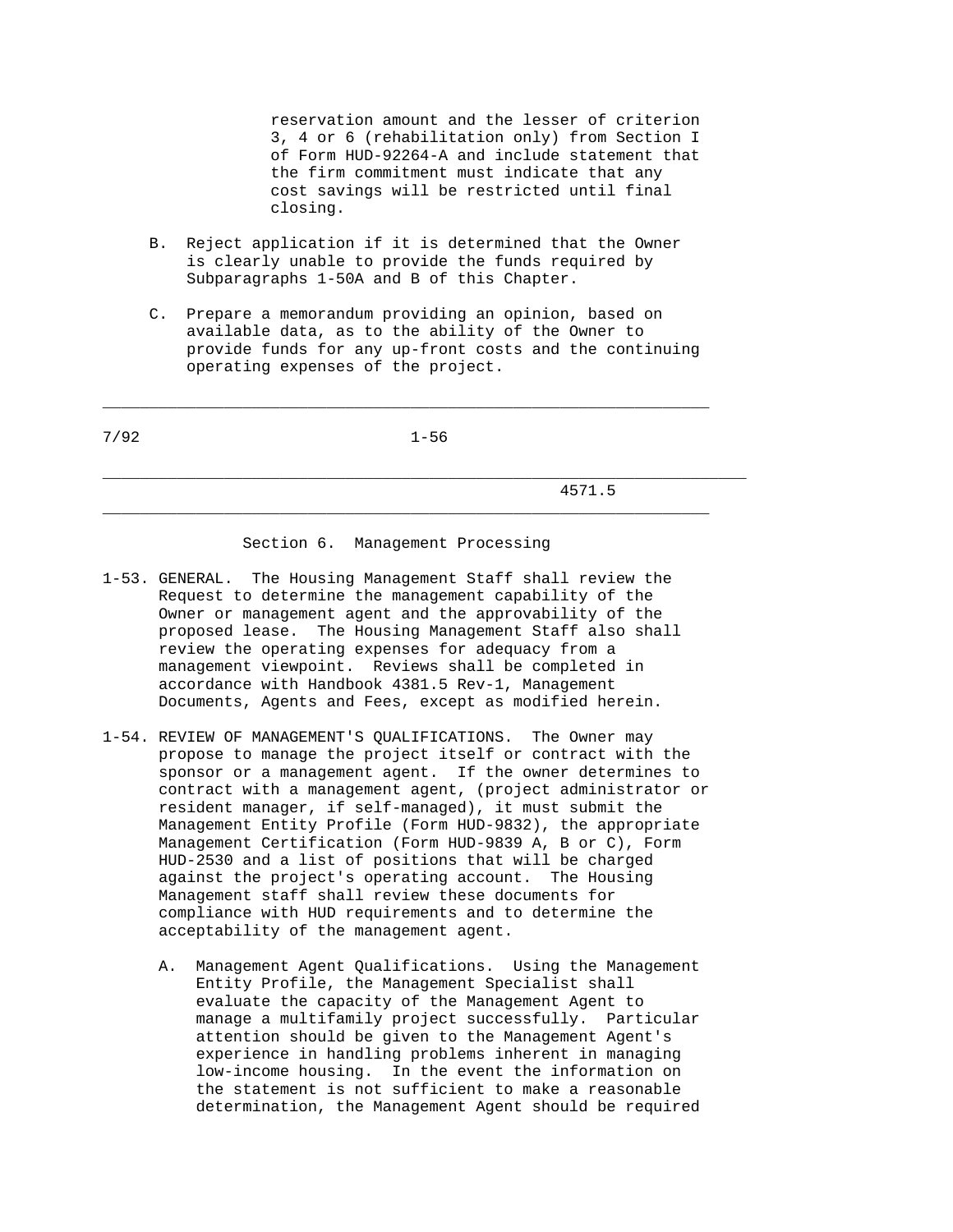to submit supplemental information.

 A history of poor management practices in defaulted projects would quite obviously disqualify a Management Agent, but the acceptability of the Management Agent will generally be a judgement based on the experience, motivation, financial capacity, and potential of the Management Agent. If the Management Entity Profile or the Form HUD-2530 indicates the Management Agent has

| $1 - 57$<br>___ | 7/92 |
|-----------------|------|
|-----------------|------|

\_\_\_\_\_\_\_\_\_\_\_\_\_\_\_\_\_\_\_\_\_\_\_\_\_\_\_\_\_\_\_\_\_\_\_\_\_\_\_\_\_\_\_\_\_\_\_\_\_\_\_\_\_\_\_\_\_\_\_\_\_\_\_\_\_

 $\_$  ,  $\_$  ,  $\_$  ,  $\_$  ,  $\_$  ,  $\_$  ,  $\_$  ,  $\_$  ,  $\_$  ,  $\_$  ,  $\_$  ,  $\_$  ,  $\_$  ,  $\_$  ,  $\_$  ,  $\_$  ,  $\_$  ,  $\_$  ,  $\_$  ,  $\_$  ,  $\_$  ,  $\_$  ,  $\_$  ,  $\_$  ,  $\_$  ,  $\_$  ,  $\_$  ,  $\_$  ,  $\_$  ,  $\_$  ,  $\_$  ,  $\_$  ,  $\_$  ,  $\_$  ,  $\_$  ,  $\_$  ,  $\_$  ,

\_\_\_\_\_\_\_\_\_\_\_\_\_\_\_\_\_\_\_\_\_\_\_\_\_\_\_\_\_\_\_\_\_\_\_\_\_\_\_\_\_\_\_\_\_\_\_\_\_\_\_\_\_\_\_\_\_\_\_\_\_\_\_\_\_\_\_\_\_

## 4571.5

 had pertinent difficulties with projects under the jurisdiction of another Field Office, the Management Specialist shall obtain a written report from that Office relative to the performance of the Management Agent.

- B. Certification by the Management Agent. The Management Specialist will make certain the Management Agent has submitted the appropriate certification that he/she considers the project feasible from a management standpoint and has reviewed the management exhibits in the Request. The certification must be completed in its entirety.
- 1-55. REVIEW OF FORM OF LEASE. The form of lease shall be reviewed by the Housing Management Staff for sufficiency and compliance with HUD requirements. The Model Lease for use in Section 202 projects will be provided in the future as Appendix 2.
- 1-56. REVIEW OF FORM HUD-92013 AND FORM HUD-92264. The operating expense estimates which are prepared by the Owner and entered in section E of Form HUD-92013 and prepared by the Valuation staff and entered in section E of Form HUD-92264 shall be reviewed by the Housing Management Staff. The expense estimates shall be checked against known operating expenses for successfully operating similar projects in order to assure that the estimates are adequate from a management viewpoint.
- 1-57. REPORT TO HOUSING DIRECTOR. At the conclusion of its reviews, the Housing Management Staff shall prepare a memorandum to the Housing Director stating whether or not the proposed management, the form of lease and the operating expense estimates are acceptable.

\_\_\_\_\_\_\_\_\_\_\_\_\_\_\_\_\_\_\_\_\_\_\_\_\_\_\_\_\_\_\_\_\_\_\_\_\_\_\_\_\_\_\_\_\_\_\_\_\_\_\_\_\_\_\_\_\_\_\_\_\_\_\_\_\_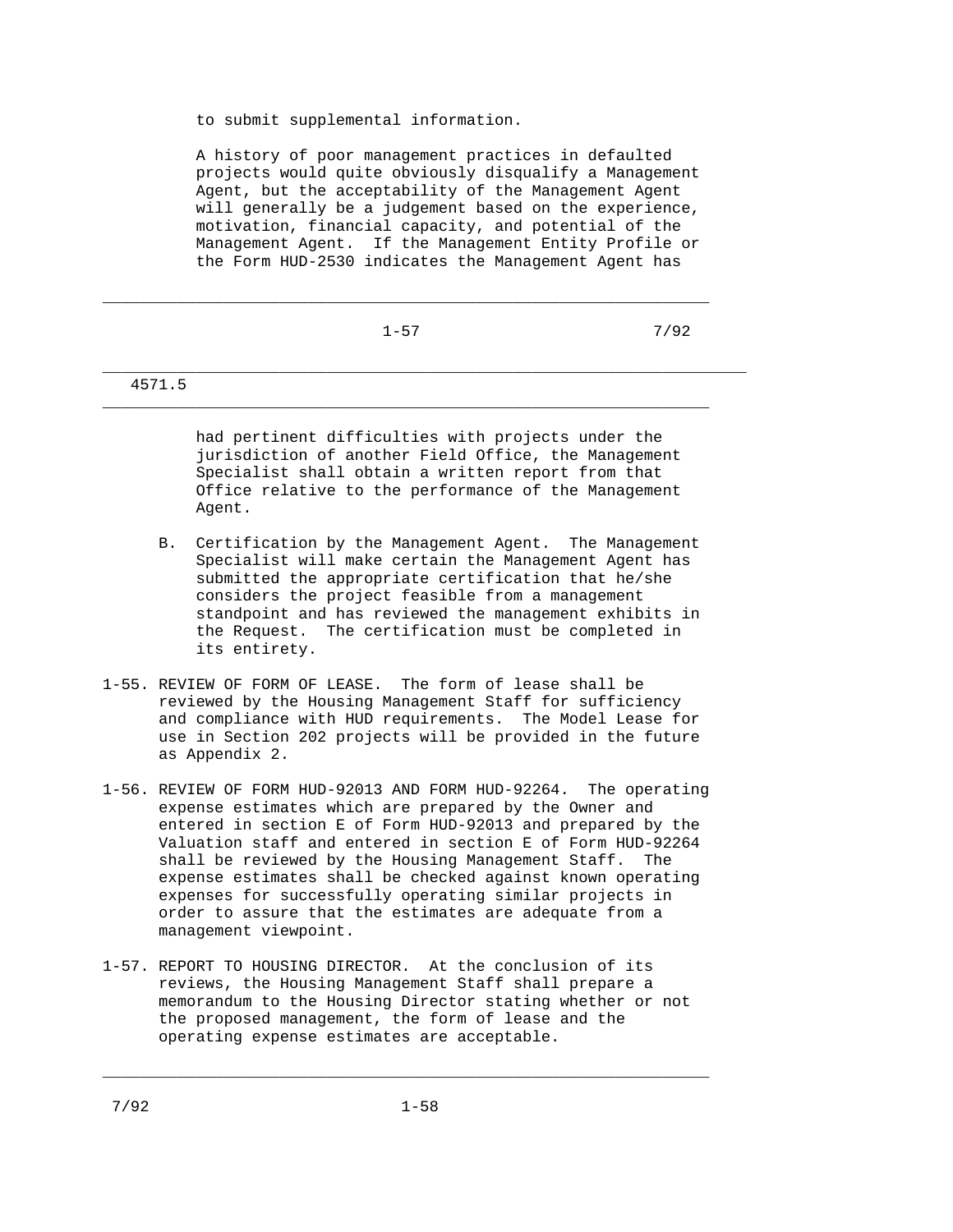Section 7. Relocation Review

 $\_$  ,  $\_$  ,  $\_$  ,  $\_$  ,  $\_$  ,  $\_$  ,  $\_$  ,  $\_$  ,  $\_$  ,  $\_$  ,  $\_$  ,  $\_$  ,  $\_$  ,  $\_$  ,  $\_$  ,  $\_$  ,  $\_$  ,  $\_$  ,  $\_$  ,  $\_$  ,  $\_$  ,  $\_$  ,  $\_$  ,  $\_$  ,  $\_$  ,  $\_$  ,  $\_$  ,  $\_$  ,  $\_$  ,  $\_$  ,  $\_$  ,  $\_$  ,  $\_$  ,  $\_$  ,  $\_$  ,  $\_$  ,  $\_$  ,

\_\_\_\_\_\_\_\_\_\_\_\_\_\_\_\_\_\_\_\_\_\_\_\_\_\_\_\_\_\_\_\_\_\_\_\_\_\_\_\_\_\_\_\_\_\_\_\_\_\_\_\_\_\_\_\_\_\_\_\_\_\_\_\_\_\_\_\_\_

- 1-58. GENERAL. Where site occupants have been (or are to be) displaced, or real property has been (or is to be) acquired, CPD must review the Request for a Conditional Commitment in accordance with HUD Handbooks 1378, CHG-1, Tenant Assistance, Relocation and Real Property Acquisition and 1374, Relocation and Real Property Acquisition - Responsibilities of HUD Staff.
- 1-59. MHR RESPONSIBILITIES.
	- A. Notify CPD when Conditional Commitment application is submitted to Field Office.
	- B. Forward the following to CPD for review:
		- 1. Amendments to relocation plan, if any.
		- 2. Form HUD-92013.
		- 3. Any other documents which may be relevant.
	- C. Act as liaison between CPD and the Owner.
		- 1. Contact owner for additional information when required by CPD to complete its review.
		- 2. Coordinate any meetings to resolve complex issues.
	- D. Advise Valuation of any expense changes made by CPD.

## 1-60. CPD RESPONSIBILITIES.

- A. Re-evaluate the owner's relocation Plan.
- B. Advise MHR (for transmittal to the Owner) on such matters as:
	- 1. Eligibility determination of "displaced persons".
	- 2. Relocation Payments.
	- 3. Owner's recordkeeping requirements.
- C. Monitor treatment of displaced site occupants.

\_\_\_\_\_\_\_\_\_\_\_\_\_\_\_\_\_\_\_\_\_\_\_\_\_\_\_\_\_\_\_\_\_\_\_\_\_\_\_\_\_\_\_\_\_\_\_\_\_\_\_\_\_\_\_\_\_\_\_\_\_\_\_\_\_

\_\_\_\_\_\_\_\_\_\_\_\_\_\_\_\_\_\_\_\_\_\_\_\_\_\_\_\_\_\_\_\_\_\_\_\_\_\_\_\_\_\_\_\_\_\_\_\_\_\_\_\_\_\_\_\_\_\_\_\_\_\_\_\_\_\_\_\_\_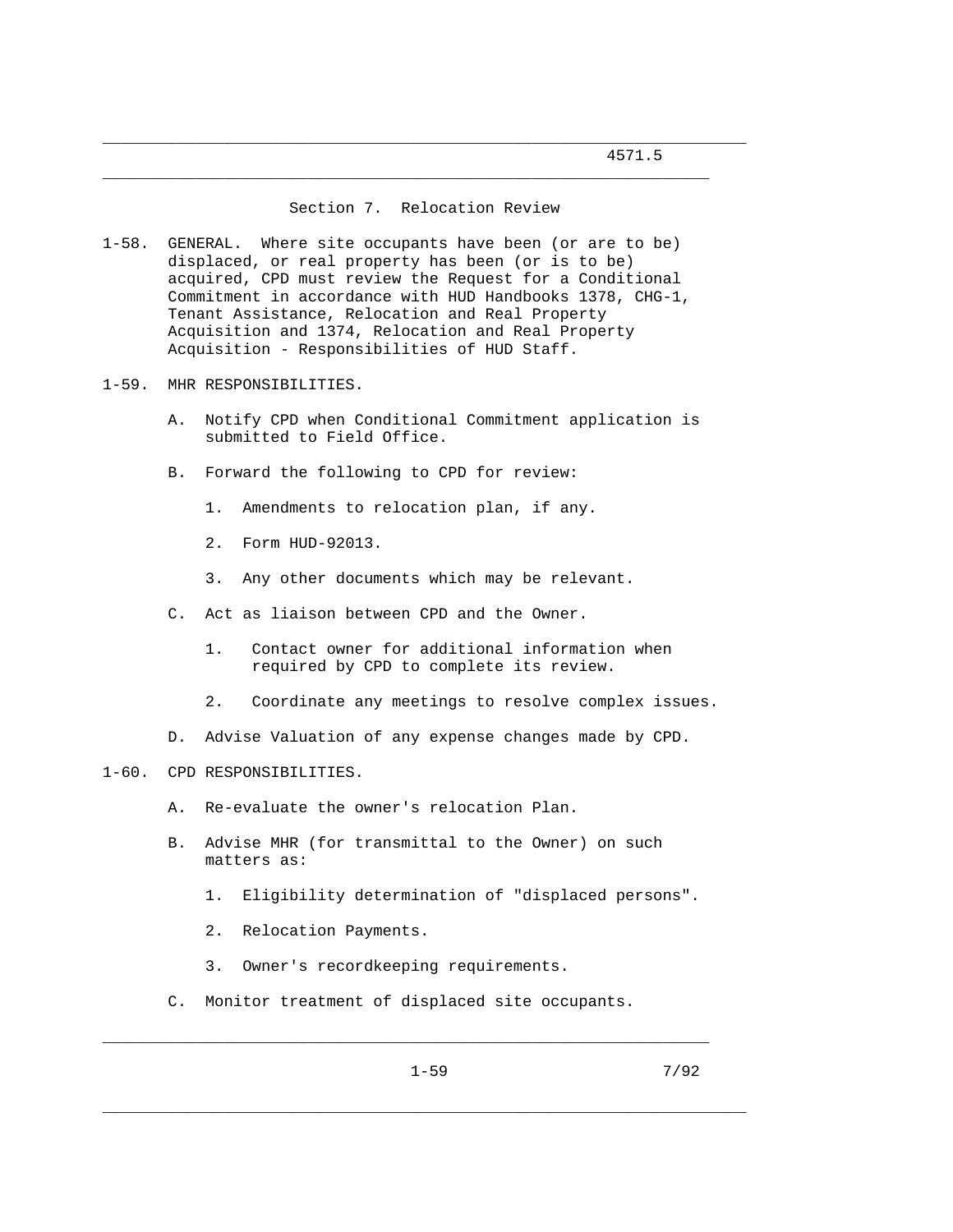Section 8. Fair Housing and Equal Opportunity Review

 $\_$  ,  $\_$  ,  $\_$  ,  $\_$  ,  $\_$  ,  $\_$  ,  $\_$  ,  $\_$  ,  $\_$  ,  $\_$  ,  $\_$  ,  $\_$  ,  $\_$  ,  $\_$  ,  $\_$  ,  $\_$  ,  $\_$  ,  $\_$  ,  $\_$  ,  $\_$  ,  $\_$  ,  $\_$  ,  $\_$  ,  $\_$  ,  $\_$  ,  $\_$  ,  $\_$  ,  $\_$  ,  $\_$  ,  $\_$  ,  $\_$  ,  $\_$  ,  $\_$  ,  $\_$  ,  $\_$  ,  $\_$  ,  $\_$  ,

- 1-61. GENERAL. FHEO staff should follow guidance contained in the following:
	- A. HUD Handbook 4065.1, Previous Participation.
	- B. HUD Handbook 4381.5 REV-1, Management Documents, Agents and Fees.
	- C. HUD Handbook 4050.4, Reporting Requirements for Automated Systems for Public Housing, Indian Housing Agencies and Private Owners.
	- D. HUD Handbook 8025.1 REV-1, Implementation of Affirmative Fair Housing marketing Requirements for Multifamily Housing.
	- E. HUD Handbook 1378, CHG-1, Tenant Assistance, Relocation and Real Property Acquisition.
	- F. HUD Handbook 1374, Relocation and Real Property Acquisition - Responsibilities of HUD Staff.

1-62. FHEO RESPONSIBILITIES.

- A. HUD Form 92010, Equal Employment opportunity Certification. FHEO reviews for original signature of authorized official and current date.
- B. HUD Form 2530, Previous Participation. FHEO reviews to determine whether the general contractor (if identified), management agent, Owner, Sponsor or consultant are in violation of civil rights laws.
- C. Review/approval of the Affirmative Fair Housing Marketing Plan. FHEO should follow the guidance contained in the Affirmative Fair Housing Marketing Handbook as modified by subsequent Headquarters instructions (Handbook 8025.1 REV-1 CHG-1) regarding deletion of data formerly requested by HUD in Block No. 7 (estimated applicant or occupancy goals or other methods of assessing AFHMP implementation through anticipated applicant or occupancy results).
- D. Management Documents. FHEO reviews management documents in accordance with Handbook 4381.1 REV except

\_\_\_\_\_\_\_\_\_\_\_\_\_\_\_\_\_\_\_\_\_\_\_\_\_\_\_\_\_\_\_\_\_\_\_\_\_\_\_\_\_\_\_\_\_\_\_\_\_\_\_\_\_\_\_\_\_\_\_\_\_\_\_\_\_\_\_\_\_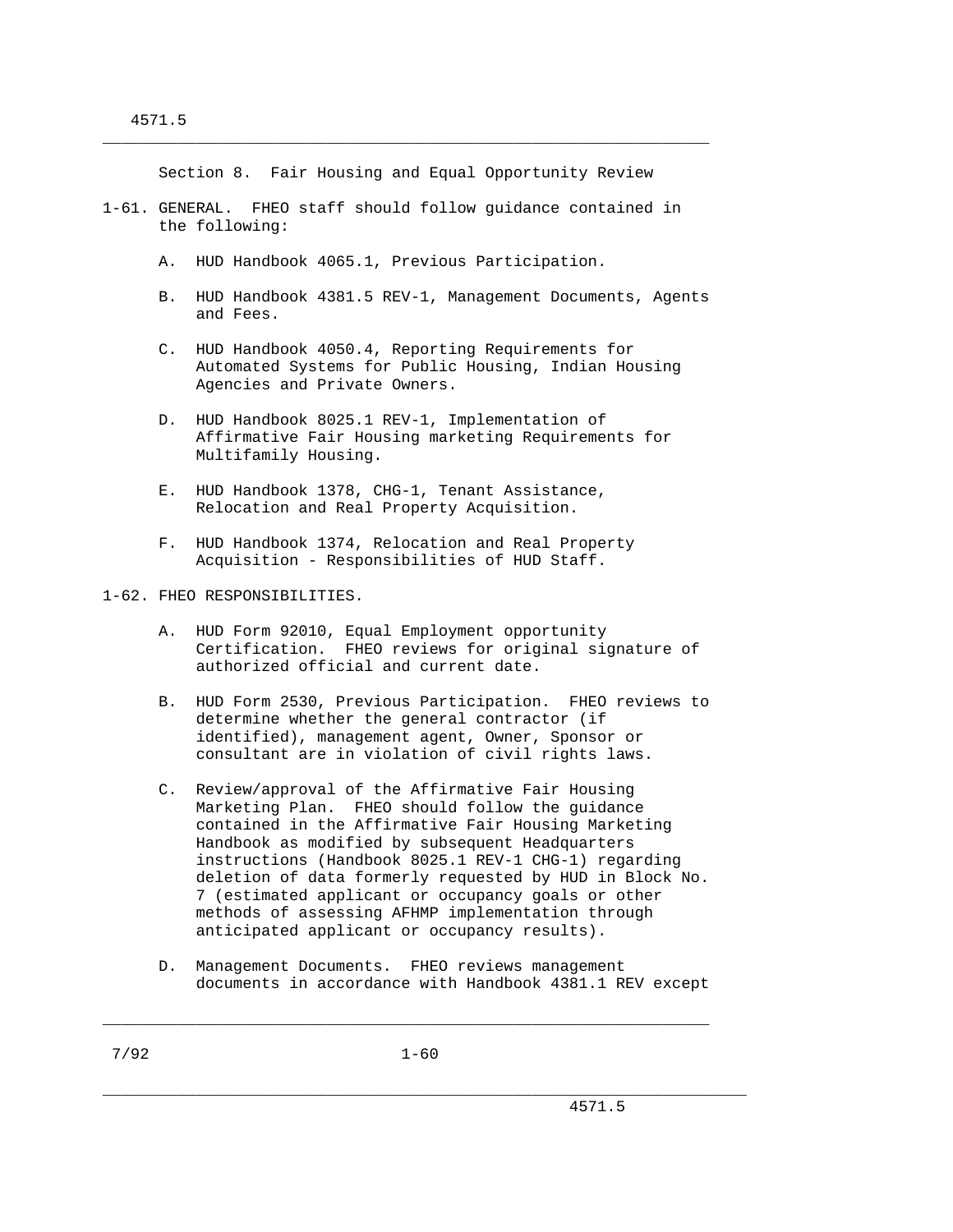as modified by subsequent Headquarters instructions in Housing Notice H-90-33, Tenant Selection and House Rules. Additionally, FHEO reviews management documents to assure consistency with provisions of the Affirmative Fair Housing Marketing Plan.

\_\_\_\_\_\_\_\_\_\_\_\_\_\_\_\_\_\_\_\_\_\_\_\_\_\_\_\_\_\_\_\_\_\_\_\_\_\_\_\_\_\_\_\_\_\_\_\_\_\_\_\_\_\_\_\_\_\_\_\_\_\_\_\_\_

- E. Relocation Documents. FHEO reviews relocation documents to ensure that they address the civil rights requirements associated with relocation, displacement, tenant assistance and real property acquisition. These requirements include fair housing counseling as part of the relocation advisory services, maintaining racial and ethnic data on program participants and beneficiaries, and providing opportunities for minorities to rent or purchase in a full range of neighborhoods, including neighborhoods which are outside areas of minority concentration.
- F. Review/approval of site changes to determine whether the new site meets site and neighborhood standards.
- G. Review/approval of change in Sponsors or a Co-Sponsor. FHEO reviews Exhibits 11 and 21 to determine whether the Sponsor is eligible to participate in the program.

 The Housing Development Director shall be advised of any deficiencies noted during the review so they may be corrected prior to issuance of the Conditional Commitment.

 $\_$  ,  $\_$  ,  $\_$  ,  $\_$  ,  $\_$  ,  $\_$  ,  $\_$  ,  $\_$  ,  $\_$  ,  $\_$  ,  $\_$  ,  $\_$  ,  $\_$  ,  $\_$  ,  $\_$  ,  $\_$  ,  $\_$  ,  $\_$  ,  $\_$  ,  $\_$  ,  $\_$  ,  $\_$  ,  $\_$  ,  $\_$  ,  $\_$  ,  $\_$  ,  $\_$  ,  $\_$  ,  $\_$  ,  $\_$  ,  $\_$  ,  $\_$  ,  $\_$  ,  $\_$  ,  $\_$  ,  $\_$  ,  $\_$  ,

 $1-61$  7/92

#### 4571.5

Section 9. Additional Program Requirements

\_\_\_\_\_\_\_\_\_\_\_\_\_\_\_\_\_\_\_\_\_\_\_\_\_\_\_\_\_\_\_\_\_\_\_\_\_\_\_\_\_\_\_\_\_\_\_\_\_\_\_\_\_\_\_\_\_\_\_\_\_\_\_\_\_

\_\_\_\_\_\_\_\_\_\_\_\_\_\_\_\_\_\_\_\_\_\_\_\_\_\_\_\_\_\_\_\_\_\_\_\_\_\_\_\_\_\_\_\_\_\_\_\_\_\_\_\_\_\_\_\_\_\_\_\_\_\_\_\_\_\_\_\_\_

- 1-63. MAINTAINING TIMELY APPLICATION PROCESSING. The Housing Development staff must maintain close working relationship with the owner and its development team members to ensure timely processing of the application by:
	- A. Communicating frequently by telephone and in writing with the owner to assure that there is full communication at all times.
	- B. Identifying problems and working with the Owner to resolve them.
	- C. Holding technical disciplines accountable for their processing responsibilities.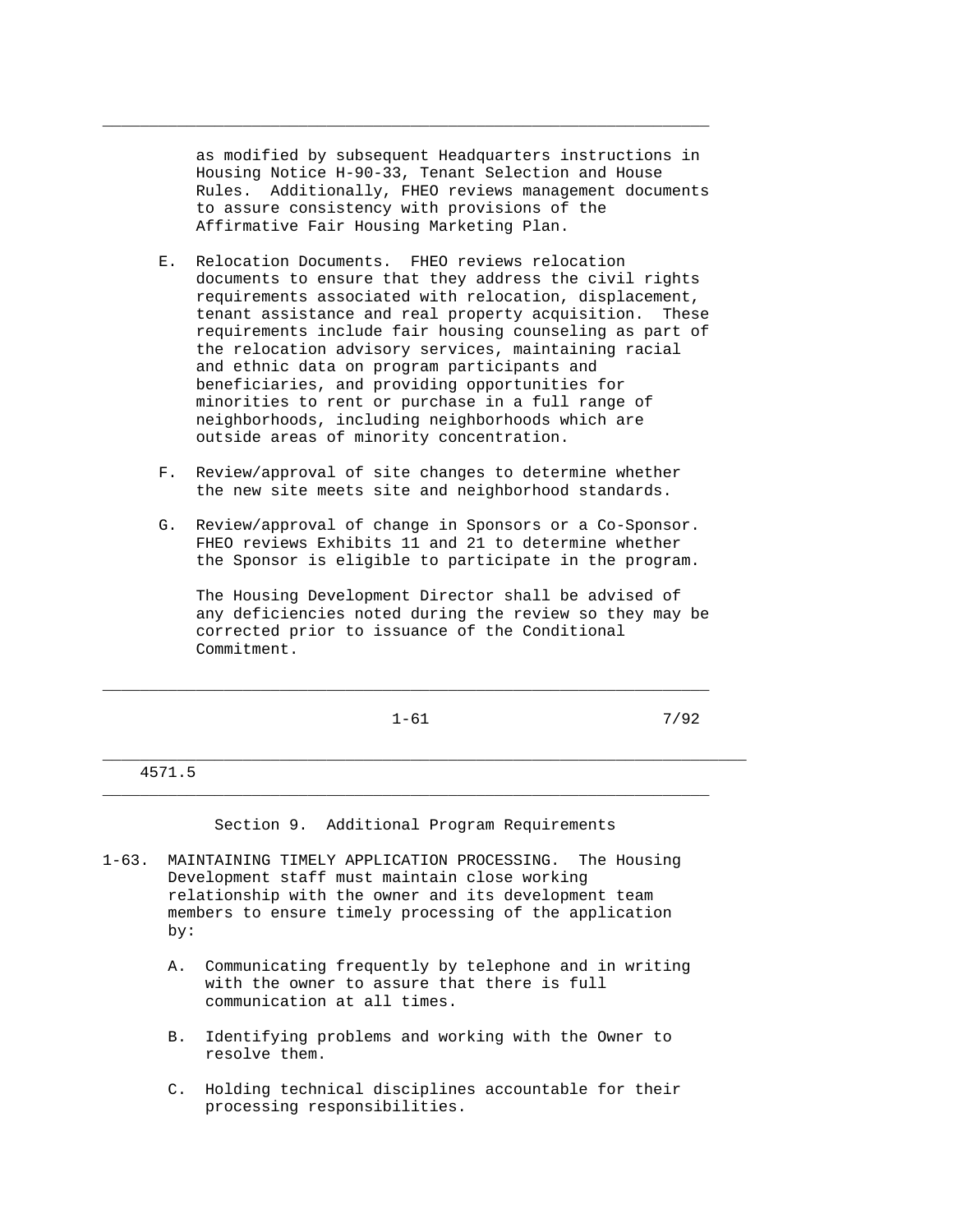- D. Holding Owners accountable for their actions, including the activities of their development team.
- E. Documenting actions taken by the Field Office to expedite processing or to assist Owners which are having difficulty or are falling behind schedule.
- 1-64. FUND RESERVATION EXTENSIONS AND CANCELLATIONS.
	- A. Field Offices. Follow the procedures for fund reservation extension and cancellation actions as set forth in Paragraph 3-65 of HUD Handbook 4571.3.
	- B. Regional Offices. The Regional Office may extend a fund reservation beyond 24 months but not to exceed 36 months from the date of the initial fund reservation, based on the criteria set forth in Subparagraph 3-65D of Handbook 4571.3.
		- 1. The Regional Office is expected to:

- a. Review and retain supporting Field Office justification for granting the extension.
- b. Grant only the time realistically necessary to complete processing and start construction, rehabilitation or acquisition.

| 7/92 |    | $1 - 62$                                                                                                                                                                                                                                                        |
|------|----|-----------------------------------------------------------------------------------------------------------------------------------------------------------------------------------------------------------------------------------------------------------------|
|      |    | 4571.5                                                                                                                                                                                                                                                          |
|      | 2. | The Regional Office shall advise Headquarters and<br>the Field Office of its decision. The Field<br>Office shall follow the instructions herein in<br>notifying the Owner of the Regional office's<br>decision.                                                 |
|      | 3. | Where a project does not reach start of<br>construction, rehabilitation or acquisition within<br>36 months of the initial fund reservation, the<br>Regional Office will submit to Headquarters a<br>request to either cancel or extend the fund<br>reservation. |
|      |    | Either request must include supporting<br>$a$ .<br>justification.                                                                                                                                                                                               |
|      |    | A request to extend the fund reservation must<br>$b$ .<br>only be for the time necessary to complete<br>processing and start construction,<br>rehabilitation or acquisition.                                                                                    |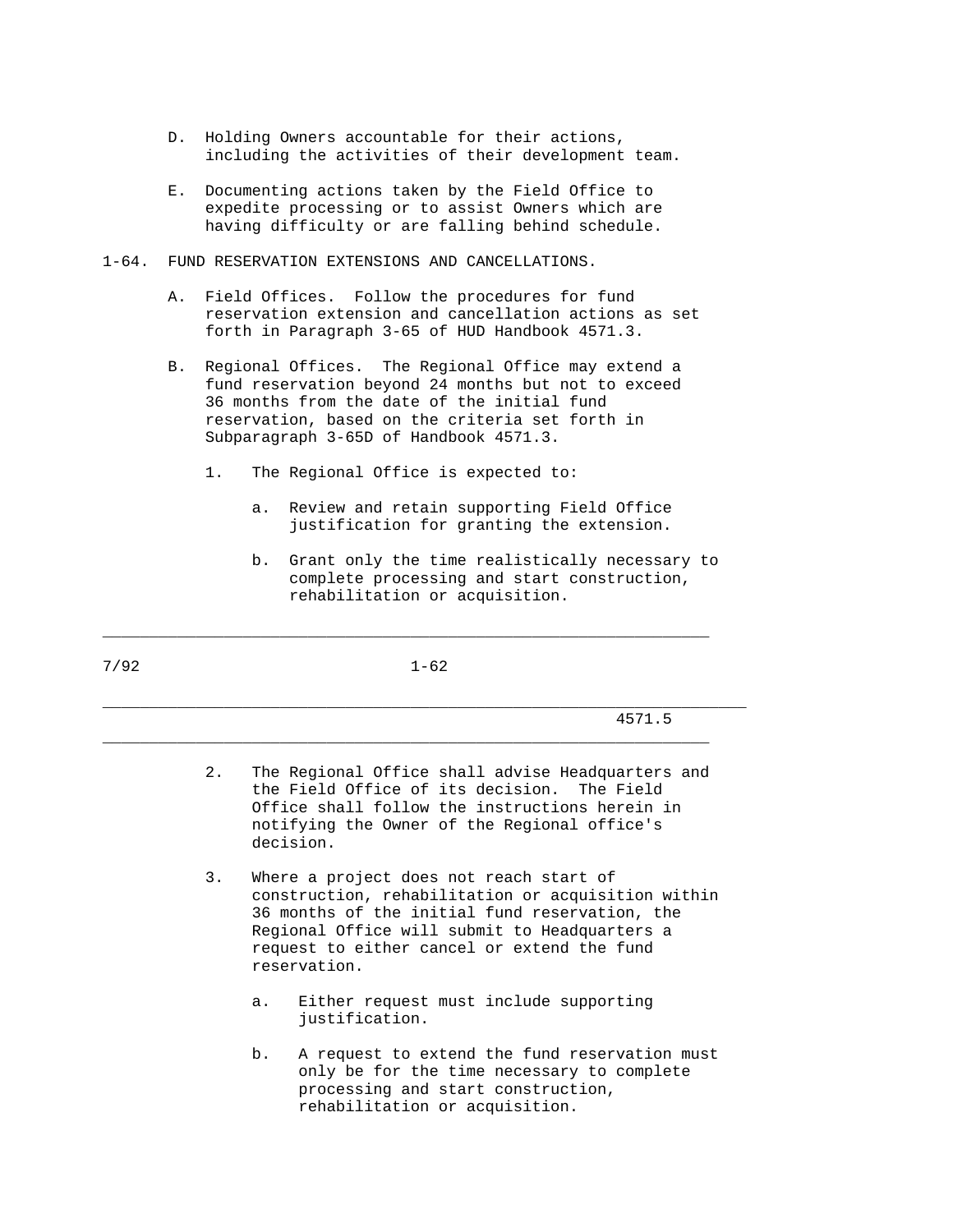- C. Headquarters. Headquarters will:
	- 1. Review all requests to issue Notices of Intent to Cancel and appeals of Notices of Intent to Cancel and issue decisions within 45 days of the Field Offices' receipt of the Owner's appeal.
	- 2. Act upon requests from Regional Offices for extensions of fund reservations beyond the initial 36 months for projects which were unable to reach start of construction, rehabilitation or acquisition by that time.
- 1-65. DEOBLIGATION OF CAPITAL ADVANCE FUND RESERVATION AND PROJECT RENTAL ASSISTANCE CONTRACT AND BUDGET AUTHORITY. If Headquarters authorized cancellation of a fund reservation, the MHR shall:
	- A. Initiate cancellation of the capital advance and the PRAC by:
		- 1. Preparing Form HUD-718, Funds Reservation and Contract Authority, cancelling the previously reserved Capital Advance Authority.

 $\_$  ,  $\_$  ,  $\_$  ,  $\_$  ,  $\_$  ,  $\_$  ,  $\_$  ,  $\_$  ,  $\_$  ,  $\_$  ,  $\_$  ,  $\_$  ,  $\_$  ,  $\_$  ,  $\_$  ,  $\_$  ,  $\_$  ,  $\_$  ,  $\_$  ,  $\_$  ,  $\_$  ,  $\_$  ,  $\_$  ,  $\_$  ,  $\_$  ,  $\_$  ,  $\_$  ,  $\_$  ,  $\_$  ,  $\_$  ,  $\_$  ,  $\_$  ,  $\_$  ,  $\_$  ,  $\_$  ,  $\_$  ,  $\_$  ,

1-63 7/92

| 4571.5 |                                                                                                                                                                                      |
|--------|--------------------------------------------------------------------------------------------------------------------------------------------------------------------------------------|
|        | 2.<br>Preparing Form HUD-52540, Assisted Housing Project<br>Accounting Data (PAD), cancelling the previously<br>reserved Project Rental Assistance Contract and<br>Budget Authority. |
|        | Sending the original Forms HUD-718 and HUD-52540<br>3.<br>to RAD to deobligate the outstanding reservation.                                                                          |
| B.     | Distribute copies of the HUD-718 along with the Owner's<br>cancellation letter (see Paragraph 3-65 of HUD Handbook<br>$4571.3)$ as follows:                                          |
|        | $1$ .<br>Regional Housing Office.                                                                                                                                                    |
|        | 2.<br>Funding Control Division in Headquarters.                                                                                                                                      |
|        | 3.<br>Housing for Elderly and Handicapped People<br>Division in Headquarters.                                                                                                        |
|        | Project Docket File.<br>4.                                                                                                                                                           |
|        | NOTE: Once cancelled, a reservation cannot be<br>reinstated.                                                                                                                         |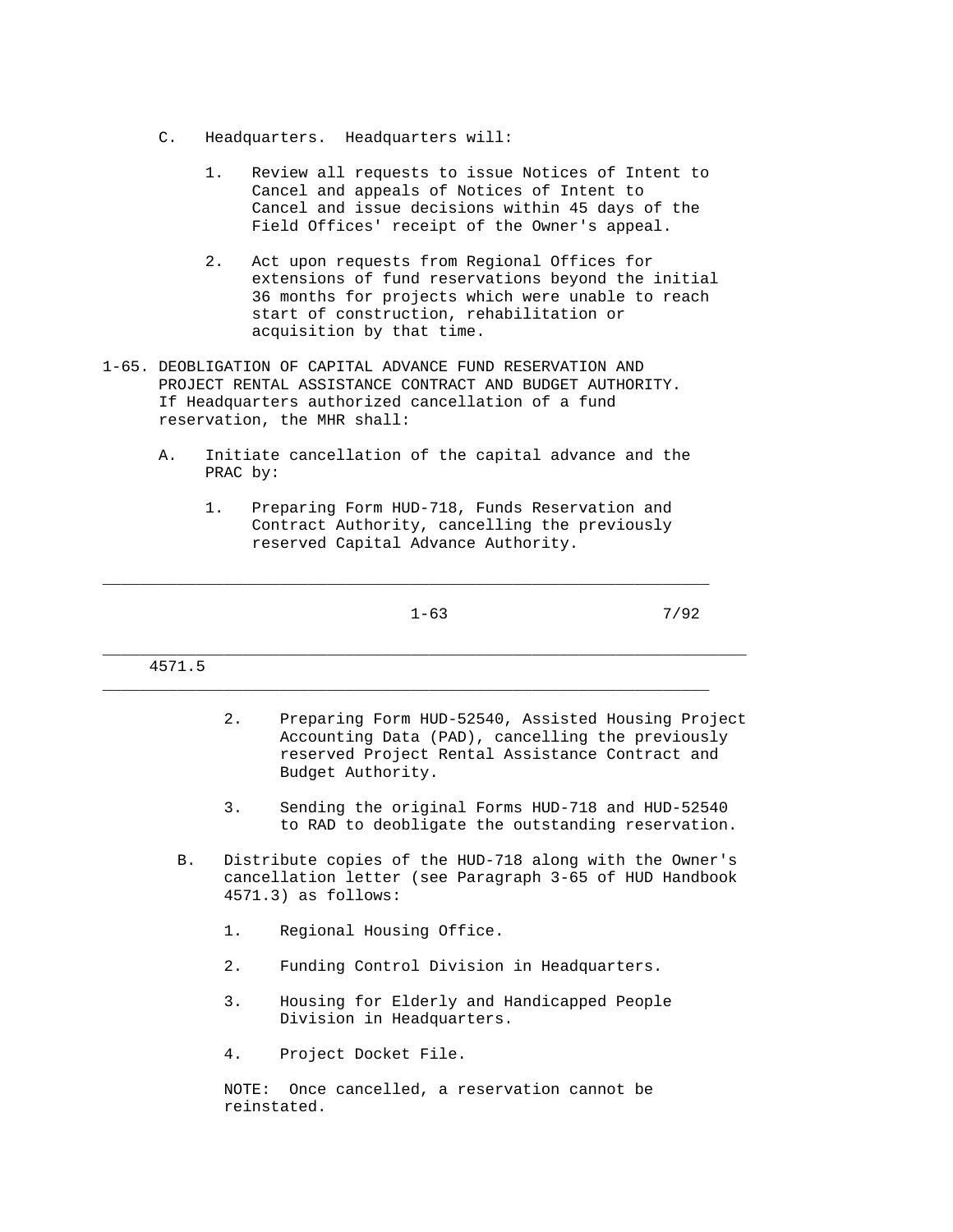## 1-66. MONITORING ACTIVITIES.

- A. Owners should monitor the work of their development team members. Inadequate performance by any development team member is not a sufficient basis for granting a fund reservation extension.
- B. Field Office Managers. Monitor the Owner's performance and provide timely feedback and assistance by:
	- 1. Providing timely guidance and processing of applications.
	- 2. Considering previous sponsor performance when evaluating fund reservation extension requests.
	- 3. Providing firm leadership when owners fail to perform, including recommending issuance of Notices of Intent to Cancel to the Assistant Secretary, where appropriate.
- C. Regional Administrators. Monitor Field Offices' performance by:

\_\_\_\_\_\_\_\_\_\_\_\_\_\_\_\_\_\_\_\_\_\_\_\_\_\_\_\_\_\_\_\_\_\_\_\_\_\_\_\_\_\_\_\_\_\_\_\_\_\_\_\_\_\_\_\_\_\_\_\_\_\_\_\_\_

| 7/92  | $1 - 64$ |                                                                                                                                                                                              |  |
|-------|----------|----------------------------------------------------------------------------------------------------------------------------------------------------------------------------------------------|--|
|       |          | 4571.5                                                                                                                                                                                       |  |
|       | 1.       | Setting goals and providing technical assistance<br>or cross-training as necessary.                                                                                                          |  |
|       | 2.       | Detailing personnel from strong to weak offices<br>for a brief period, to assist the weak office to<br>improve its performance.                                                              |  |
|       | 3.       | Providing each Office:                                                                                                                                                                       |  |
|       |          | A printout of its pipeline cases by Fiscal<br>a <sub>1</sub><br>Year, including all projects for which fund<br>reservations have been issued, and which have<br>not reached initial closing. |  |
|       |          | Advice on how it ranked in relation to other<br>$h_{\perp}$<br>Field Offices within the Region.                                                                                              |  |
| $D$ . | by:      | Headquarters. Monitor Regional offices' performance                                                                                                                                          |  |
|       | 1.       | Using the tracking system as the primary data<br>source, although copies of extension letters and<br>Notices of Intent to Cancel will be reviewed.                                           |  |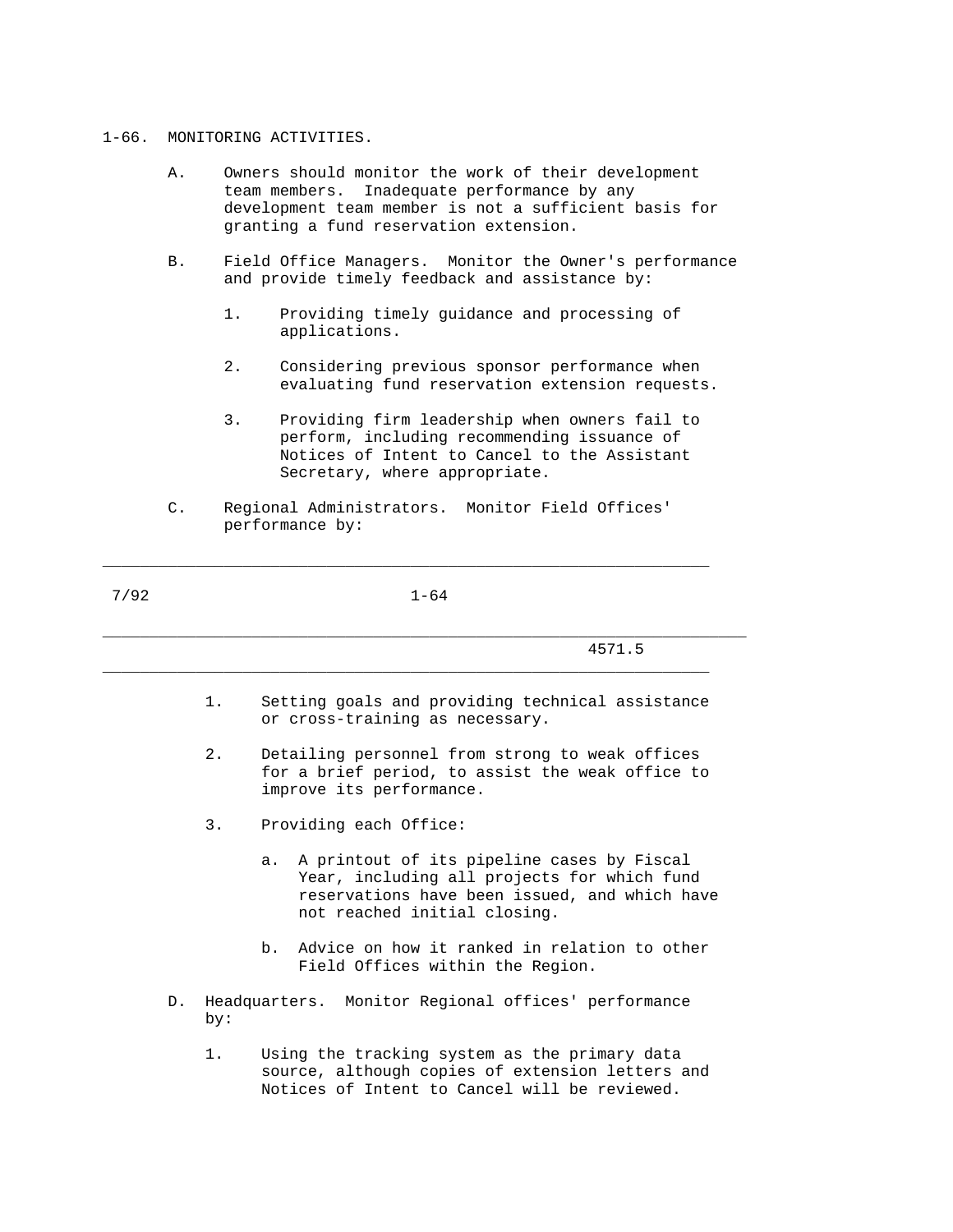- 2. Conducting on-site reviews of the Regions which will include reviews of the Regional office's extension files.
- 3. Providing regular feedback. Each quarter, the Region will receive:
	- a. Its ranking, with respect to other Regions, based on the average length of time it has taken projects to reach initial closing during the last quarter.
	- b. A written evaluation of its performance, based on all data available to Headquarters, including recommendations for improvement.
- 1-67. SITE CHANGES. The Field Office Managers have the authority to approve a change in sites based on the following:
	- A. The Owner has submitted a written request to change sites to the Field Office, along with supporting justification.

\_\_\_\_\_\_\_\_\_\_\_\_\_\_\_\_\_\_\_\_\_\_\_\_\_\_\_\_\_\_\_\_\_\_\_\_\_\_\_\_\_\_\_\_\_\_\_\_\_\_\_\_\_\_\_\_\_\_\_\_\_\_\_\_\_

 $\_$  ,  $\_$  ,  $\_$  ,  $\_$  ,  $\_$  ,  $\_$  ,  $\_$  ,  $\_$  ,  $\_$  ,  $\_$  ,  $\_$  ,  $\_$  ,  $\_$  ,  $\_$  ,  $\_$  ,  $\_$  ,  $\_$  ,  $\_$  ,  $\_$  ,  $\_$  ,  $\_$  ,  $\_$  ,  $\_$  ,  $\_$  ,  $\_$  ,  $\_$  ,  $\_$  ,  $\_$  ,  $\_$  ,  $\_$  ,  $\_$  ,  $\_$  ,  $\_$  ,  $\_$  ,  $\_$  ,  $\_$  ,  $\_$  ,

 $1-65$  7/92

4571.5

- B. The Field Office staff has determined that:
	- 1. The new site is equal to or better than the original site in order to not alter the fairness of the funding competition in the fiscal year in which the project was funded.
	- 2. There is a market demand for the housing at the new location.
	- 3. The new site location is consistent with the approved Comprehensive Affordable Housing Strategy and meets site and neighborhood standards.
	- 4. The appropriate State or local agency has certified that the provision of services at the new location is well designed to serve the special needs of the category of elderly persons the housing is intended to serve (if new location is outside of the jurisdiction of the State or local agency that originally certified).
	- 5. The new site is environmentally equal to or better than the previous site. A complete environmental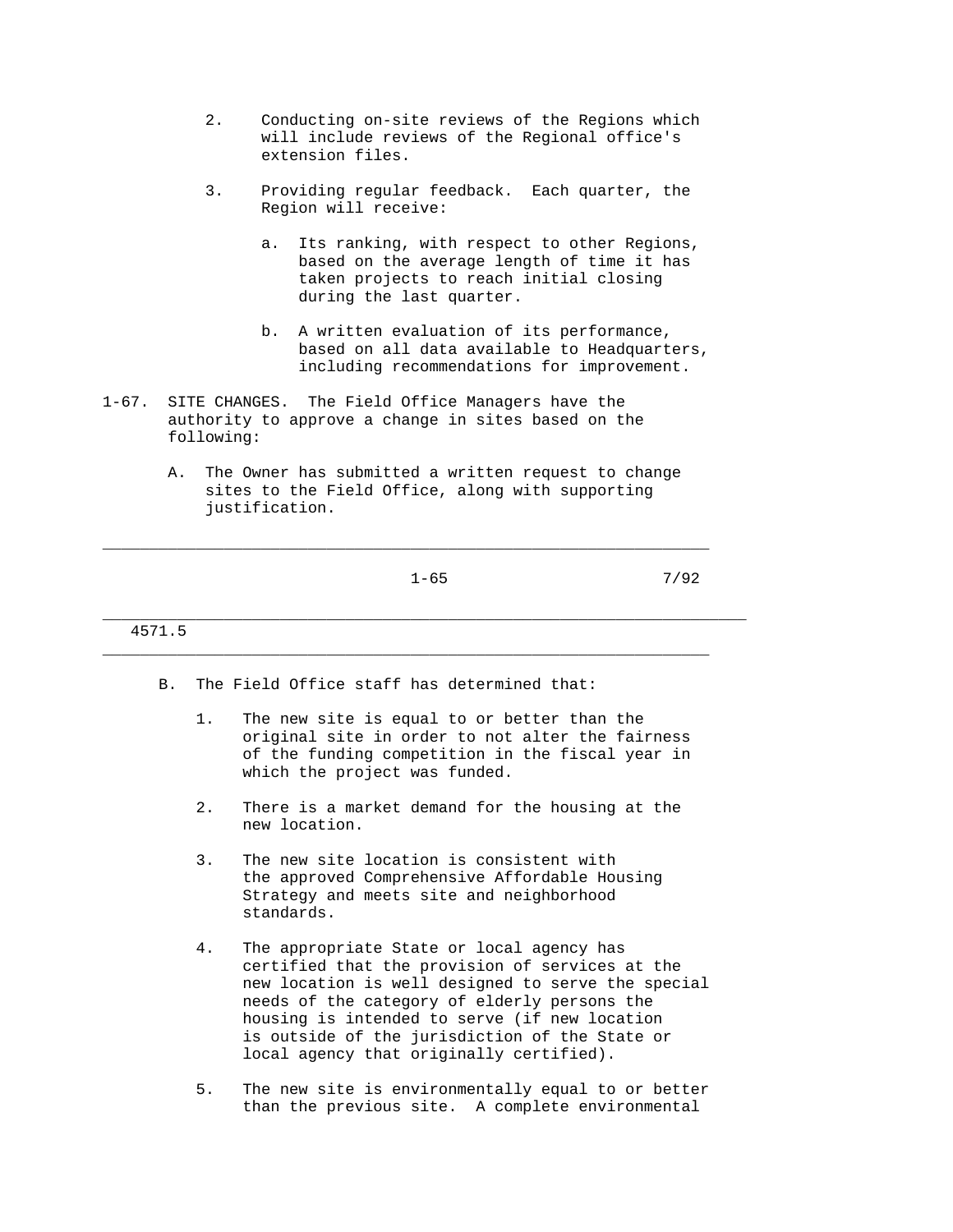assessment (using Form HUD-4128, Environmental Assessment, or Form HUD-4128.1, Compliance and LAC Conditions Record), including (where applicable) EO-11988 (Floodplain Management) 8-step process, Historic Preservation (Section 106 process), etc., must be prepared, signed and approved by the Housing Development Director.

- 6. The new site is in the same market area as the original site, if possible. The Office may permit a switch to another market area if the Owner adequately documents that:
	- a. No other acceptable sites are available in the same market area.
	- b. It is unable to provide necessary services, unless the project is relocated to another market area.
- C. Forward copies of any approvals to change sites to the Regional Housing Director and the Director, Housing for Elderly and Handicapped People Division in Headquarters.

\_\_\_\_\_\_\_\_\_\_\_\_\_\_\_\_\_\_\_\_\_\_\_\_\_\_\_\_\_\_\_\_\_\_\_\_\_\_\_\_\_\_\_\_\_\_\_\_\_\_\_\_\_\_\_\_\_\_\_\_\_\_\_\_\_\_\_\_\_

\_\_\_\_\_\_\_\_\_\_\_\_\_\_\_\_\_\_\_\_\_\_\_\_\_\_\_\_\_\_\_\_\_\_\_\_\_\_\_\_\_\_\_\_\_\_\_\_\_\_\_\_\_\_\_\_\_\_\_\_\_\_\_\_\_

| 7/92 | $1 - 66$ |
|------|----------|
|------|----------|

4571.5

1-68. SECONDARY FINANCING. Requests for secondary financing can only be approved in Headquarters.

- A. Submission of Owner's Request. Forward Owner's request to the Office of Elderly and Assisted Housing (HMEE) along with:
	- 1. Proposed mortgage documents:
		- a. Mortgage Note (or Promissory Note).
		- b. Mortgage or Deed.
		- c. Loan Agreement.
		- d. Commitment Letter.
	- 2. Field Office's recommendation, supported by Field Counsel's review.
- B. Headquarters' Review. Headquarters will consider requests for secondary financing on a case-by-case basis subject to the following criteria: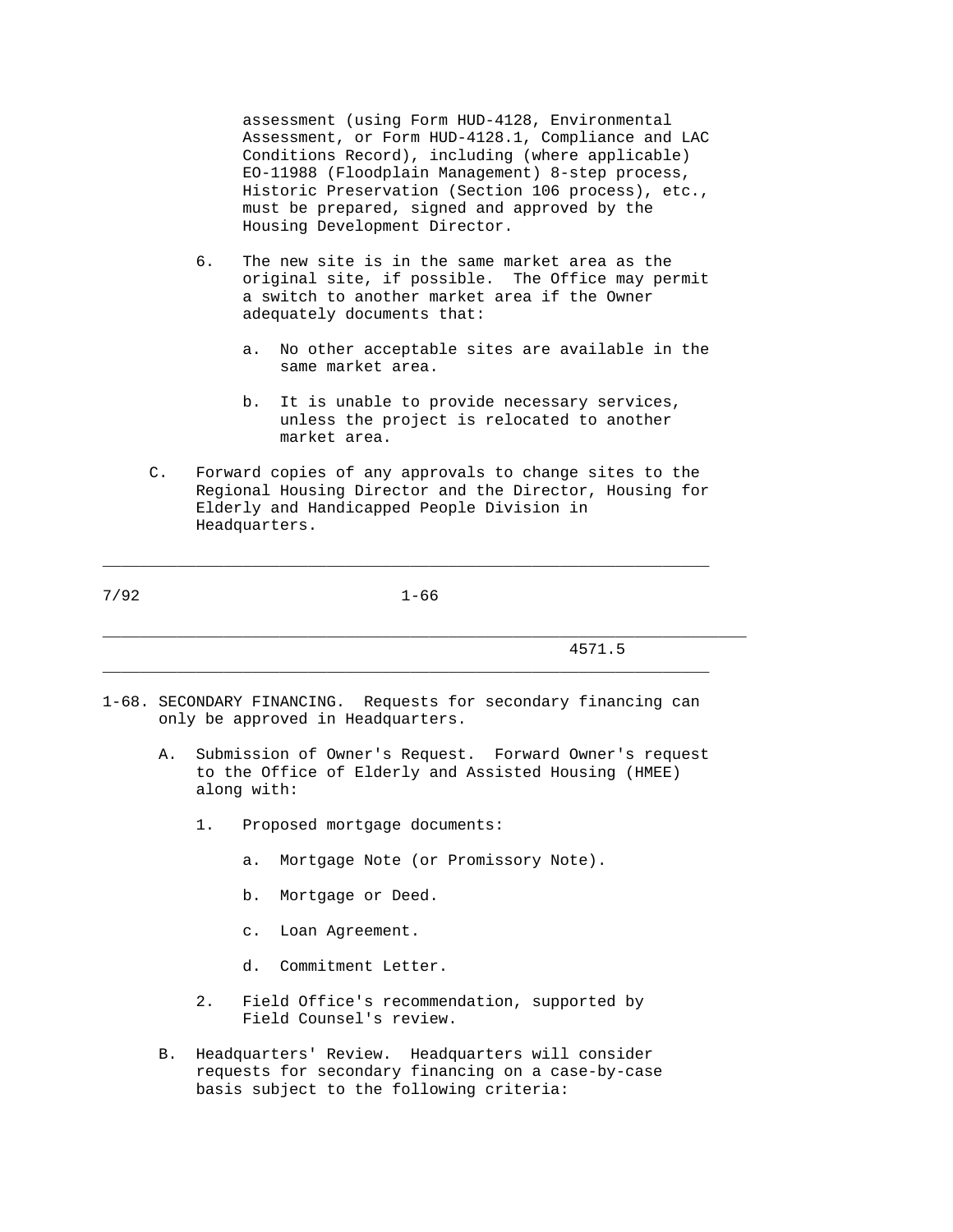- 1. The secondary financing must be by a public body.
- 2. The second mortgage may not become due and payable in whole or in part until the term of the capital advance has matured, except as permitted under 3 below.
- 3. The only payments allowable on the second mortgage prior to the maturity date of the capital advance will be from Residual Receipts, to the extent available, and any such payments will require approval by the Field Office in advance. The only exception is where the owner agrees to make payments from its own funds, and such funds clearly do not come from the project.
- 4. Compliance by the Owner with HUD requirements will satisfy the requirements of the second mortgage holder. No requirements by the second mortgage holder will be permitted which interfere with or conflict with HUD requirements concerning the development or operation of the project, or in any way jeopardize continued operation of the project on terms at least as favorable to existing and

\_\_\_\_\_\_\_\_\_\_\_\_\_\_\_\_\_\_\_\_\_\_\_\_\_\_\_\_\_\_\_\_\_\_\_\_\_\_\_\_\_\_\_\_\_\_\_\_\_\_\_\_\_\_\_\_\_\_\_\_\_\_\_\_\_

 $1-67$  7/92

4571.5

future tenants as required under Section  $202(c)(1)$ of the Housing Act of 1959, as amended.

 5. No default under the second mortgage may be declared without HUD approval.

 $\_$  ,  $\_$  ,  $\_$  ,  $\_$  ,  $\_$  ,  $\_$  ,  $\_$  ,  $\_$  ,  $\_$  ,  $\_$  ,  $\_$  ,  $\_$  ,  $\_$  ,  $\_$  ,  $\_$  ,  $\_$  ,  $\_$  ,  $\_$  ,  $\_$  ,  $\_$  ,  $\_$  ,  $\_$  ,  $\_$  ,  $\_$  ,  $\_$  ,  $\_$  ,  $\_$  ,  $\_$  ,  $\_$  ,  $\_$  ,  $\_$  ,  $\_$  ,  $\_$  ,  $\_$  ,  $\_$  ,  $\_$  ,  $\_$  ,

- 6. HUD approval of a Transfer of Physical Assets (TPA) will constitute approval of the TPA by the second mortgage holder.
- C. Uses of Secondary Financing.
	- 1. Funds associated with secondary financing may be used for any purpose related to the development of the project, except for:
		- a. Minimum capital investment.
		- b. Items that would change the character of the project, such as nursing stations.
	- 2. Examples of Permissible Items:

a. Excess land costs.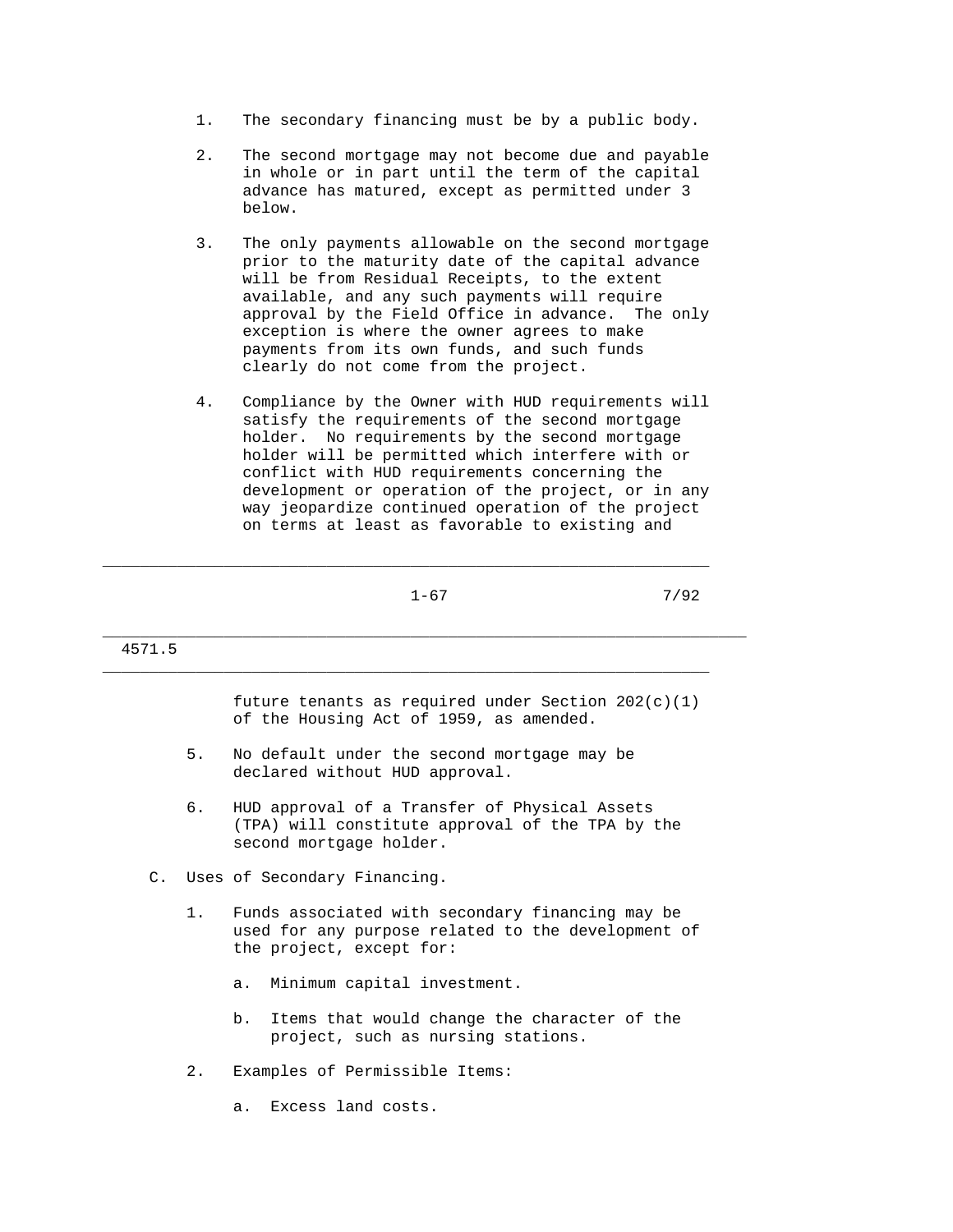- b. Unusual off-site costs.
- c. Prohibited amenities.
- 3. Examples of unacceptable items include those amenities that would raise the operating expenses, (unless the owner is willing and able to pay the operating expenses out of its own or other non-HUD funds), such as:
	- a. Swimming pools, saunas and jacuzzis.
	- b. Bowling alleys.
	- c. Washers and dryers in individual units.
- D. Community Development Block Grant (CDBG) funds. Under certain circumstances, CDBG funds may be used to provide second mortgage financing.
	- 1. Cities may make second mortgages using their:

 $\_$  ,  $\_$  ,  $\_$  ,  $\_$  ,  $\_$  ,  $\_$  ,  $\_$  ,  $\_$  ,  $\_$  ,  $\_$  ,  $\_$  ,  $\_$  ,  $\_$  ,  $\_$  ,  $\_$  ,  $\_$  ,  $\_$  ,  $\_$  ,  $\_$  ,  $\_$  ,  $\_$  ,  $\_$  ,  $\_$  ,  $\_$  ,  $\_$  ,  $\_$  ,  $\_$  ,  $\_$  ,  $\_$  ,  $\_$  ,  $\_$  ,  $\_$  ,  $\_$  ,  $\_$  ,  $\_$  ,  $\_$  ,  $\_$  ,

a. CDBG funds.

7/92 1-68

\_\_\_\_\_\_\_\_\_\_\_\_\_\_\_\_\_\_\_\_\_\_\_\_\_\_\_\_\_\_\_\_\_\_\_\_\_\_\_\_\_\_\_\_\_\_\_\_\_\_\_\_\_\_\_\_\_\_\_\_\_\_\_\_\_\_\_\_\_

4571.5

- b. Entitlement grants.
- c. Distributions from State grantees.
- 2. If cities make second mortgages with funds described in Subparagraph 1 above, the Field Office will process the application to assure that HUD funds are not being used to finance prohibited amenities.

 NOTE: The mortgage would not be reduced in cases where the public body providing the second mortgage receives CDBG funds but the funds are being used for purposes unrelated to the subject project.

- 1-69. REQUESTS TO TRANSFER FUND RESERVATIONS AND CHANGE SPONSORS.
	- A. Transfers of Capital Advance Fund Reservations.

 Transfers of fund reservations, except from the Sponsor to its Owner corporation, are prohibited.

B. Change of Sponsors.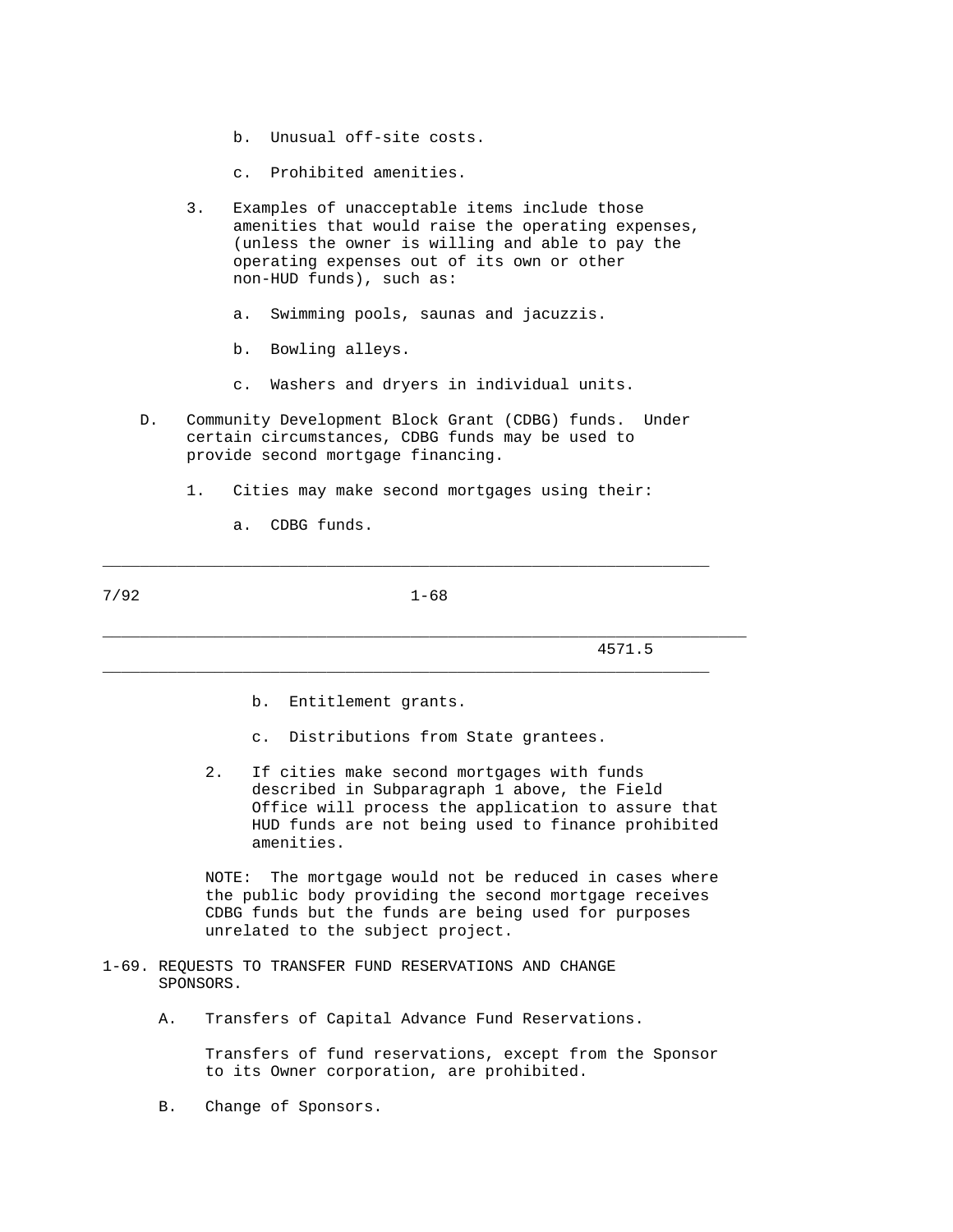- 1. Requests to change sponsors should be strongly discouraged and such requests will be considered in Headquarters in rare situations where it is deemed necessary to protect HUD's financial interest in the project, such as for a project which had reached initial closing and afterwards:
	- a. The original Sponsor is unable to meet its financial commitment to the project due to bankruptcy, loss of needed State funding for services, etc.
	- b. The original sponsor experienced a change in leadership and the new leaders take the position that the Sponsor can no longer support the project.
- 2. Documentation. The reason for changing sponsors must be fully documented and must be based on the following:
	- a. The original Sponsor must submit a request to the Field Office along with all the

1-69 7/92

\_\_\_\_\_\_\_\_\_\_\_\_\_\_\_\_\_\_\_\_\_\_\_\_\_\_\_\_\_\_\_\_\_\_\_\_\_\_\_\_\_\_\_\_\_\_\_\_\_\_\_\_\_\_\_\_\_\_\_\_\_\_\_\_\_\_\_\_\_

\_\_\_\_\_\_\_\_\_\_\_\_\_\_\_\_\_\_\_\_\_\_\_\_\_\_\_\_\_\_\_\_\_\_\_\_\_\_\_\_\_\_\_\_\_\_\_\_\_\_\_\_\_\_\_\_\_\_\_\_\_\_\_\_\_

 $\_$  ,  $\_$  ,  $\_$  ,  $\_$  ,  $\_$  ,  $\_$  ,  $\_$  ,  $\_$  ,  $\_$  ,  $\_$  ,  $\_$  ,  $\_$  ,  $\_$  ,  $\_$  ,  $\_$  ,  $\_$  ,  $\_$  ,  $\_$  ,  $\_$  ,  $\_$  ,  $\_$  ,  $\_$  ,  $\_$  ,  $\_$  ,  $\_$  ,  $\_$  ,  $\_$  ,  $\_$  ,  $\_$  ,  $\_$  ,  $\_$  ,  $\_$  ,  $\_$  ,  $\_$  ,  $\_$  ,  $\_$  ,  $\_$  ,

## 4571.5

 documents necessary to review the eligibility of the proposed Sponsor, i.e., the relevant documents filed by Sponsors at the Fund Reservation Stage - Exhibits 3 through 11, 14, 21, and 25 through 28 of Appendix 11, HUD Handbook 4571.3).

- b. The appropriate Field Office disciplines are to review the above documents and make a determination regarding the eligibility of the proposed Sponsor.
- 3. Submit the request to Headquarters, Office of Elderly and Assisted Housing, with a recommendation based on the Field Office's review of the exhibits (do not submit exhibits).
- C. Requests for a Co-Sponsor. Field Office Managers have the authority to approve the addition of a sponsor to a project provided:
	- 1. The new Sponsor is necessary to enhance the feasibility of the project.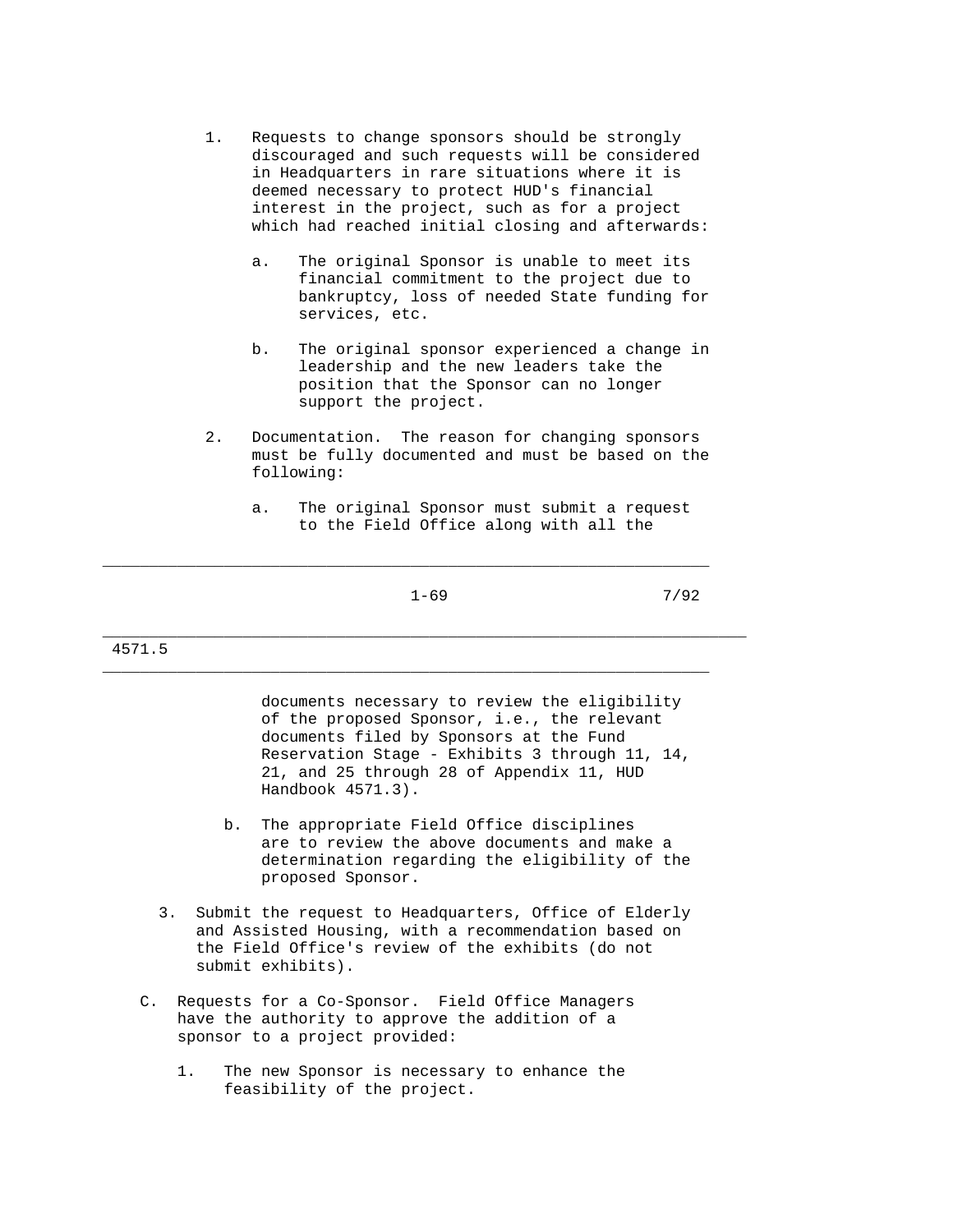2. The new Sponsor is eligible based on a review as discussed in Subparagraph B2 above.

 $\_$  ,  $\_$  ,  $\_$  ,  $\_$  ,  $\_$  ,  $\_$  ,  $\_$  ,  $\_$  ,  $\_$  ,  $\_$  ,  $\_$  ,  $\_$  ,  $\_$  ,  $\_$  ,  $\_$  ,  $\_$  ,  $\_$  ,  $\_$  ,  $\_$  ,  $\_$  ,  $\_$  ,  $\_$  ,  $\_$  ,  $\_$  ,  $\_$  ,  $\_$  ,  $\_$  ,  $\_$  ,  $\_$  ,  $\_$  ,  $\_$  ,  $\_$  ,  $\_$  ,  $\_$  ,  $\_$  ,  $\_$  ,  $\_$  ,

7/92 1-70 \_\_\_\_\_\_\_\_\_\_\_\_\_\_\_\_\_\_\_\_\_\_\_\_\_\_\_\_\_\_\_\_\_\_\_\_\_\_\_\_\_\_\_\_\_\_\_\_\_\_\_\_\_\_\_\_\_\_\_\_\_\_\_\_\_\_\_\_\_ 4571.5 \_\_\_\_\_\_\_\_\_\_\_\_\_\_\_\_\_\_\_\_\_\_\_\_\_\_\_\_\_\_\_\_\_\_\_\_\_\_\_\_\_\_\_\_\_\_\_\_\_\_\_\_\_\_\_\_\_\_\_\_\_\_\_\_\_ Section 10. Preparing and Issuing Conditional Commitment

#### 1-70. HOUSING DEVELOPMENT DIRECTOR FUNCTIONS.

- A. Reviews the underwriting and program conclusions and amends them when necessary, with proper documentation.
- B. When appropriate, directs the MHR to:
	- 1. Prepare the Conditional Commitment for Capital Advance Financing, Form HUD-90174CA.

 NOTE: The fund reservation amount is the amount on which the commitment will be based, even though it may exceed the replacement cost estimate.

2. Schedule a Conditional Commitment conference.

1-71. CONDITIONAL COMMITMENT CONFERENCE.

- A. The Field Office must invite the Owner to attend a Conditional Commitment conference to discuss the conclusions reached as a result of processing.
- B. Upon agreement between the owner and the Field Office staff, issue the Conditional Commitment.
- 1-72. AMENDMENTS TO RESERVATIONS OF CAPITAL ADVANCE AND PRAC FUNDS.
	- A. Amendment of Fund Reservation.
		- 1. Decreases. No decreases to outstanding fund reservations shall be made at the time of conditional Commitment processing (see Paragraph 2-18 of this Handbook for further details).
		- 2. Increases. The following are submission requirements for different types of amendments:

 $\_$  ,  $\_$  ,  $\_$  ,  $\_$  ,  $\_$  ,  $\_$  ,  $\_$  ,  $\_$  ,  $\_$  ,  $\_$  ,  $\_$  ,  $\_$  ,  $\_$  ,  $\_$  ,  $\_$  ,  $\_$  ,  $\_$  ,  $\_$  ,  $\_$  ,  $\_$  ,  $\_$  ,  $\_$  ,  $\_$  ,  $\_$  ,  $\_$  ,  $\_$  ,  $\_$  ,  $\_$  ,  $\_$  ,  $\_$  ,  $\_$  ,  $\_$  ,  $\_$  ,  $\_$  ,  $\_$  ,  $\_$  ,  $\_$  ,

 a. Increases in capital Advance Amounts Handled by Regional Office.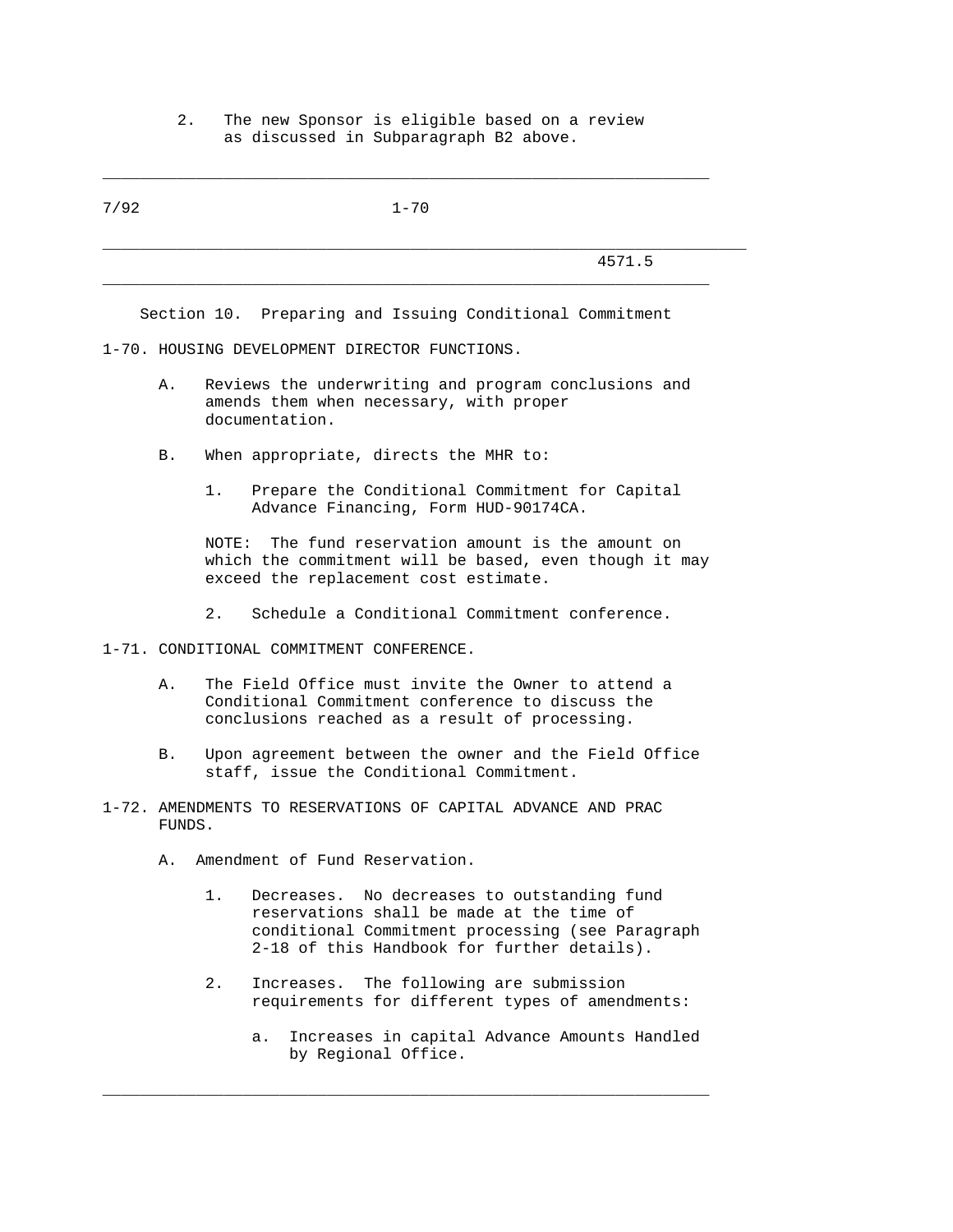\_\_\_\_\_\_\_\_\_\_\_\_\_\_\_\_\_\_\_\_\_\_\_\_\_\_\_\_\_\_\_\_\_\_\_\_\_\_\_\_\_\_\_\_\_\_\_\_\_\_\_\_\_\_\_\_\_\_\_\_\_\_\_\_\_

4571.5

|    | (1)                      | The Regional Office is authorized to<br>approve amendment funds for projects<br>prior to initial closing and start of<br>construction provided that the:                                                                                                                                                                                                                                                            |
|----|--------------------------|---------------------------------------------------------------------------------------------------------------------------------------------------------------------------------------------------------------------------------------------------------------------------------------------------------------------------------------------------------------------------------------------------------------------|
|    |                          | the project costs are within the<br>high cost percentage established by<br>the Assistant Secretary and                                                                                                                                                                                                                                                                                                              |
|    |                          | cases do not involve any unit<br>increases.                                                                                                                                                                                                                                                                                                                                                                         |
|    | (2)                      | Submit amendment requests to the<br>Regional Housing Director along with<br>the following exhibits:                                                                                                                                                                                                                                                                                                                 |
|    |                          | Field Office Manager's written<br>recommendation                                                                                                                                                                                                                                                                                                                                                                    |
|    |                          | Form HUD-92013, Application-Project<br>Mortgage Insurance                                                                                                                                                                                                                                                                                                                                                           |
|    |                          | Form HUD-92013-E, Supplemental<br>Application and Processing Form                                                                                                                                                                                                                                                                                                                                                   |
|    |                          | Form HUD-92264, Rental Housing<br>- Project Income Analysis and<br>Appraisal                                                                                                                                                                                                                                                                                                                                        |
|    |                          | Form HUD-92264-A, Supplement to<br>Project Analysis                                                                                                                                                                                                                                                                                                                                                                 |
|    |                          | Replacement Cost Formula<br>calculation                                                                                                                                                                                                                                                                                                                                                                             |
|    | $\overline{\phantom{0}}$ | Form HUD-92274, Operating Expense<br>Analysis Worksheet.                                                                                                                                                                                                                                                                                                                                                            |
| b. |                          | Increases in Capital Advance Amounts Handled<br>by Headquarters. Increases which require the<br>Assistant Secretary's approval to exceed the<br>currently approved high cost percentage must<br>be submitted on a case-by-case basis to the<br>Office of Insured Multifamily Housing<br>Development, Attention: Technical Support<br>Division, HMIT, along with the exhibits<br>identified in Subparagraph a above. |